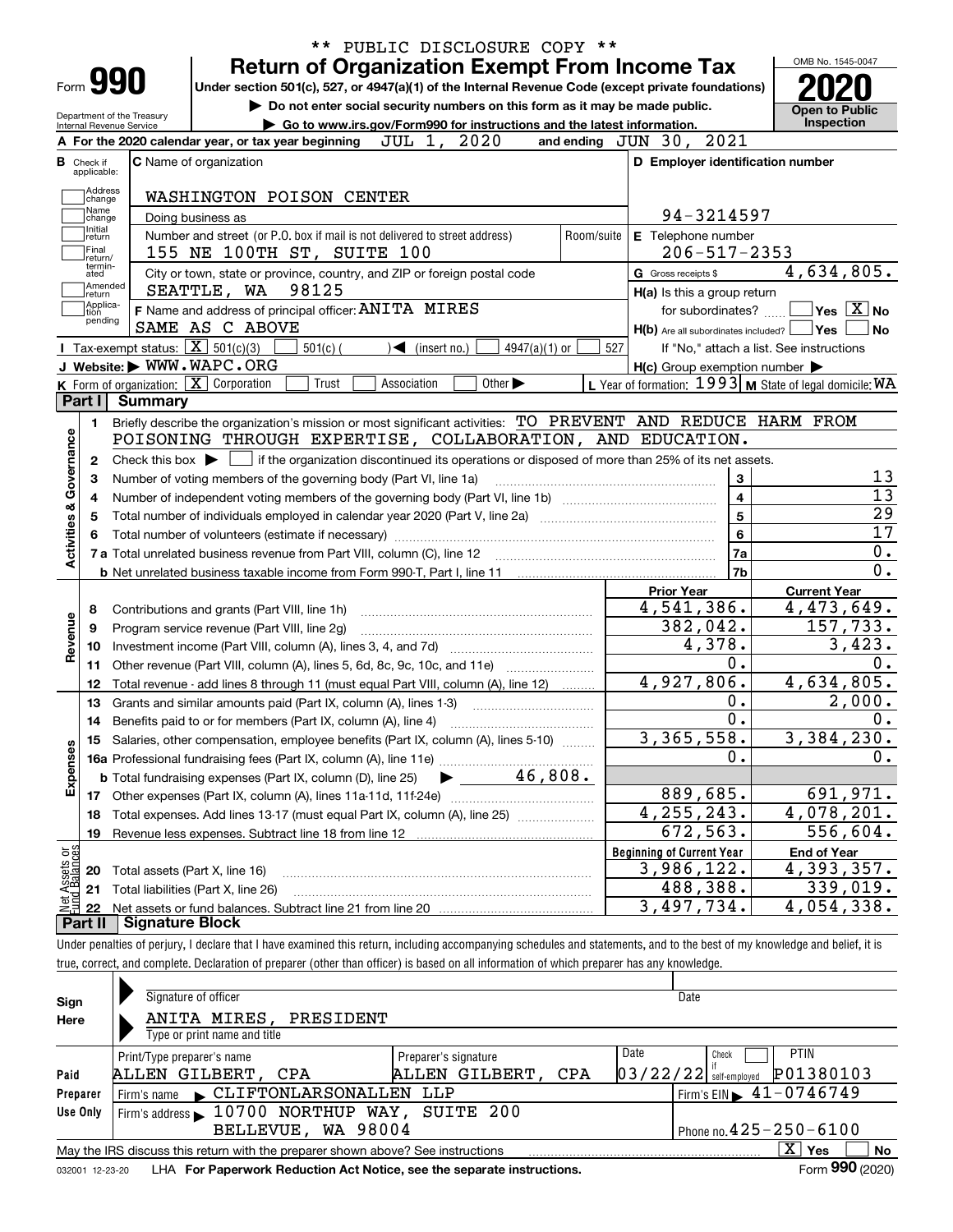|              | Form 990 (2020)<br>Part III   Statement of Program Service Accomplishments                                                                                                                          | WASHINGTON POISON CENTER                | 94-3214597    | Page 2                                           |
|--------------|-----------------------------------------------------------------------------------------------------------------------------------------------------------------------------------------------------|-----------------------------------------|---------------|--------------------------------------------------|
|              |                                                                                                                                                                                                     |                                         |               | $\overline{\mathbf{X}}$                          |
| 1.           | Briefly describe the organization's mission:                                                                                                                                                        |                                         |               |                                                  |
|              | TO PREVENT AND REDUCE HARM FROM POISONING THROUGH EXPERTISE,<br>COLLABORATION, AND EDUCATION.                                                                                                       |                                         |               |                                                  |
|              |                                                                                                                                                                                                     |                                         |               |                                                  |
| $\mathbf{2}$ | Did the organization undertake any significant program services during the year which were not listed on the                                                                                        |                                         |               |                                                  |
|              | prior Form 990 or 990-EZ?<br>If "Yes," describe these new services on Schedule O.                                                                                                                   |                                         |               | $\overline{\ }$ Yes $\overline{\phantom{a}X}$ No |
| 3            |                                                                                                                                                                                                     |                                         |               | $\exists$ Yes $\boxed{\text{X}}$ No              |
| 4            | If "Yes," describe these changes on Schedule O.<br>Describe the organization's program service accomplishments for each of its three largest program services, as measured by expenses.             |                                         |               |                                                  |
|              | Section 501(c)(3) and 501(c)(4) organizations are required to report the amount of grants and allocations to others, the total expenses, and<br>revenue, if any, for each program service reported. |                                         |               |                                                  |
| 4a           | SEE SCHEDULE O.                                                                                                                                                                                     |                                         |               |                                                  |
|              |                                                                                                                                                                                                     |                                         |               |                                                  |
|              |                                                                                                                                                                                                     |                                         |               |                                                  |
|              |                                                                                                                                                                                                     |                                         |               |                                                  |
|              |                                                                                                                                                                                                     |                                         |               |                                                  |
|              |                                                                                                                                                                                                     |                                         |               |                                                  |
|              |                                                                                                                                                                                                     |                                         |               |                                                  |
|              |                                                                                                                                                                                                     |                                         |               |                                                  |
| 4b           |                                                                                                                                                                                                     |                                         |               |                                                  |
|              |                                                                                                                                                                                                     |                                         |               |                                                  |
|              |                                                                                                                                                                                                     |                                         |               |                                                  |
|              |                                                                                                                                                                                                     |                                         |               |                                                  |
|              |                                                                                                                                                                                                     |                                         |               |                                                  |
|              |                                                                                                                                                                                                     |                                         |               |                                                  |
|              |                                                                                                                                                                                                     |                                         |               |                                                  |
|              |                                                                                                                                                                                                     |                                         |               |                                                  |
| 4с           | $\left(\text{Code:} \right)$ $\left(\text{Expenses $}\right)$                                                                                                                                       | including grants of \$                  | ) (Revenue \$ |                                                  |
|              |                                                                                                                                                                                                     |                                         |               |                                                  |
|              |                                                                                                                                                                                                     |                                         |               |                                                  |
|              |                                                                                                                                                                                                     |                                         |               |                                                  |
|              |                                                                                                                                                                                                     |                                         |               |                                                  |
|              |                                                                                                                                                                                                     |                                         |               |                                                  |
|              |                                                                                                                                                                                                     |                                         |               |                                                  |
|              |                                                                                                                                                                                                     |                                         |               |                                                  |
| 4d           | Other program services (Describe on Schedule O.)                                                                                                                                                    |                                         |               |                                                  |
|              | (Expenses \$                                                                                                                                                                                        | including grants of \$<br>3,489,863.    | (Revenue \$   |                                                  |
| 4е           | Total program service expenses                                                                                                                                                                      |                                         |               | Form 990 (2020)                                  |
|              | 032002 12-23-20                                                                                                                                                                                     | SEE SCHEDULE O FOR CONTINUATION(S)<br>3 |               |                                                  |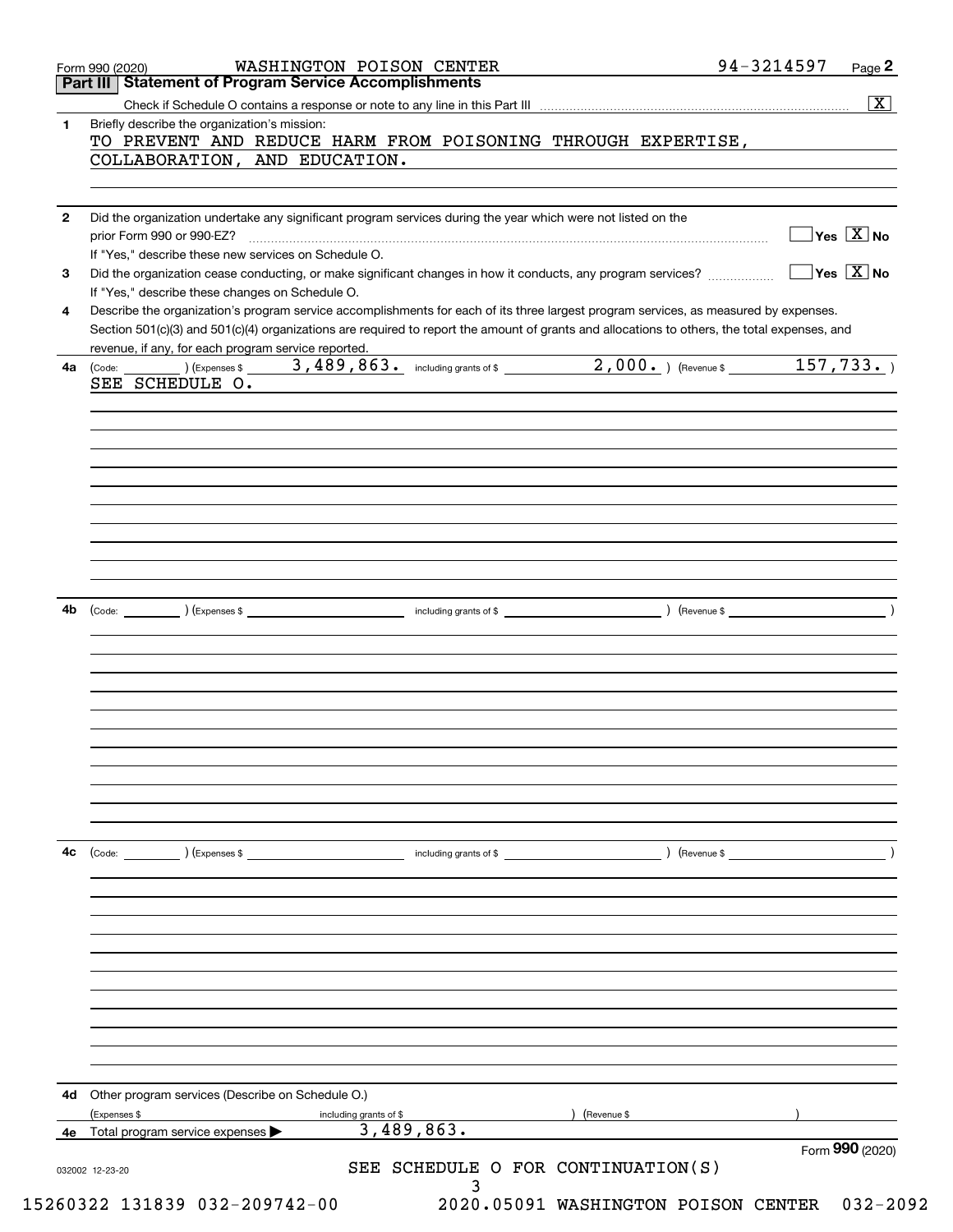|  | Form 990 (2020) |
|--|-----------------|

|     |                                                                                                                                                 |                 | Yes | No              |
|-----|-------------------------------------------------------------------------------------------------------------------------------------------------|-----------------|-----|-----------------|
| 1   | Is the organization described in section $501(c)(3)$ or $4947(a)(1)$ (other than a private foundation)?                                         |                 |     |                 |
|     |                                                                                                                                                 | 1               | х   |                 |
| 2   |                                                                                                                                                 | $\mathbf{2}$    | X   |                 |
| 3   | Did the organization engage in direct or indirect political campaign activities on behalf of or in opposition to candidates for                 |                 |     |                 |
|     |                                                                                                                                                 | 3               |     | x               |
| 4   | Section 501(c)(3) organizations. Did the organization engage in lobbying activities, or have a section 501(h) election in effect                |                 |     |                 |
|     |                                                                                                                                                 | 4               | х   |                 |
| 5   | Is the organization a section 501(c)(4), 501(c)(5), or 501(c)(6) organization that receives membership dues, assessments, or                    |                 |     |                 |
|     |                                                                                                                                                 | 5               |     | X.              |
| 6   | Did the organization maintain any donor advised funds or any similar funds or accounts for which donors have the right to                       |                 |     |                 |
|     | provide advice on the distribution or investment of amounts in such funds or accounts? If "Yes," complete Schedule D, Part I                    | 6               |     | X.              |
| 7   | Did the organization receive or hold a conservation easement, including easements to preserve open space,                                       |                 |     |                 |
|     |                                                                                                                                                 | 7               |     | X.              |
| 8   | Did the organization maintain collections of works of art, historical treasures, or other similar assets? If "Yes," complete                    |                 |     |                 |
|     |                                                                                                                                                 | 8               |     | X.              |
| 9   | Did the organization report an amount in Part X, line 21, for escrow or custodial account liability, serve as a custodian for                   |                 |     |                 |
|     | amounts not listed in Part X; or provide credit counseling, debt management, credit repair, or debt negotiation services?                       |                 |     |                 |
|     |                                                                                                                                                 | 9               |     | X.              |
| 10  | Did the organization, directly or through a related organization, hold assets in donor-restricted endowments                                    |                 |     | x               |
|     |                                                                                                                                                 | 10              |     |                 |
| 11  | If the organization's answer to any of the following questions is "Yes," then complete Schedule D, Parts VI, VII, VIII, IX, or X                |                 |     |                 |
|     | as applicable.<br>a Did the organization report an amount for land, buildings, and equipment in Part X, line 10? If "Yes," complete Schedule D, |                 |     |                 |
|     |                                                                                                                                                 | 11a             | х   |                 |
|     | <b>b</b> Did the organization report an amount for investments - other securities in Part X, line 12, that is 5% or more of its total           |                 |     |                 |
|     |                                                                                                                                                 | 11b             |     | X.              |
|     | c Did the organization report an amount for investments - program related in Part X, line 13, that is 5% or more of its total                   |                 |     |                 |
|     |                                                                                                                                                 | 11c             |     | X.              |
|     | d Did the organization report an amount for other assets in Part X, line 15, that is 5% or more of its total assets reported in                 |                 |     |                 |
|     |                                                                                                                                                 | 11d             |     | X.              |
| е   |                                                                                                                                                 | <b>11e</b>      | х   |                 |
| f   | Did the organization's separate or consolidated financial statements for the tax year include a footnote that addresses                         |                 |     |                 |
|     | the organization's liability for uncertain tax positions under FIN 48 (ASC 740)? If "Yes," complete Schedule D, Part X                          | 11f             | х   |                 |
|     | 12a Did the organization obtain separate, independent audited financial statements for the tax year? If "Yes," complete                         |                 |     |                 |
|     |                                                                                                                                                 | 12a             | х   |                 |
|     | <b>b</b> Was the organization included in consolidated, independent audited financial statements for the tax year?                              |                 |     |                 |
|     | "Yes," and if the organization answered "No" to line 12a, then completing Schedule D, Parts XI and XII is optional                              | 12 <sub>b</sub> |     |                 |
| 13  | Is the organization a school described in section 170(b)(1)(A)(ii)? If "Yes," complete Schedule E                                               | 13              |     | X               |
| 14a | Did the organization maintain an office, employees, or agents outside of the United States?                                                     | 14a             |     | x               |
|     | b Did the organization have aggregate revenues or expenses of more than \$10,000 from grantmaking, fundraising, business,                       |                 |     |                 |
|     | investment, and program service activities outside the United States, or aggregate foreign investments valued at \$100,000                      |                 |     |                 |
|     |                                                                                                                                                 | 14b             |     | X.              |
| 15  | Did the organization report on Part IX, column (A), line 3, more than \$5,000 of grants or other assistance to or for any                       |                 |     |                 |
|     |                                                                                                                                                 | 15              |     | X.              |
| 16  | Did the organization report on Part IX, column (A), line 3, more than \$5,000 of aggregate grants or other assistance to                        |                 |     |                 |
|     |                                                                                                                                                 | 16              |     | X.              |
| 17  | Did the organization report a total of more than \$15,000 of expenses for professional fundraising services on Part IX,                         |                 |     |                 |
|     |                                                                                                                                                 | 17              |     | X.              |
| 18  | Did the organization report more than \$15,000 total of fundraising event gross income and contributions on Part VIII, lines                    |                 |     |                 |
|     |                                                                                                                                                 | 18              |     | X.              |
| 19  | Did the organization report more than \$15,000 of gross income from gaming activities on Part VIII, line 9a? If "Yes."                          |                 |     |                 |
|     |                                                                                                                                                 | 19              |     | x               |
|     |                                                                                                                                                 | 20a             |     | X               |
|     | b If "Yes" to line 20a, did the organization attach a copy of its audited financial statements to this return?                                  | 20b             |     |                 |
| 21  | Did the organization report more than \$5,000 of grants or other assistance to any domestic organization or                                     |                 |     |                 |
|     |                                                                                                                                                 | 21              |     | X.              |
|     | 032003 12-23-20                                                                                                                                 |                 |     | Form 990 (2020) |

4

032003 12-23-20

15260322 131839 032-209742-00 2020.05091 WASHINGTON POISON CENTER 032-2092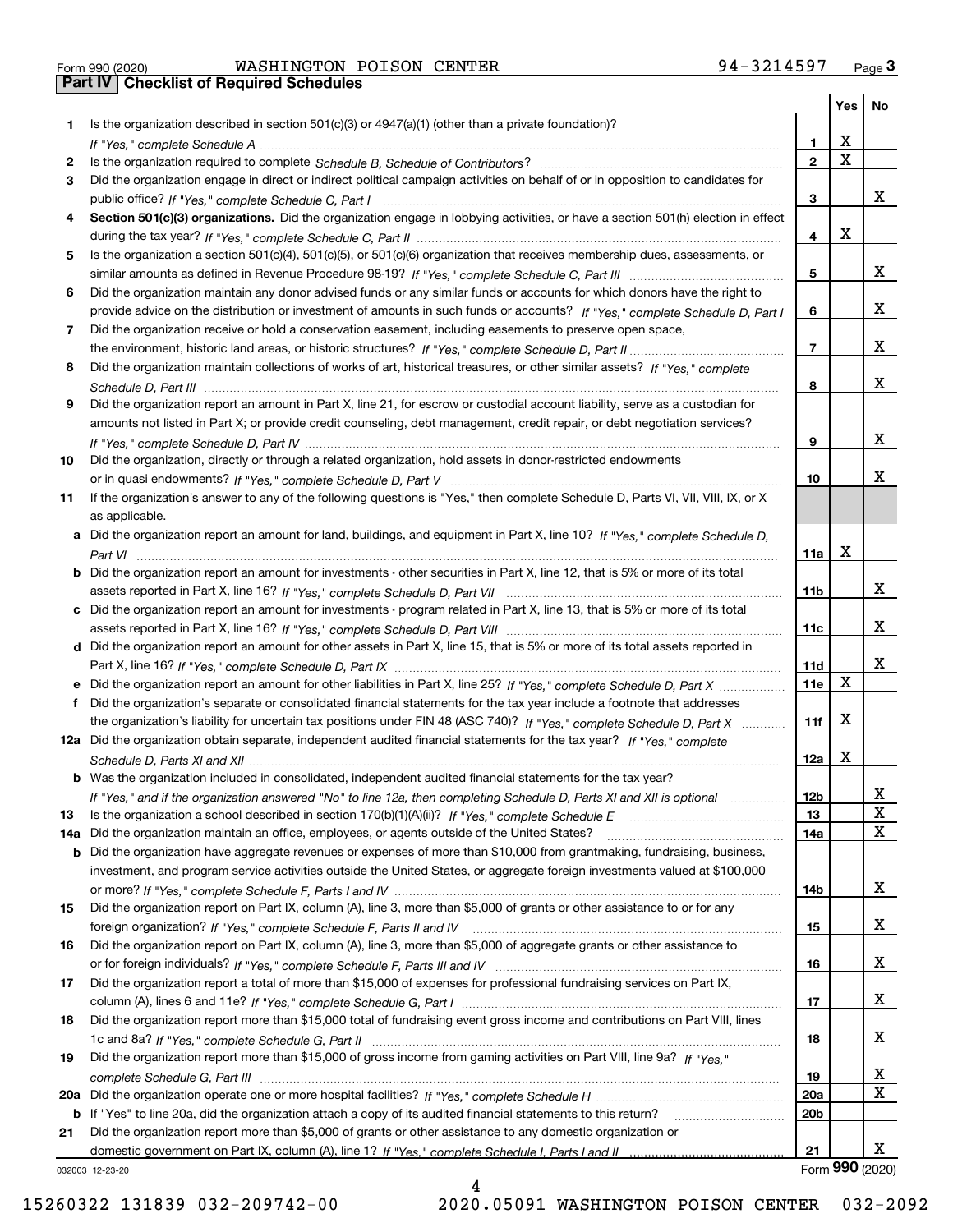*(continued)*

|               |                                                                                                                                                                                                    |                 | Yes | No.              |
|---------------|----------------------------------------------------------------------------------------------------------------------------------------------------------------------------------------------------|-----------------|-----|------------------|
| 22            | Did the organization report more than \$5,000 of grants or other assistance to or for domestic individuals on                                                                                      |                 |     |                  |
|               |                                                                                                                                                                                                    | 22              |     | х                |
| 23            | Did the organization answer "Yes" to Part VII, Section A, line 3, 4, or 5 about compensation of the organization's current                                                                         |                 |     |                  |
|               | and former officers, directors, trustees, key employees, and highest compensated employees? If "Yes," complete                                                                                     |                 |     |                  |
|               |                                                                                                                                                                                                    | 23              | x   |                  |
|               | 24a Did the organization have a tax-exempt bond issue with an outstanding principal amount of more than \$100,000 as of the                                                                        |                 |     |                  |
|               | last day of the year, that was issued after December 31, 2002? If "Yes," answer lines 24b through 24d and complete                                                                                 |                 |     |                  |
|               |                                                                                                                                                                                                    | 24a             |     | x                |
|               | b Did the organization invest any proceeds of tax-exempt bonds beyond a temporary period exception?                                                                                                | 24b             |     |                  |
|               | c Did the organization maintain an escrow account other than a refunding escrow at any time during the year to defease                                                                             |                 |     |                  |
|               | any tax-exempt bonds?                                                                                                                                                                              | 24c             |     |                  |
|               | d Did the organization act as an "on behalf of" issuer for bonds outstanding at any time during the year?                                                                                          | 24d             |     |                  |
|               | 25a Section 501(c)(3), 501(c)(4), and 501(c)(29) organizations. Did the organization engage in an excess benefit                                                                                   |                 |     |                  |
|               |                                                                                                                                                                                                    | 25a             |     | х                |
|               | b Is the organization aware that it engaged in an excess benefit transaction with a disqualified person in a prior year, and                                                                       |                 |     |                  |
|               | that the transaction has not been reported on any of the organization's prior Forms 990 or 990-EZ? If "Yes," complete                                                                              |                 |     |                  |
|               | Schedule L. Part I                                                                                                                                                                                 | 25b             |     | х                |
| 26            | Did the organization report any amount on Part X, line 5 or 22, for receivables from or payables to any current                                                                                    |                 |     |                  |
|               | or former officer, director, trustee, key employee, creator or founder, substantial contributor, or 35%                                                                                            |                 |     |                  |
|               |                                                                                                                                                                                                    | 26              |     | х                |
| 27            | Did the organization provide a grant or other assistance to any current or former officer, director, trustee, key employee,                                                                        |                 |     |                  |
|               | creator or founder, substantial contributor or employee thereof, a grant selection committee member, or to a 35% controlled                                                                        |                 |     |                  |
|               | entity (including an employee thereof) or family member of any of these persons? If "Yes," complete Schedule L, Part III                                                                           | 27              |     | х                |
| 28            | Was the organization a party to a business transaction with one of the following parties (see Schedule L, Part IV                                                                                  |                 |     |                  |
|               |                                                                                                                                                                                                    |                 |     |                  |
|               | instructions, for applicable filing thresholds, conditions, and exceptions):<br>a A current or former officer, director, trustee, key employee, creator or founder, or substantial contributor? If |                 |     |                  |
|               |                                                                                                                                                                                                    | 28a             |     | x                |
|               |                                                                                                                                                                                                    | 28 <sub>b</sub> |     | $\mathbf X$      |
|               |                                                                                                                                                                                                    |                 |     |                  |
|               | c A 35% controlled entity of one or more individuals and/or organizations described in lines 28a or 28b? If                                                                                        |                 |     | х                |
|               |                                                                                                                                                                                                    | 28c             |     | $\mathbf X$      |
| 29            |                                                                                                                                                                                                    | 29              |     |                  |
| 30            | Did the organization receive contributions of art, historical treasures, or other similar assets, or qualified conservation                                                                        |                 |     |                  |
|               |                                                                                                                                                                                                    | 30              |     | x<br>$\mathbf x$ |
| 31            | Did the organization liquidate, terminate, or dissolve and cease operations? If "Yes," complete Schedule N, Part I                                                                                 | 31              |     |                  |
| 32            | Did the organization sell, exchange, dispose of, or transfer more than 25% of its net assets? If "Yes," complete                                                                                   |                 |     |                  |
|               |                                                                                                                                                                                                    | 32              |     | x                |
| 33            | Did the organization own 100% of an entity disregarded as separate from the organization under Regulations                                                                                         |                 |     |                  |
|               |                                                                                                                                                                                                    | 33              |     | х                |
| 34            | Was the organization related to any tax-exempt or taxable entity? If "Yes," complete Schedule R, Part II, III, or IV, and                                                                          |                 |     |                  |
|               |                                                                                                                                                                                                    | 34              |     | х                |
|               | 35a Did the organization have a controlled entity within the meaning of section 512(b)(13)?                                                                                                        | 35a             |     | X                |
|               | b If "Yes" to line 35a, did the organization receive any payment from or engage in any transaction with a controlled entity                                                                        |                 |     |                  |
|               |                                                                                                                                                                                                    | 35b             |     |                  |
| 36            | Section 501(c)(3) organizations. Did the organization make any transfers to an exempt non-charitable related organization?                                                                         |                 |     |                  |
|               |                                                                                                                                                                                                    | 36              |     | x                |
| 37            | Did the organization conduct more than 5% of its activities through an entity that is not a related organization                                                                                   |                 |     |                  |
|               | and that is treated as a partnership for federal income tax purposes? If "Yes," complete Schedule R, Part VI                                                                                       | 37              |     | x                |
| 38            | Did the organization complete Schedule O and provide explanations in Schedule O for Part VI, lines 11b and 19?                                                                                     |                 |     |                  |
|               | Note: All Form 990 filers are required to complete Schedule O                                                                                                                                      | 38              | х   |                  |
| <b>Part V</b> | <b>Statements Regarding Other IRS Filings and Tax Compliance</b>                                                                                                                                   |                 |     |                  |
|               | Check if Schedule O contains a response or note to any line in this Part V                                                                                                                         |                 |     |                  |
|               |                                                                                                                                                                                                    |                 | Yes | No               |
|               | <b>1a</b> Enter the number reported in Box 3 of Form 1096. Enter -0- if not applicable <i>manumumumum</i><br>1a                                                                                    |                 |     |                  |
|               | 0<br><b>b</b> Enter the number of Forms W-2G included in line 1a. Enter -0- if not applicable <i>manumumumum</i><br>1b                                                                             |                 |     |                  |
|               | c Did the organization comply with backup withholding rules for reportable payments to vendors and reportable gaming                                                                               |                 |     |                  |
|               | (gambling) winnings to prize winners?                                                                                                                                                              | 1c              |     |                  |
|               | 032004 12-23-20                                                                                                                                                                                    |                 |     | Form 990 (2020)  |
|               | 5                                                                                                                                                                                                  |                 |     |                  |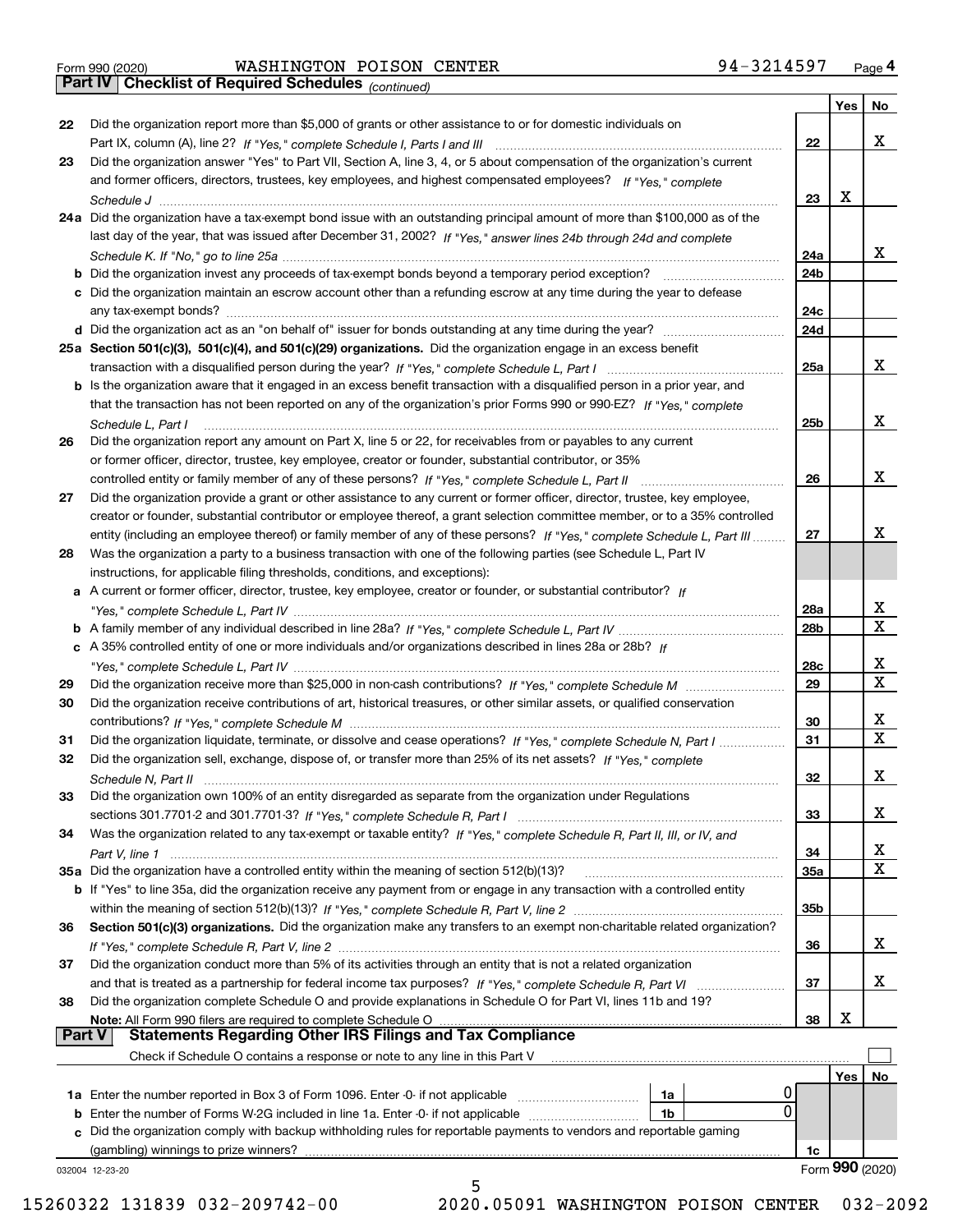| Part V  | 94-3214597<br>WASHINGTON POISON CENTER<br>Form 990 (2020)<br>Statements Regarding Other IRS Filings and Tax Compliance (continued)                                                        |                |            | Page $5$      |  |  |  |  |  |
|---------|-------------------------------------------------------------------------------------------------------------------------------------------------------------------------------------------|----------------|------------|---------------|--|--|--|--|--|
|         |                                                                                                                                                                                           |                | <b>Yes</b> | No            |  |  |  |  |  |
|         | 2a Enter the number of employees reported on Form W-3, Transmittal of Wage and Tax Statements,                                                                                            |                |            |               |  |  |  |  |  |
|         | 29<br>filed for the calendar year ending with or within the year covered by this return [11] [11] filed for the calendar year ending with or within the year covered by this return<br>2a |                |            |               |  |  |  |  |  |
|         |                                                                                                                                                                                           | 2 <sub>b</sub> | х          |               |  |  |  |  |  |
|         |                                                                                                                                                                                           |                |            |               |  |  |  |  |  |
|         | 3a Did the organization have unrelated business gross income of \$1,000 or more during the year?                                                                                          |                |            |               |  |  |  |  |  |
|         |                                                                                                                                                                                           | 3b             |            |               |  |  |  |  |  |
|         | 4a At any time during the calendar year, did the organization have an interest in, or a signature or other authority over, a                                                              |                |            |               |  |  |  |  |  |
|         |                                                                                                                                                                                           | 4a             |            | х             |  |  |  |  |  |
|         | <b>b</b> If "Yes," enter the name of the foreign country $\blacktriangleright$                                                                                                            |                |            |               |  |  |  |  |  |
|         | See instructions for filing requirements for FinCEN Form 114, Report of Foreign Bank and Financial Accounts (FBAR).                                                                       |                |            |               |  |  |  |  |  |
|         | 5a Was the organization a party to a prohibited tax shelter transaction at any time during the tax year?                                                                                  | 5a             |            | х             |  |  |  |  |  |
|         |                                                                                                                                                                                           | 5b             |            | X             |  |  |  |  |  |
| c       |                                                                                                                                                                                           | 5c             |            |               |  |  |  |  |  |
|         | 6a Does the organization have annual gross receipts that are normally greater than \$100,000, and did the organization solicit                                                            |                |            |               |  |  |  |  |  |
|         | any contributions that were not tax deductible as charitable contributions?                                                                                                               | 6a             |            | x             |  |  |  |  |  |
|         | b If "Yes," did the organization include with every solicitation an express statement that such contributions or gifts                                                                    |                |            |               |  |  |  |  |  |
|         | were not tax deductible?                                                                                                                                                                  | 6b             |            |               |  |  |  |  |  |
| 7       | Organizations that may receive deductible contributions under section 170(c).                                                                                                             |                |            |               |  |  |  |  |  |
| a       | Did the organization receive a payment in excess of \$75 made partly as a contribution and partly for goods and services provided to the payor?                                           | 7a             |            | х             |  |  |  |  |  |
| b       | If "Yes," did the organization notify the donor of the value of the goods or services provided?                                                                                           | 7b             |            |               |  |  |  |  |  |
|         | c Did the organization sell, exchange, or otherwise dispose of tangible personal property for which it was required                                                                       |                |            | х             |  |  |  |  |  |
|         | to file Form 8282?                                                                                                                                                                        |                |            |               |  |  |  |  |  |
|         | 7d<br>d If "Yes," indicate the number of Forms 8282 filed during the year                                                                                                                 |                |            |               |  |  |  |  |  |
| е       | Did the organization receive any funds, directly or indirectly, to pay premiums on a personal benefit contract?                                                                           |                |            |               |  |  |  |  |  |
| f       | Did the organization, during the year, pay premiums, directly or indirectly, on a personal benefit contract?                                                                              |                |            |               |  |  |  |  |  |
| a       | If the organization received a contribution of qualified intellectual property, did the organization file Form 8899 as required?                                                          |                |            |               |  |  |  |  |  |
|         | h If the organization received a contribution of cars, boats, airplanes, or other vehicles, did the organization file a Form 1098-C?                                                      |                |            |               |  |  |  |  |  |
| 8       | Sponsoring organizations maintaining donor advised funds. Did a donor advised fund maintained by the                                                                                      |                |            |               |  |  |  |  |  |
|         | sponsoring organization have excess business holdings at any time during the year?                                                                                                        | 8              |            |               |  |  |  |  |  |
| 9       | Sponsoring organizations maintaining donor advised funds.                                                                                                                                 |                |            |               |  |  |  |  |  |
| а       | Did the sponsoring organization make any taxable distributions under section 4966?                                                                                                        | 9a             |            |               |  |  |  |  |  |
| b       | Did the sponsoring organization make a distribution to a donor, donor advisor, or related person?                                                                                         | 9b             |            |               |  |  |  |  |  |
| 10      | Section 501(c)(7) organizations. Enter:                                                                                                                                                   |                |            |               |  |  |  |  |  |
|         | 10a                                                                                                                                                                                       |                |            |               |  |  |  |  |  |
| b       | Gross receipts, included on Form 990, Part VIII, line 12, for public use of club facilities<br>10 <sub>b</sub>                                                                            |                |            |               |  |  |  |  |  |
| 11      | Section 501(c)(12) organizations. Enter:                                                                                                                                                  |                |            |               |  |  |  |  |  |
| a       | 11a                                                                                                                                                                                       |                |            |               |  |  |  |  |  |
| b       | Gross income from other sources (Do not net amounts due or paid to other sources against                                                                                                  |                |            |               |  |  |  |  |  |
|         | 11 <sub>b</sub><br>12a Section 4947(a)(1) non-exempt charitable trusts. Is the organization filing Form 990 in lieu of Form 1041?                                                         | 12a            |            |               |  |  |  |  |  |
|         | 12b                                                                                                                                                                                       |                |            |               |  |  |  |  |  |
| b<br>13 | If "Yes," enter the amount of tax-exempt interest received or accrued during the year<br>Section 501(c)(29) qualified nonprofit health insurance issuers.                                 |                |            |               |  |  |  |  |  |
|         |                                                                                                                                                                                           | 13a            |            |               |  |  |  |  |  |
|         | Note: See the instructions for additional information the organization must report on Schedule O.                                                                                         |                |            |               |  |  |  |  |  |
|         | <b>b</b> Enter the amount of reserves the organization is required to maintain by the states in which the                                                                                 |                |            |               |  |  |  |  |  |
|         | 13 <sub>b</sub>                                                                                                                                                                           |                |            |               |  |  |  |  |  |
|         | 13c                                                                                                                                                                                       |                |            |               |  |  |  |  |  |
| 14a     | Did the organization receive any payments for indoor tanning services during the tax year?                                                                                                | 14a            |            | х             |  |  |  |  |  |
| b       |                                                                                                                                                                                           | 14b            |            |               |  |  |  |  |  |
| 15      | Is the organization subject to the section 4960 tax on payment(s) of more than \$1,000,000 in remuneration or                                                                             |                |            |               |  |  |  |  |  |
|         |                                                                                                                                                                                           | 15             |            | х             |  |  |  |  |  |
|         | If "Yes," see instructions and file Form 4720, Schedule N.                                                                                                                                |                |            |               |  |  |  |  |  |
| 16      | Is the organization an educational institution subject to the section 4968 excise tax on net investment income?<br>.                                                                      | 16             |            | х             |  |  |  |  |  |
|         | If "Yes," complete Form 4720, Schedule O.                                                                                                                                                 |                |            |               |  |  |  |  |  |
|         |                                                                                                                                                                                           |                |            | $\mathbf{QQ}$ |  |  |  |  |  |

Form (2020) **990**

032005 12-23-20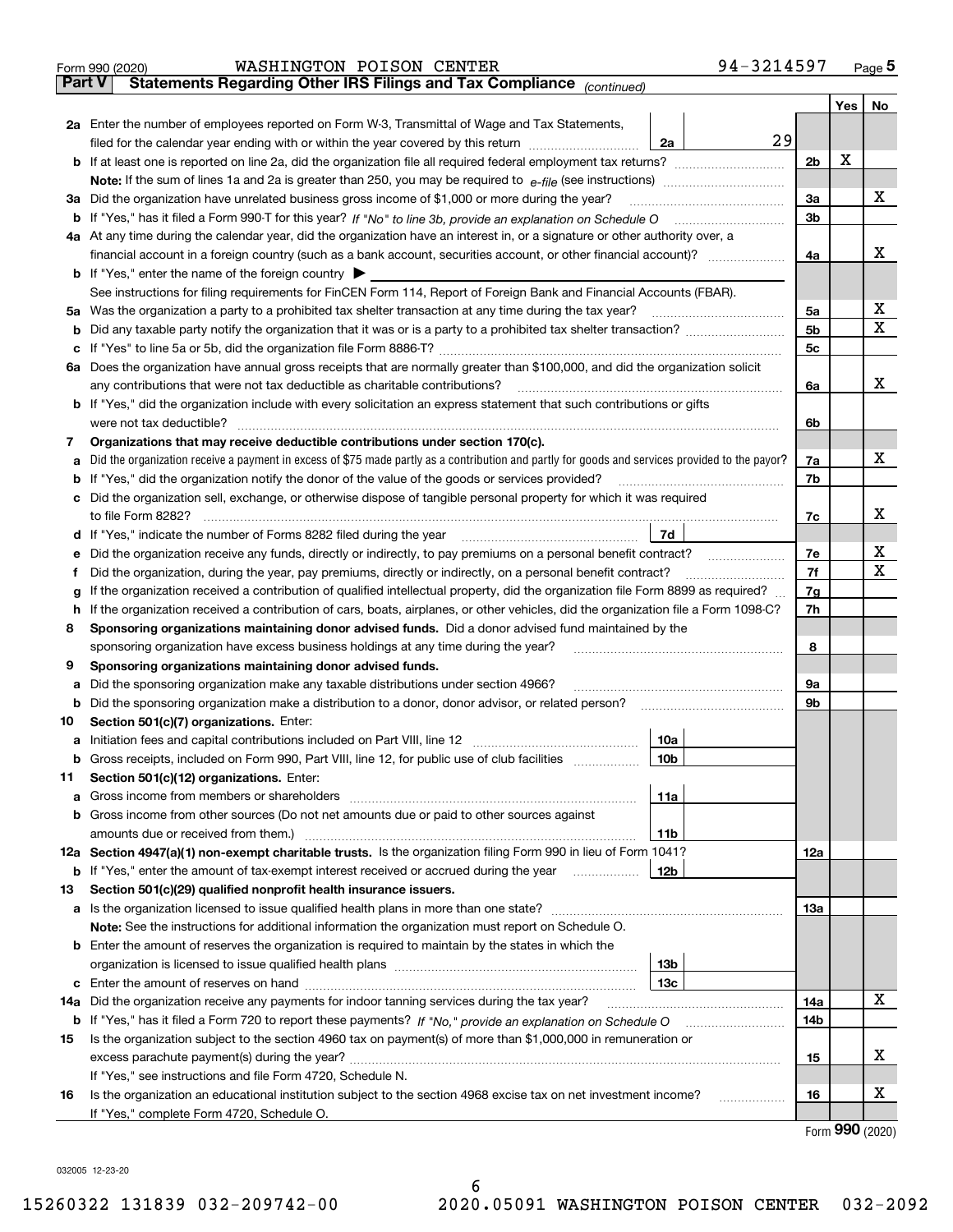|  | Form 990 (2020) |
|--|-----------------|
|  |                 |

# WASHINGTON POISON CENTER 9

| 21 |
|----|
|----|

*For each "Yes" response to lines 2 through 7b below, and for a "No" response to line 8a, 8b, or 10b below, describe the circumstances, processes, or changes on Schedule O. See instructions.* Form 990 (2020) **MASHINGTON POISON CENTER**<br>**Part VI** | Governance, Management, and Disclosure *For each "Yes" response to lines 2 through 7b below, and for a "No" response* 

|                 |                                                                                                                                                                                                                                |          |  |  |                 | Yes         | No                      |  |  |
|-----------------|--------------------------------------------------------------------------------------------------------------------------------------------------------------------------------------------------------------------------------|----------|--|--|-----------------|-------------|-------------------------|--|--|
|                 | <b>1a</b> Enter the number of voting members of the governing body at the end of the tax year                                                                                                                                  | 1a       |  |  | 13              |             |                         |  |  |
|                 | If there are material differences in voting rights among members of the governing body, or if the governing                                                                                                                    |          |  |  |                 |             |                         |  |  |
|                 | body delegated broad authority to an executive committee or similar committee, explain on Schedule O.                                                                                                                          |          |  |  |                 |             |                         |  |  |
| b               | Enter the number of voting members included on line 1a, above, who are independent <i>manumum</i>                                                                                                                              | 13<br>1b |  |  |                 |             |                         |  |  |
| 2               | Did any officer, director, trustee, or key employee have a family relationship or a business relationship with any other                                                                                                       |          |  |  |                 |             |                         |  |  |
|                 | officer, director, trustee, or key employee?                                                                                                                                                                                   |          |  |  | $\mathbf{2}$    |             | X                       |  |  |
| 3               | Did the organization delegate control over management duties customarily performed by or under the direct supervision                                                                                                          |          |  |  |                 |             |                         |  |  |
|                 |                                                                                                                                                                                                                                |          |  |  | 3               |             | $\mathbf{X}$            |  |  |
| 4               | Did the organization make any significant changes to its governing documents since the prior Form 990 was filed?                                                                                                               |          |  |  | 4               |             | $\overline{\texttt{x}}$ |  |  |
| 5               |                                                                                                                                                                                                                                |          |  |  | 5               |             | $\overline{\mathbf{x}}$ |  |  |
| 6               | Did the organization have members or stockholders?                                                                                                                                                                             |          |  |  | 6               |             | $\overline{\mathbf{x}}$ |  |  |
| 7a              | Did the organization have members, stockholders, or other persons who had the power to elect or appoint one or                                                                                                                 |          |  |  |                 |             |                         |  |  |
|                 |                                                                                                                                                                                                                                |          |  |  | 7a              |             | X                       |  |  |
|                 | <b>b</b> Are any governance decisions of the organization reserved to (or subject to approval by) members, stockholders, or                                                                                                    |          |  |  |                 |             |                         |  |  |
|                 | persons other than the governing body?                                                                                                                                                                                         |          |  |  | 7b              |             | X                       |  |  |
| 8               | Did the organization contemporaneously document the meetings held or written actions undertaken during the year by the following:                                                                                              |          |  |  |                 |             |                         |  |  |
| a               |                                                                                                                                                                                                                                |          |  |  | 8а              | X           |                         |  |  |
|                 |                                                                                                                                                                                                                                |          |  |  | 8b              | X           |                         |  |  |
| 9               | Is there any officer, director, trustee, or key employee listed in Part VII, Section A, who cannot be reached at the                                                                                                           |          |  |  |                 |             |                         |  |  |
|                 |                                                                                                                                                                                                                                |          |  |  | 9               |             | X                       |  |  |
|                 | Section B. Policies <sub>(This</sub> Section B requests information about policies not required by the Internal Revenue Code.)                                                                                                 |          |  |  |                 |             |                         |  |  |
|                 |                                                                                                                                                                                                                                |          |  |  |                 | Yes         | No                      |  |  |
|                 |                                                                                                                                                                                                                                |          |  |  | 10a             |             | X                       |  |  |
|                 | <b>b</b> If "Yes," did the organization have written policies and procedures governing the activities of such chapters, affiliates,                                                                                            |          |  |  |                 |             |                         |  |  |
|                 |                                                                                                                                                                                                                                |          |  |  | 10 <sub>b</sub> |             |                         |  |  |
|                 | 11a Has the organization provided a complete copy of this Form 990 to all members of its governing body before filing the form?                                                                                                |          |  |  | 11a             | X           |                         |  |  |
|                 | <b>b</b> Describe in Schedule O the process, if any, used by the organization to review this Form 990.                                                                                                                         |          |  |  |                 |             |                         |  |  |
|                 |                                                                                                                                                                                                                                |          |  |  | 12a             | X           |                         |  |  |
| b               |                                                                                                                                                                                                                                |          |  |  | 12 <sub>b</sub> | X           |                         |  |  |
|                 | c Did the organization regularly and consistently monitor and enforce compliance with the policy? If "Yes," describe                                                                                                           |          |  |  |                 |             |                         |  |  |
|                 | in Schedule O how this was done measured and the control of the control of the state of the control of the control of the control of the control of the control of the control of the control of the control of the control of |          |  |  | 12c             | X           |                         |  |  |
| 13              |                                                                                                                                                                                                                                |          |  |  | 13              | $\mathbf x$ |                         |  |  |
| 14              | Did the organization have a written document retention and destruction policy? manufactured and the organization have a written document retention and destruction policy?                                                     |          |  |  | 14              | X           |                         |  |  |
| 15              | Did the process for determining compensation of the following persons include a review and approval by independent                                                                                                             |          |  |  |                 |             |                         |  |  |
|                 | persons, comparability data, and contemporaneous substantiation of the deliberation and decision?                                                                                                                              |          |  |  |                 |             |                         |  |  |
|                 |                                                                                                                                                                                                                                |          |  |  | 15a             |             | X                       |  |  |
|                 |                                                                                                                                                                                                                                |          |  |  | 15b             |             | $\mathbf X$             |  |  |
|                 | If "Yes" to line 15a or 15b, describe the process in Schedule O (see instructions).                                                                                                                                            |          |  |  |                 |             |                         |  |  |
|                 | 16a Did the organization invest in, contribute assets to, or participate in a joint venture or similar arrangement with a                                                                                                      |          |  |  |                 |             |                         |  |  |
|                 | taxable entity during the year?                                                                                                                                                                                                |          |  |  | 16a             |             | X                       |  |  |
|                 | b If "Yes," did the organization follow a written policy or procedure requiring the organization to evaluate its participation                                                                                                 |          |  |  |                 |             |                         |  |  |
|                 | in joint venture arrangements under applicable federal tax law, and take steps to safeguard the organization's                                                                                                                 |          |  |  |                 |             |                         |  |  |
|                 |                                                                                                                                                                                                                                |          |  |  | 16b             |             |                         |  |  |
|                 | <b>Section C. Disclosure</b>                                                                                                                                                                                                   |          |  |  |                 |             |                         |  |  |
| 17              | List the states with which a copy of this Form 990 is required to be filed $\blacktriangleright\text{WA}$                                                                                                                      |          |  |  |                 |             |                         |  |  |
| 18              | Section 6104 requires an organization to make its Forms 1023 (1024 or 1024-A, if applicable), 990, and 990-T (Section 501(c)(3)s only) available                                                                               |          |  |  |                 |             |                         |  |  |
|                 | for public inspection. Indicate how you made these available. Check all that apply.                                                                                                                                            |          |  |  |                 |             |                         |  |  |
|                 | $X$ Upon request<br>Own website<br>Another's website<br>Other (explain on Schedule O)                                                                                                                                          |          |  |  |                 |             |                         |  |  |
| 19              | Describe on Schedule O whether (and if so, how) the organization made its governing documents, conflict of interest policy, and financial                                                                                      |          |  |  |                 |             |                         |  |  |
|                 | statements available to the public during the tax year.                                                                                                                                                                        |          |  |  |                 |             |                         |  |  |
| 20              | State the name, address, and telephone number of the person who possesses the organization's books and records                                                                                                                 |          |  |  |                 |             |                         |  |  |
|                 | SIERRA RANIER - 206-517-2353                                                                                                                                                                                                   |          |  |  |                 |             |                         |  |  |
|                 | 98125<br>155 NE 100TH ST, SUITE 100, SEATTLE, WA                                                                                                                                                                               |          |  |  |                 |             |                         |  |  |
| 032006 12-23-20 |                                                                                                                                                                                                                                |          |  |  |                 |             | Form 990 (2020)         |  |  |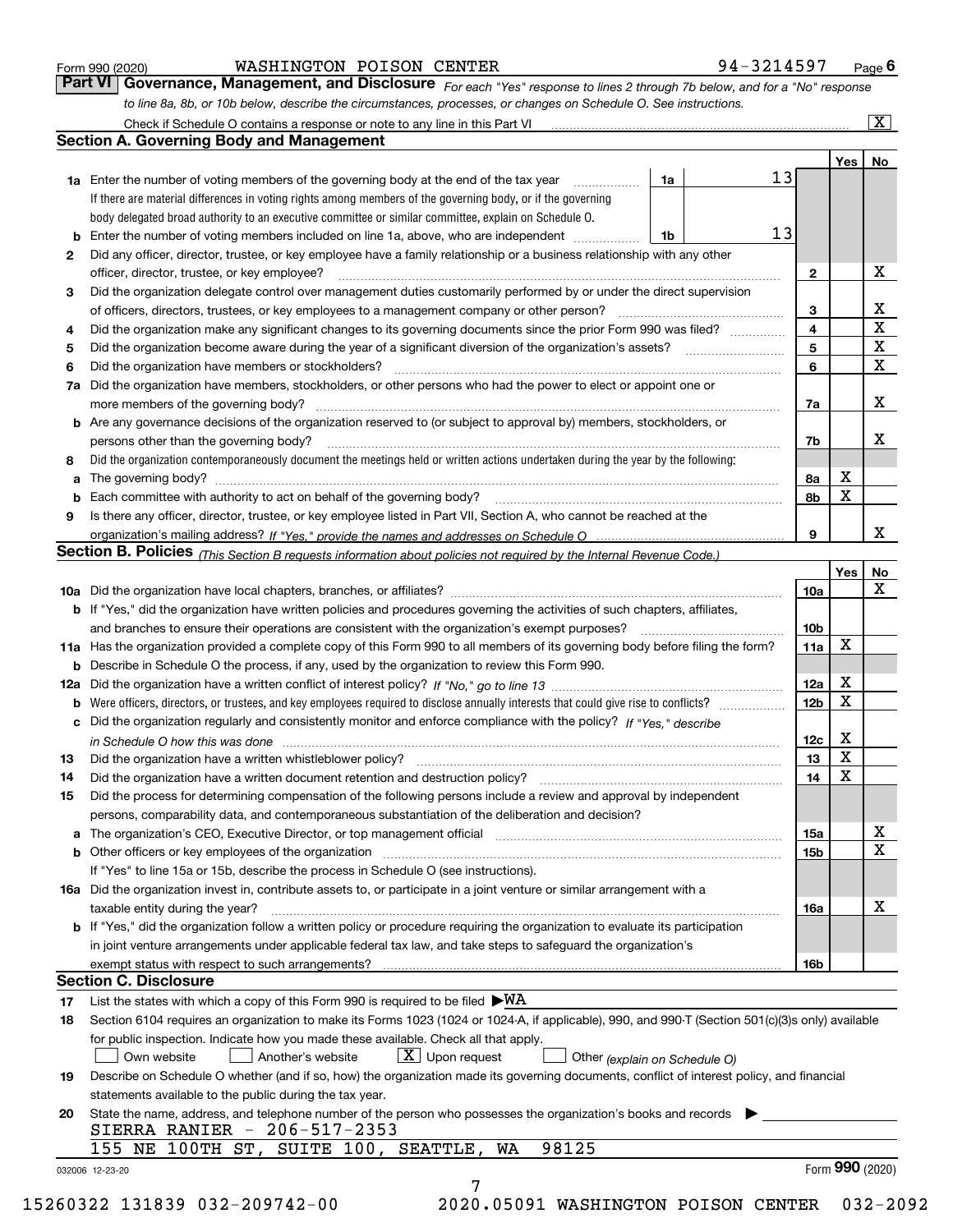$\mathcal{L}^{\text{max}}$ 

# **7Part VII Compensation of Officers, Directors, Trustees, Key Employees, Highest Compensated Employees, and Independent Contractors**

Check if Schedule O contains a response or note to any line in this Part VII

**Section A. Officers, Directors, Trustees, Key Employees, and Highest Compensated Employees**

**1a**  Complete this table for all persons required to be listed. Report compensation for the calendar year ending with or within the organization's tax year. **•** List all of the organization's current officers, directors, trustees (whether individuals or organizations), regardless of amount of compensation.

Enter -0- in columns (D), (E), and (F) if no compensation was paid.

 $\bullet$  List all of the organization's  $\,$ current key employees, if any. See instructions for definition of "key employee."

**•** List the organization's five current highest compensated employees (other than an officer, director, trustee, or key employee) who received reportable compensation (Box 5 of Form W-2 and/or Box 7 of Form 1099-MISC) of more than \$100,000 from the organization and any related organizations.

**•** List all of the organization's former officers, key employees, and highest compensated employees who received more than \$100,000 of reportable compensation from the organization and any related organizations.

**former directors or trustees**  ¥ List all of the organization's that received, in the capacity as a former director or trustee of the organization, more than \$10,000 of reportable compensation from the organization and any related organizations.

See instructions for the order in which to list the persons above.

Check this box if neither the organization nor any related organization compensated any current officer, director, or trustee.  $\mathcal{L}^{\text{max}}$ 

| (A)                             | (B)                                                                          |                                |                                                                                                 | (C)                     |              |                                  |        | (D)                                            | (E)                                              | (F)                                                                               |
|---------------------------------|------------------------------------------------------------------------------|--------------------------------|-------------------------------------------------------------------------------------------------|-------------------------|--------------|----------------------------------|--------|------------------------------------------------|--------------------------------------------------|-----------------------------------------------------------------------------------|
| Name and title                  | Average<br>hours per                                                         |                                | (do not check more than one<br>box, unless person is both an<br>officer and a director/trustee) | Position                |              |                                  |        | Reportable<br>compensation                     | Reportable<br>compensation                       | Estimated<br>amount of                                                            |
|                                 | week<br>(list any<br>hours for<br>related<br>organizations<br>below<br>line) | Individual trustee or director | Institutional trustee                                                                           | Officer                 | Key employee | Highest compensated<br> employee | Former | from<br>the<br>organization<br>(W-2/1099-MISC) | from related<br>organizations<br>(W-2/1099-MISC) | other<br>compensation<br>from the<br>organization<br>and related<br>organizations |
| ERICA LIEBELT<br>(1)            | 40.00                                                                        |                                |                                                                                                 |                         |              |                                  |        |                                                |                                                  |                                                                                   |
| MEDICAL/EXECUTIVE DIRECTOR      |                                                                              |                                |                                                                                                 | $\mathbf X$             |              |                                  |        | 293,423.                                       | $\mathbf 0$ .                                    | 20,922.                                                                           |
| JOHN CHURCHILL<br>(2)           | 40.00                                                                        |                                |                                                                                                 |                         |              |                                  |        |                                                |                                                  |                                                                                   |
| IT DIRECTOR                     |                                                                              |                                |                                                                                                 |                         |              | X                                |        | 135,098.                                       | $\mathbf 0$ .                                    | 14,566.                                                                           |
| (3)<br>MARLO MURRAY             | 40.00                                                                        |                                |                                                                                                 |                         |              |                                  |        |                                                |                                                  |                                                                                   |
| PHARMACIST/SUPERVISOR           |                                                                              |                                |                                                                                                 |                         |              | $\overline{\text{X}}$            |        | 131,933.                                       | $\mathbf 0$ .                                    | 11, 205.                                                                          |
| STEPHANIE GARDLAND<br>(4)       | 40.00                                                                        |                                |                                                                                                 |                         |              |                                  |        |                                                |                                                  |                                                                                   |
| CSPI                            |                                                                              |                                |                                                                                                 |                         |              | X                                |        | 130,877.                                       | 0.                                               | 11,000.                                                                           |
| RICHARD COLE<br>(5)             | 40.00                                                                        |                                |                                                                                                 |                         |              |                                  |        |                                                |                                                  |                                                                                   |
| CSPI                            |                                                                              |                                |                                                                                                 |                         |              | X                                |        | 127,268.                                       | $\mathbf{0}$ .                                   | 10,700.                                                                           |
| LORELEI MADRIAGA<br>(6)         | 40.00                                                                        |                                |                                                                                                 |                         |              |                                  |        |                                                |                                                  |                                                                                   |
| CSPI                            |                                                                              |                                |                                                                                                 |                         |              | X                                |        | 123,613.                                       | $\mathbf{0}$ .                                   | 16,688.                                                                           |
| STEVE BURGON, JD<br>(7)         | 1.00                                                                         |                                |                                                                                                 |                         |              |                                  |        |                                                |                                                  |                                                                                   |
| PRESIDENT                       |                                                                              | $\mathbf X$                    |                                                                                                 | $\overline{\mathbf{X}}$ |              |                                  |        | 0.                                             | $\mathbf{0}$ .                                   | $\mathbf 0$ .                                                                     |
| ANITA MIRES<br>(8)              | 1.00                                                                         |                                |                                                                                                 |                         |              |                                  |        |                                                |                                                  |                                                                                   |
| VP/PRESIDENT ELECT/SECRETARY    |                                                                              | X                              |                                                                                                 | $\mathbf X$             |              |                                  |        | 0.                                             | $\mathbf{0}$ .                                   | $\mathbf 0$ .                                                                     |
| ERIKA ALLEN, CPA<br>(9)         | 1.00                                                                         |                                |                                                                                                 |                         |              |                                  |        |                                                |                                                  |                                                                                   |
| <b>TREASURER</b>                |                                                                              | $\rm X$                        |                                                                                                 | $\mathbf X$             |              |                                  |        | 0.                                             | 0.                                               | $\mathbf 0$ .                                                                     |
| (10) RYAN KEAY, MD              | 1.00                                                                         |                                |                                                                                                 |                         |              |                                  |        |                                                |                                                  |                                                                                   |
| IMMEDIATE PAST PRESIDENT        |                                                                              | $\rm X$                        |                                                                                                 |                         |              |                                  |        | 0.                                             | $\mathbf 0$ .                                    | $0_{.}$                                                                           |
| (11) ANDY CHEUNG, MBA           | 1.00                                                                         |                                |                                                                                                 |                         |              |                                  |        |                                                |                                                  |                                                                                   |
| <b>DIRECTOR</b>                 |                                                                              | $\mathbf X$                    |                                                                                                 |                         |              |                                  |        | 0.                                             | 0.                                               | $\mathbf 0$ .                                                                     |
| (12) JANESSA GRAVES, PHD, MPH   | 1.00                                                                         |                                |                                                                                                 |                         |              |                                  |        |                                                |                                                  |                                                                                   |
| <b>DIRECTOR</b>                 |                                                                              | X                              |                                                                                                 |                         |              |                                  |        | $\mathbf 0$ .                                  | 0.                                               | $\mathbf 0$ .                                                                     |
| (13) JANE M. HUTCHESON, MSN, RN | 1.00                                                                         |                                |                                                                                                 |                         |              |                                  |        |                                                |                                                  |                                                                                   |
| <b>DIRECTOR</b>                 |                                                                              | $\mathbf x$                    |                                                                                                 |                         |              |                                  |        | 0.                                             | $\mathbf 0$ .                                    | $\mathbf 0$ .                                                                     |
| (14) CANDACE JACKSON            | 1.00                                                                         |                                |                                                                                                 |                         |              |                                  |        |                                                |                                                  |                                                                                   |
| <b>DIRECTOR</b>                 |                                                                              | $\overline{\text{X}}$          |                                                                                                 |                         |              |                                  |        | 0.                                             | 0.                                               | $\mathbf 0$ .                                                                     |
| (15) MARK MARTZEN, PHD          | 1.00                                                                         |                                |                                                                                                 |                         |              |                                  |        |                                                |                                                  |                                                                                   |
| <b>DIRECTOR</b>                 |                                                                              | $\mathbf X$                    |                                                                                                 |                         |              |                                  |        | 0.                                             | 0.                                               | $\mathbf 0$ .                                                                     |
| (16) ROWAIDA MOHAMMED           | 1.00                                                                         |                                |                                                                                                 |                         |              |                                  |        |                                                |                                                  |                                                                                   |
| <b>DIRECTOR</b>                 |                                                                              | $\mathbf X$                    |                                                                                                 |                         |              |                                  |        | 0.                                             | 0.                                               | $\mathbf 0$ .                                                                     |
| (17) ED MUND                    | 1.00                                                                         |                                |                                                                                                 |                         |              |                                  |        |                                                |                                                  |                                                                                   |
| <b>DIRECTOR</b>                 |                                                                              | X                              |                                                                                                 |                         |              |                                  |        | 0.                                             | 0.                                               | 0.                                                                                |
| 032007 12-23-20                 |                                                                              |                                |                                                                                                 |                         |              |                                  |        |                                                |                                                  | Form 990 (2020)                                                                   |

032007 12-23-20

15260322 131839 032-209742-00 2020.05091 WASHINGTON POISON CENTER 032-2092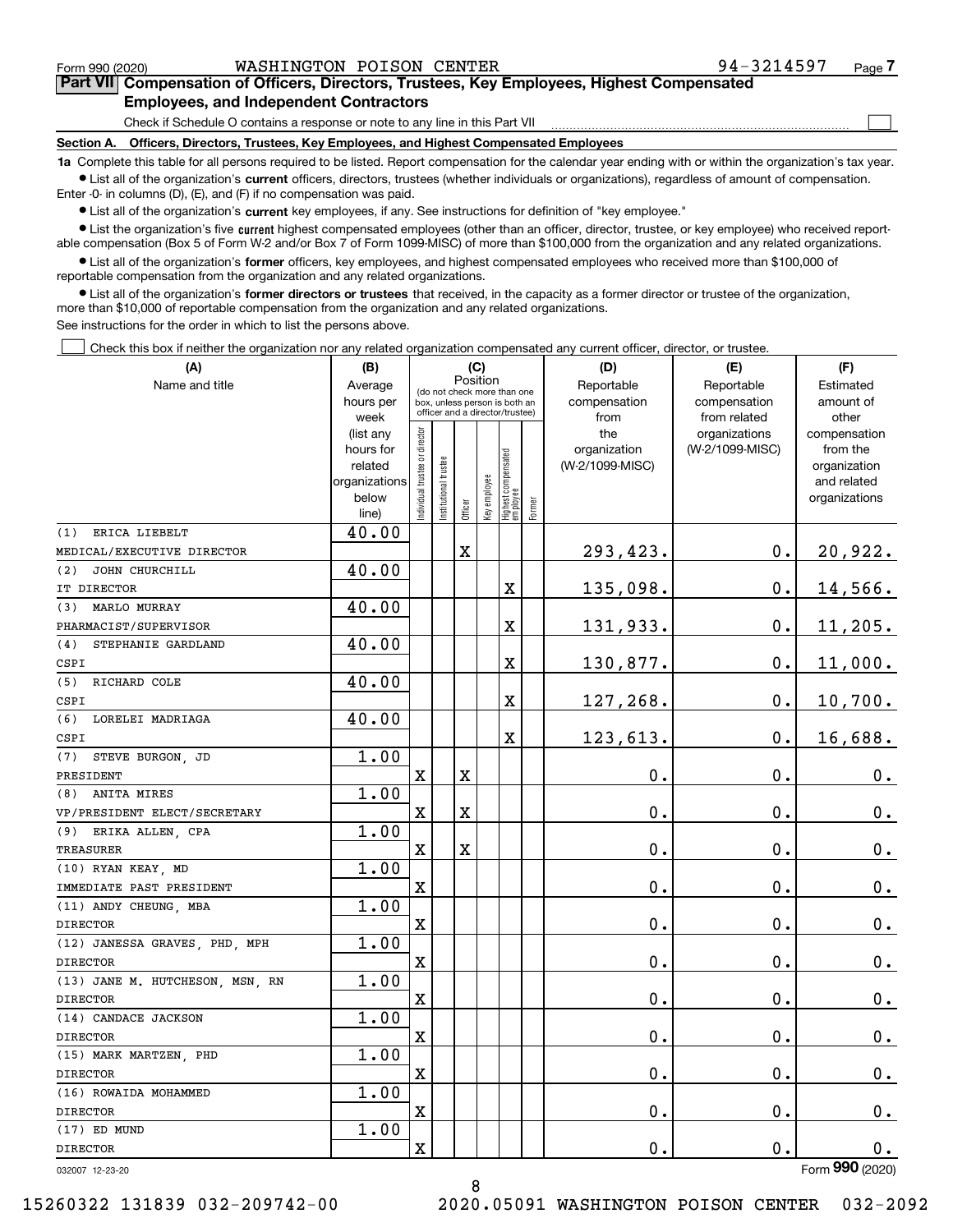| WASHINGTON POISON CENTER<br>Form 990 (2020)                                                                                                                                                                                                                       |                                                                      |                                |                       |         |                                                                                                                    |                                 |        |                                           | 94-3214597                                        |                                            |              | Page 8                                                                   |
|-------------------------------------------------------------------------------------------------------------------------------------------------------------------------------------------------------------------------------------------------------------------|----------------------------------------------------------------------|--------------------------------|-----------------------|---------|--------------------------------------------------------------------------------------------------------------------|---------------------------------|--------|-------------------------------------------|---------------------------------------------------|--------------------------------------------|--------------|--------------------------------------------------------------------------|
| <b>Part VII</b><br>Section A. Officers, Directors, Trustees, Key Employees, and Highest Compensated Employees (continued)                                                                                                                                         |                                                                      |                                |                       |         |                                                                                                                    |                                 |        |                                           |                                                   |                                            |              |                                                                          |
| (A)<br>Name and title                                                                                                                                                                                                                                             | (B)<br>Average<br>hours per<br>week                                  |                                |                       |         | (C)<br>Position<br>(do not check more than one<br>box, unless person is both an<br>officer and a director/trustee) |                                 |        | (D)<br>Reportable<br>compensation<br>from | (E)<br>Reportable<br>compensation<br>from related |                                            |              | (F)<br>Estimated<br>amount of<br>other                                   |
|                                                                                                                                                                                                                                                                   | (list any<br>hours for<br>related<br>organizations<br>below<br>line) | Individual trustee or director | Institutional trustee | Officer | key employee                                                                                                       | Highest compensated<br>employee | Former | the<br>organization<br>(W-2/1099-MISC)    | organizations<br>(W-2/1099-MISC)                  |                                            |              | compensation<br>from the<br>organization<br>and related<br>organizations |
| (18) DANICA PYTTE, MBA, BSN                                                                                                                                                                                                                                       | 1.00                                                                 | Χ                              |                       |         |                                                                                                                    |                                 |        | 0.                                        |                                                   | 0.                                         |              | 0.                                                                       |
| <b>DIRECTOR</b><br>(19) STACY TARANGO, MD                                                                                                                                                                                                                         | 1.00                                                                 |                                |                       |         |                                                                                                                    |                                 |        |                                           |                                                   |                                            |              |                                                                          |
| <b>DIRECTOR</b>                                                                                                                                                                                                                                                   |                                                                      | Χ                              |                       |         |                                                                                                                    |                                 |        | 0.                                        |                                                   | 0.                                         |              | 0.                                                                       |
|                                                                                                                                                                                                                                                                   |                                                                      |                                |                       |         |                                                                                                                    |                                 |        |                                           |                                                   |                                            |              |                                                                          |
|                                                                                                                                                                                                                                                                   |                                                                      |                                |                       |         |                                                                                                                    |                                 |        |                                           |                                                   |                                            |              |                                                                          |
|                                                                                                                                                                                                                                                                   |                                                                      |                                |                       |         |                                                                                                                    |                                 |        |                                           |                                                   |                                            |              |                                                                          |
|                                                                                                                                                                                                                                                                   |                                                                      |                                |                       |         |                                                                                                                    |                                 |        |                                           |                                                   |                                            |              |                                                                          |
| 1b Subtotal<br>c Total from continuation sheets to Part VII, Section A <b>Constanting the Continuum</b>                                                                                                                                                           |                                                                      |                                |                       |         |                                                                                                                    |                                 |        | 942,212.<br>0.<br>942,212.                |                                                   | 0.<br>$\overline{0}$ .<br>$\overline{0}$ . |              | 85,081.<br>0.<br>85,081.                                                 |
| Total number of individuals (including but not limited to those listed above) who received more than \$100,000 of reportable<br>$\mathbf{2}$                                                                                                                      |                                                                      |                                |                       |         |                                                                                                                    |                                 |        |                                           |                                                   |                                            |              | 17                                                                       |
| compensation from the organization $\blacktriangleright$                                                                                                                                                                                                          |                                                                      |                                |                       |         |                                                                                                                    |                                 |        |                                           |                                                   |                                            |              | Yes<br>No                                                                |
| Did the organization list any former officer, director, trustee, key employee, or highest compensated employee on<br>3<br>line 1a? If "Yes," complete Schedule J for such individual manufactured contained and the Yes," complete Schedule J for such individual |                                                                      |                                |                       |         |                                                                                                                    |                                 |        |                                           |                                                   |                                            | 3            | х                                                                        |
| For any individual listed on line 1a, is the sum of reportable compensation and other compensation from the organization<br>4                                                                                                                                     |                                                                      |                                |                       |         |                                                                                                                    |                                 |        |                                           |                                                   |                                            | 4            | х                                                                        |
| Did any person listed on line 1a receive or accrue compensation from any unrelated organization or individual for services<br>5                                                                                                                                   |                                                                      |                                |                       |         |                                                                                                                    |                                 |        |                                           |                                                   |                                            | 5            | X                                                                        |
| <b>Section B. Independent Contractors</b><br>Complete this table for your five highest compensated independent contractors that received more than \$100,000 of compensation from<br>1                                                                            |                                                                      |                                |                       |         |                                                                                                                    |                                 |        |                                           |                                                   |                                            |              |                                                                          |
| the organization. Report compensation for the calendar year ending with or within the organization's tax year.<br>(A)                                                                                                                                             |                                                                      |                                |                       |         |                                                                                                                    |                                 |        | (B)                                       |                                                   |                                            | (C)          |                                                                          |
| Name and business address<br>PHILLIPS MEDICAL TOXICOLOGY LLC                                                                                                                                                                                                      |                                                                      |                                |                       |         |                                                                                                                    |                                 |        | Description of services                   |                                                   |                                            | Compensation |                                                                          |
| P.O BOX 13250, BURTON, WA 98013                                                                                                                                                                                                                                   |                                                                      |                                |                       |         |                                                                                                                    |                                 |        | MEDICAL TOXICOLOGY                        |                                                   |                                            |              | 145,752.                                                                 |
|                                                                                                                                                                                                                                                                   |                                                                      |                                |                       |         |                                                                                                                    |                                 |        |                                           |                                                   |                                            |              |                                                                          |
|                                                                                                                                                                                                                                                                   |                                                                      |                                |                       |         |                                                                                                                    |                                 |        |                                           |                                                   |                                            |              |                                                                          |
| Total number of independent contractors (including but not limited to those listed above) who received more than<br>$\mathbf{2}$<br>\$100,000 of compensation from the organization                                                                               |                                                                      |                                |                       |         | ı                                                                                                                  |                                 |        |                                           |                                                   |                                            |              |                                                                          |
|                                                                                                                                                                                                                                                                   |                                                                      |                                |                       |         |                                                                                                                    |                                 |        |                                           |                                                   |                                            |              | Form 990 (2020)                                                          |

032008 12-23-20

Form **990** (2020)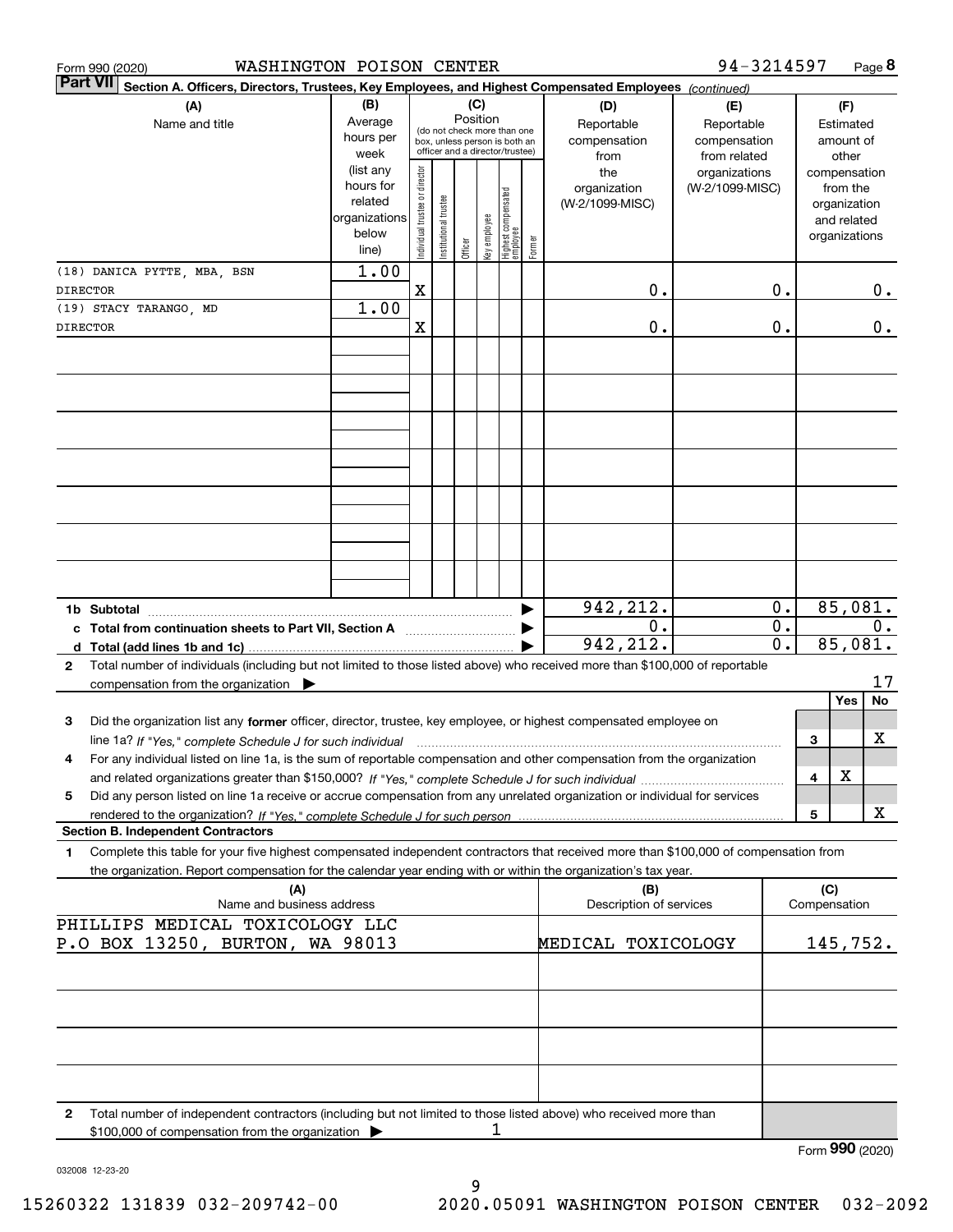|                                                                                         | Form 990 (2020)            | WASHINGTON POISON CENTER                                                                                                                                                                                                                                                                                                                                                                                                                                                                                                                                                                                                                                                                                 |                                                                                |                                  |                                                                                              | 94-3214597                    | Page 9                                                          |
|-----------------------------------------------------------------------------------------|----------------------------|----------------------------------------------------------------------------------------------------------------------------------------------------------------------------------------------------------------------------------------------------------------------------------------------------------------------------------------------------------------------------------------------------------------------------------------------------------------------------------------------------------------------------------------------------------------------------------------------------------------------------------------------------------------------------------------------------------|--------------------------------------------------------------------------------|----------------------------------|----------------------------------------------------------------------------------------------|-------------------------------|-----------------------------------------------------------------|
|                                                                                         | <b>Part VIII</b>           | <b>Statement of Revenue</b>                                                                                                                                                                                                                                                                                                                                                                                                                                                                                                                                                                                                                                                                              |                                                                                |                                  |                                                                                              |                               |                                                                 |
|                                                                                         |                            | Check if Schedule O contains a response or note to any line in this Part VIII                                                                                                                                                                                                                                                                                                                                                                                                                                                                                                                                                                                                                            |                                                                                |                                  |                                                                                              |                               |                                                                 |
|                                                                                         |                            |                                                                                                                                                                                                                                                                                                                                                                                                                                                                                                                                                                                                                                                                                                          |                                                                                | (A)<br>Total revenue             | $\overline{(\mathsf{B})}$ $\overline{(\mathsf{C})}$<br>Related or exempt<br>function revenue | Unrelated<br>business revenue | (D)<br>Revenue excluded<br>from tax under<br>sections 512 - 514 |
| Contributions, Gifts, Grants<br>and Other Similar Amounts<br>Program Service<br>Revenue | е<br>g<br>b<br>c<br>d<br>е | 1a<br>1 a Federated campaigns<br>1 <sub>b</sub><br><b>b</b> Membership dues<br>$\ldots \ldots \ldots \ldots \ldots$<br>1 <sub>c</sub><br>c Fundraising events<br>1 <sub>d</sub><br>d Related organizations<br>1e<br>Government grants (contributions)<br>f All other contributions, gifts, grants, and<br>1f<br>similar amounts not included above<br> 1g <br>Noncash contributions included in lines 1a-1f<br>2 a STUDIES AND DATA SALES<br><u> 1989 - Johann Barn, fransk politik fotograf (d. 1989)</u><br><u> 2008 - John Stein, Amerikaans en beskriuw om de gemeente van de gemeente van de gemeente van de gemeente van de</u><br><u> 1989 - Johann Barn, fransk politik amerikansk politik (</u> | 3,989,687.<br>483,962.<br>24,000.<br><b>Business Code</b><br>541700            | 4,473,649.<br>157,733.           | 157,733.                                                                                     |                               |                                                                 |
|                                                                                         | f                          | All other program service revenue <i>mimimini</i>                                                                                                                                                                                                                                                                                                                                                                                                                                                                                                                                                                                                                                                        |                                                                                |                                  |                                                                                              |                               |                                                                 |
|                                                                                         |                            |                                                                                                                                                                                                                                                                                                                                                                                                                                                                                                                                                                                                                                                                                                          | $\blacktriangleright$                                                          | 157,733.                         |                                                                                              |                               |                                                                 |
|                                                                                         | 3<br>4                     | Investment income (including dividends, interest, and<br>Income from investment of tax-exempt bond proceeds                                                                                                                                                                                                                                                                                                                                                                                                                                                                                                                                                                                              | ▶                                                                              | 3,423.                           |                                                                                              |                               | 3,423.                                                          |
| evenue<br>Other R                                                                       | 5<br>c                     | (i) Real<br>6a<br>6 a Gross rents<br>6 <sub>b</sub><br><b>b</b> Less: rental expenses<br>6c<br>Rental income or (loss)<br>d Net rental income or (loss)<br>(i) Securities<br>7 a Gross amount from sales of<br>assets other than inventory<br>7a<br><b>b</b> Less: cost or other basis<br>7b<br>and sales expenses<br>7c<br>c Gain or (loss)<br>8 a Gross income from fundraising events (not<br>contributions reported on line 1c). See<br><b>b</b> Less: direct expenses <b>constants b</b><br>c Net income or (loss) from fundraising events<br>9 a Gross income from gaming activities. See<br><b>b</b> Less: direct expenses <b>manually</b>                                                        | (ii) Personal<br>(ii) Other<br>  8a<br>8 <sub>b</sub><br> 9a<br>9 <sub>b</sub> |                                  |                                                                                              |                               |                                                                 |
|                                                                                         |                            | c Net income or (loss) from gaming activities _______________<br>10 a Gross sales of inventory, less returns                                                                                                                                                                                                                                                                                                                                                                                                                                                                                                                                                                                             | 10a <br>10 <sub>b</sub>                                                        |                                  |                                                                                              |                               |                                                                 |
|                                                                                         |                            | c Net income or (loss) from sales of inventory                                                                                                                                                                                                                                                                                                                                                                                                                                                                                                                                                                                                                                                           |                                                                                |                                  |                                                                                              |                               |                                                                 |
| Miscellaneous<br>evenue                                                                 | 11 a<br>b<br>c             | <u> 1989 - John Harry Harry Harry Harry Harry Harry Harry Harry Harry Harry Harry Harry Harry Harry Harry Harry</u><br>the control of the control of the control of the control of the control of                                                                                                                                                                                                                                                                                                                                                                                                                                                                                                        | <b>Business Code</b>                                                           |                                  |                                                                                              |                               |                                                                 |
|                                                                                         |                            |                                                                                                                                                                                                                                                                                                                                                                                                                                                                                                                                                                                                                                                                                                          | $\blacktriangleright$                                                          |                                  |                                                                                              |                               |                                                                 |
|                                                                                         | 12                         |                                                                                                                                                                                                                                                                                                                                                                                                                                                                                                                                                                                                                                                                                                          |                                                                                | $\blacktriangleright$ 4,634,805. | 157,733.                                                                                     | 0.                            | 3,423.                                                          |
|                                                                                         | 032009 12-23-20            |                                                                                                                                                                                                                                                                                                                                                                                                                                                                                                                                                                                                                                                                                                          |                                                                                |                                  |                                                                                              |                               | Form 990 (2020)                                                 |

10

032009 12-23-20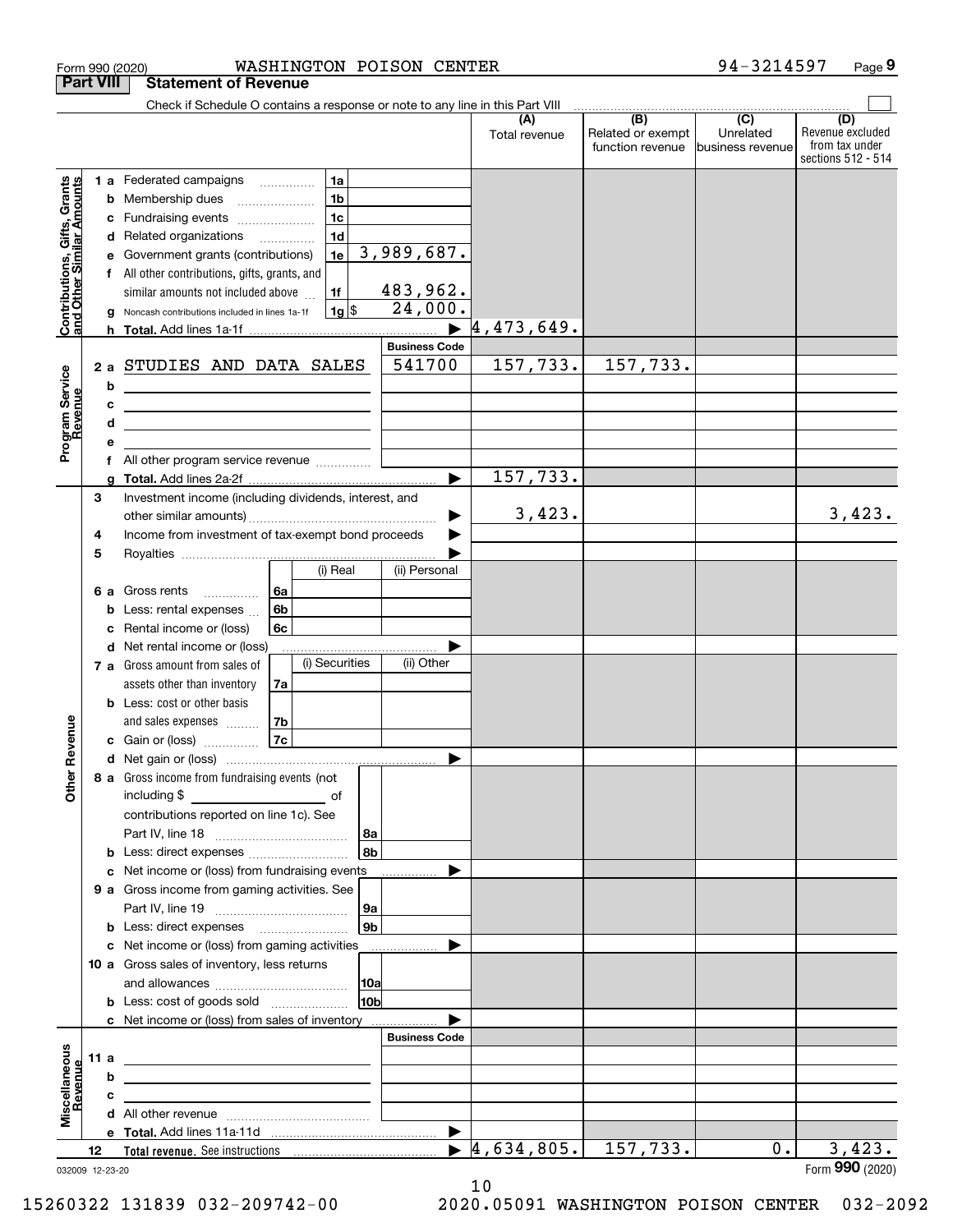Form 990 (2020) WASHINGTON POISON CENTER 94-3214597 <sub>Page</sub> **Part IX Statement of Functional Expenses**

|    | Section 501(c)(3) and 501(c)(4) organizations must complete all columns. All other organizations must complete column (A).                                                                                 |                       |                             |                                    |                         |
|----|------------------------------------------------------------------------------------------------------------------------------------------------------------------------------------------------------------|-----------------------|-----------------------------|------------------------------------|-------------------------|
|    | Check if Schedule O contains a response or note to any line in this Part IX                                                                                                                                | (A)                   | (B)                         | (C)                                | (D)                     |
|    | Do not include amounts reported on lines 6b,<br>7b, 8b, 9b, and 10b of Part VIII.                                                                                                                          | Total expenses        | Program service<br>expenses | Management and<br>general expenses | Fundraising<br>expenses |
| 1. | Grants and other assistance to domestic organizations                                                                                                                                                      |                       |                             |                                    |                         |
|    | and domestic governments. See Part IV, line 21                                                                                                                                                             | 2,000.                | 2,000.                      |                                    |                         |
| 2  | Grants and other assistance to domestic                                                                                                                                                                    |                       |                             |                                    |                         |
|    | individuals. See Part IV, line 22                                                                                                                                                                          |                       |                             |                                    |                         |
| 3  | Grants and other assistance to foreign                                                                                                                                                                     |                       |                             |                                    |                         |
|    | organizations, foreign governments, and foreign                                                                                                                                                            |                       |                             |                                    |                         |
|    | individuals. See Part IV, lines 15 and 16                                                                                                                                                                  |                       |                             |                                    |                         |
| 4  | Benefits paid to or for members                                                                                                                                                                            |                       |                             |                                    |                         |
| 5  | Compensation of current officers, directors,                                                                                                                                                               |                       |                             |                                    |                         |
|    | trustees, and key employees                                                                                                                                                                                | 244,126.              | 195,301.                    | 36,619.                            | 12,206.                 |
| 6  | Compensation not included above to disqualified                                                                                                                                                            |                       |                             |                                    |                         |
|    | persons (as defined under section 4958(f)(1)) and                                                                                                                                                          |                       |                             |                                    |                         |
|    | persons described in section $4958(c)(3)(B)$<br>$\overline{\phantom{a}}$                                                                                                                                   |                       |                             |                                    |                         |
| 7  | Other salaries and wages                                                                                                                                                                                   | 2,614,147.            | 2, 260, 417.                | 348,645.                           | 5,085.                  |
| 8  | Pension plan accruals and contributions (include                                                                                                                                                           |                       |                             |                                    |                         |
|    | section 401(k) and 403(b) employer contributions)                                                                                                                                                          | 64, 235.              | 58,007.                     | 6,228.                             |                         |
| 9  |                                                                                                                                                                                                            | $\overline{237,413.}$ | 188, 404.                   | 49,009.                            |                         |
| 10 |                                                                                                                                                                                                            | 224, 309.             | 185,285.                    | 38,866.                            | 158.                    |
| 11 | Fees for services (nonemployees):                                                                                                                                                                          |                       |                             |                                    |                         |
| a  |                                                                                                                                                                                                            |                       |                             |                                    |                         |
| b  |                                                                                                                                                                                                            | 9,467.                | 8,077.                      | 1,343.                             | 47.                     |
| c  |                                                                                                                                                                                                            | 15,849.               | 13,523.                     | $\overline{2,248}$ .               | $\overline{78.}$        |
| d  |                                                                                                                                                                                                            | 27,000.               |                             |                                    | 27,000.                 |
| е  | Professional fundraising services. See Part IV, line 17                                                                                                                                                    |                       |                             |                                    |                         |
| f  | Investment management fees                                                                                                                                                                                 |                       |                             |                                    |                         |
|    | g Other. (If line 11g amount exceeds 10% of line 25,                                                                                                                                                       |                       |                             |                                    |                         |
|    | column (A) amount, list line 11g expenses on Sch 0.)                                                                                                                                                       | 22,019.               | 19,667.                     | 2,273.                             | 79.                     |
| 12 |                                                                                                                                                                                                            | 4,159.                | 4,159.                      |                                    |                         |
| 13 |                                                                                                                                                                                                            | 59,385.               | $\overline{52,333}$ .       | 6,572.                             | 480.                    |
| 14 |                                                                                                                                                                                                            | 189,879.              | 174,309.                    | 15, 103.                           | 467.                    |
| 15 |                                                                                                                                                                                                            |                       |                             |                                    |                         |
| 16 |                                                                                                                                                                                                            | 115,633.              | 98,484.                     | 16,571.                            | 578.                    |
| 17 |                                                                                                                                                                                                            | 18.                   | 15.                         | $\overline{3}$ .                   |                         |
| 18 | Payments of travel or entertainment expenses                                                                                                                                                               |                       |                             |                                    |                         |
|    | for any federal, state, or local public officials                                                                                                                                                          |                       |                             |                                    |                         |
| 19 | Conferences, conventions, and meetings                                                                                                                                                                     | 3,714.                | 3,694.                      | 19.                                | $1$ .                   |
| 20 | Interest                                                                                                                                                                                                   |                       |                             |                                    |                         |
| 21 |                                                                                                                                                                                                            |                       |                             |                                    |                         |
| 22 | Depreciation, depletion, and amortization                                                                                                                                                                  | 95,311.               | 81,319.                     | 13,520.                            | 472.                    |
| 23 | Insurance                                                                                                                                                                                                  | 31,802.               | 27, 134.                    | 4,511.                             | 157.                    |
| 24 | Other expenses. Itemize expenses not covered<br>above (List miscellaneous expenses on line 24e. If<br>line 24e amount exceeds 10% of line 25, column (A)<br>amount, list line 24e expenses on Schedule O.) |                       |                             |                                    |                         |
|    | a MEDICAL DIRECTION                                                                                                                                                                                        | 103,837.              | 103,837.                    |                                    |                         |
| b  | EDUCATIONAL MATERIALS                                                                                                                                                                                      | 13,898.               | 13,898.                     |                                    |                         |
| с  |                                                                                                                                                                                                            |                       |                             |                                    |                         |
| d  |                                                                                                                                                                                                            |                       |                             |                                    |                         |
|    | e All other expenses                                                                                                                                                                                       |                       |                             |                                    |                         |
| 25 | Total functional expenses. Add lines 1 through 24e                                                                                                                                                         | 4,078,201.            | 3,489,863.                  | 541, 530.                          | 46,808.                 |
| 26 | Joint costs. Complete this line only if the organization                                                                                                                                                   |                       |                             |                                    |                         |
|    | reported in column (B) joint costs from a combined                                                                                                                                                         |                       |                             |                                    |                         |
|    | educational campaign and fundraising solicitation.                                                                                                                                                         |                       |                             |                                    |                         |
|    | Check here $\blacktriangleright$<br>if following SOP 98-2 (ASC 958-720)                                                                                                                                    |                       |                             |                                    |                         |

11

032010 12-23-20

Form (2020) **990**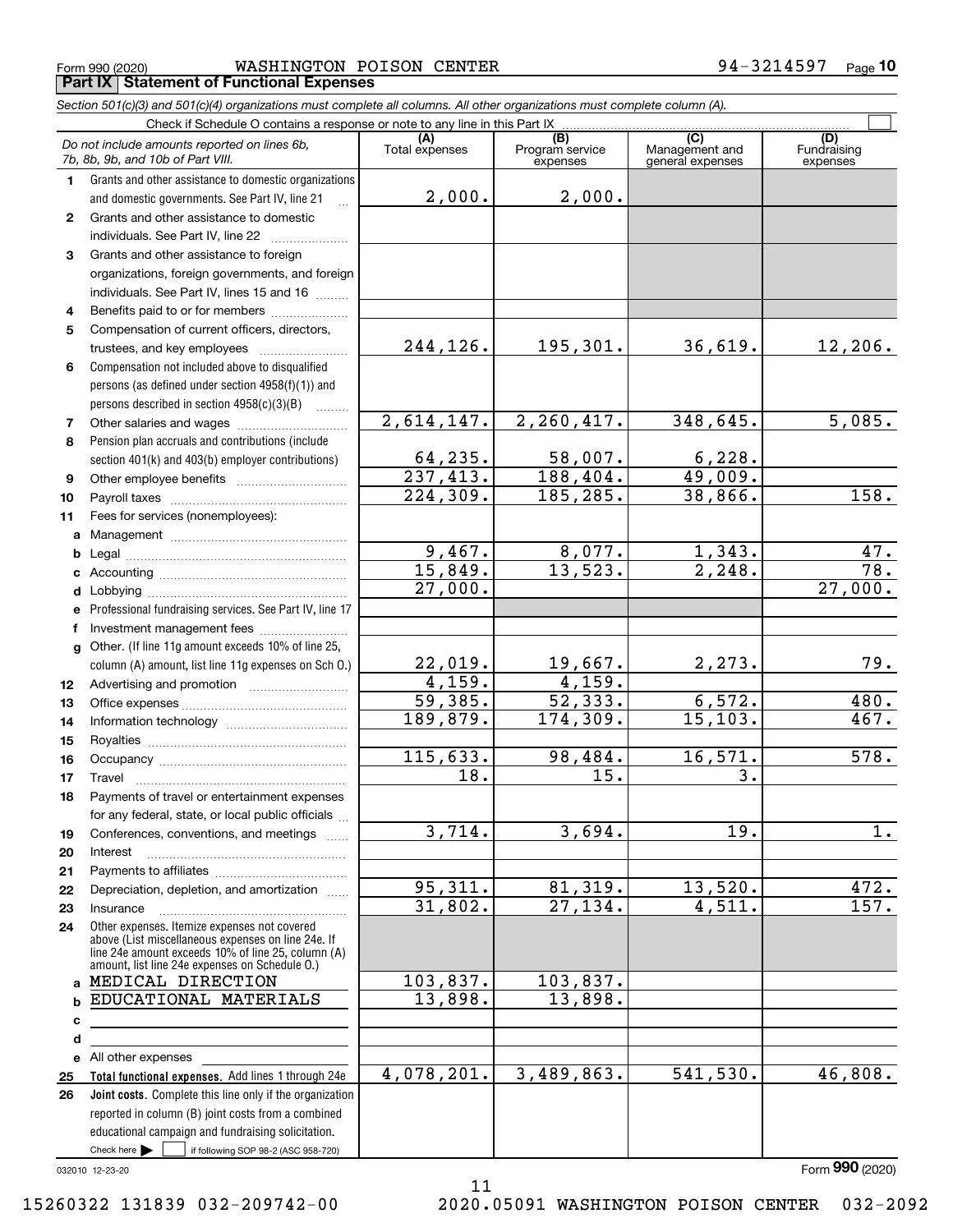Form (2020) **990**

|                      |    | <b>b</b> Less: accumulated depreciation <i></i>                                                                                                                                                                                | $\boxed{10b}$ | 482,444. |    | 340,817.   | 10 <sub>c</sub> | 305,658.                      |
|----------------------|----|--------------------------------------------------------------------------------------------------------------------------------------------------------------------------------------------------------------------------------|---------------|----------|----|------------|-----------------|-------------------------------|
|                      | 11 |                                                                                                                                                                                                                                |               |          | 11 |            |                 |                               |
|                      | 12 |                                                                                                                                                                                                                                |               |          |    |            | 12              |                               |
|                      | 13 |                                                                                                                                                                                                                                |               |          |    |            | 13              |                               |
|                      | 14 |                                                                                                                                                                                                                                |               |          |    |            | 14              |                               |
|                      | 15 |                                                                                                                                                                                                                                |               |          |    |            | 15              |                               |
|                      | 16 |                                                                                                                                                                                                                                |               |          |    | 3,986,122. | 16              | $\frac{4,393,357.}{264,449.}$ |
|                      | 17 |                                                                                                                                                                                                                                |               |          |    | 400,020.   | 17              |                               |
|                      | 18 |                                                                                                                                                                                                                                |               |          |    |            | 18              |                               |
|                      | 19 | Deferred revenue manual contracts and contracts are all the manual contracts and contracts are contracted and contracts are contracted and contract are contracted and contract are contracted and contract are contracted and |               |          |    | 2,500.     | 19              | 2,500.                        |
|                      | 20 |                                                                                                                                                                                                                                |               |          |    |            | 20              |                               |
|                      | 21 | Escrow or custodial account liability. Complete Part IV of Schedule D                                                                                                                                                          |               |          |    |            | 21              |                               |
|                      | 22 | Loans and other payables to any current or former officer, director,                                                                                                                                                           |               |          |    |            |                 |                               |
|                      |    | trustee, key employee, creator or founder, substantial contributor, or 35%                                                                                                                                                     |               |          |    |            |                 |                               |
| Liabilities          |    | controlled entity or family member of any of these persons                                                                                                                                                                     |               |          |    |            | 22              |                               |
|                      | 23 | Secured mortgages and notes payable to unrelated third parties                                                                                                                                                                 |               |          |    |            | 23              |                               |
|                      | 24 | Unsecured notes and loans payable to unrelated third parties                                                                                                                                                                   |               |          | 24 |            |                 |                               |
|                      | 25 | Other liabilities (including federal income tax, payables to related third                                                                                                                                                     |               |          |    |            |                 |                               |
|                      |    | parties, and other liabilities not included on lines 17-24). Complete Part X                                                                                                                                                   |               |          |    |            |                 |                               |
|                      |    | of Schedule D                                                                                                                                                                                                                  |               |          |    | 85,868.    | 25              | $\frac{72,070}{339,019}$ .    |
|                      | 26 |                                                                                                                                                                                                                                |               |          |    | 488,388.   | 26              |                               |
|                      |    | Organizations that follow FASB ASC 958, check here $\blacktriangleright \boxed{X}$                                                                                                                                             |               |          |    |            |                 |                               |
|                      |    | and complete lines 27, 28, 32, and 33.                                                                                                                                                                                         |               |          |    |            |                 |                               |
|                      | 27 |                                                                                                                                                                                                                                |               |          |    | 3,480,987. | 27              | <u>4,054,338.</u>             |
| <b>Fund Balances</b> | 28 |                                                                                                                                                                                                                                |               |          |    | 16,747.    | 28              | 0.                            |
|                      |    | Organizations that do not follow FASB ASC 958, check here ▶ □                                                                                                                                                                  |               |          |    |            |                 |                               |
|                      |    | and complete lines 29 through 33.                                                                                                                                                                                              |               |          |    |            |                 |                               |
| ৯                    | 29 |                                                                                                                                                                                                                                |               |          |    |            | 29              |                               |
|                      | 30 | Paid-in or capital surplus, or land, building, or equipment fund                                                                                                                                                               |               |          |    |            | 30              |                               |
| <b>Net Assets</b>    | 31 | Retained earnings, endowment, accumulated income, or other funds                                                                                                                                                               |               |          |    |            | 31              |                               |
|                      | 32 |                                                                                                                                                                                                                                |               |          |    | 3,497,734. | 32              | 4,054,338.                    |
|                      | 33 | Total liabilities and net assets/fund balances <b>manually contained</b> in the liabilities and net assets/fund balances                                                                                                       |               |          |    | 3,986,122. | 33              | 4,393,357.                    |

788,102.

Form 990 (2020) WASHINGTON POISON CENTER 94-3214597 <sub>Page</sub>

**1**Cash - non-interest-bearing ~~~~~~~~~~~~~~~~~~~~~~~~~

Savings and temporary cash investments ~~~~~~~~~~~~~~~~~~

Check if Schedule O contains a response or note to any line in this Part X

**3** Pledges and grants receivable, net  $\ldots$  **multimes contained and grants receivable**, net **multimes contained and grants receivable**, net **multimes contained and grants receivable 4**Accounts receivable, net ~~~~~~~~~~~~~~~~~~~~~~~~~~ **5**Loans and other receivables from any current or former officer, director,

trustee, key employee, creator or founder, substantial contributor, or 35% controlled entity or family member of any of these persons ~~~~~~~~~

**9** Prepaid expenses and deferred charges **with the construction of Prepaid** expenses

under section 4958(f)(1)), and persons described in section 4958(c)(3)(B) Notes and loans receivable, net ~~~~~~~~~~~~~~~~~~~~~~~ Inventories for sale or use ~~~~~~~~~~~~~~~~~~~~~~~~~~

**6**Loans and other receivables from other disqualified persons (as defined

**10a**Land, buildings, and equipment: cost or other

basis. Complete Part VI of Schedule D will aller

**11**

 $\mathcal{L}^{\text{max}}$ 

**(A) (B)**

Beginning of year | | End of year

 $363,404.$  1 69,719.

 $2,675,008.$   $2 \mid 3,549,328.$ 

 $26,503. 4$  17,878.  $\overline{546, 472.}$   $\overline{3}$   $\overline{427, 575.}$ 

 $18,761. | 8 | 15,512.$ 15,157. 7,687.

**5**

**Part X** | Balance Sheet

**2**

**78**

**Assets**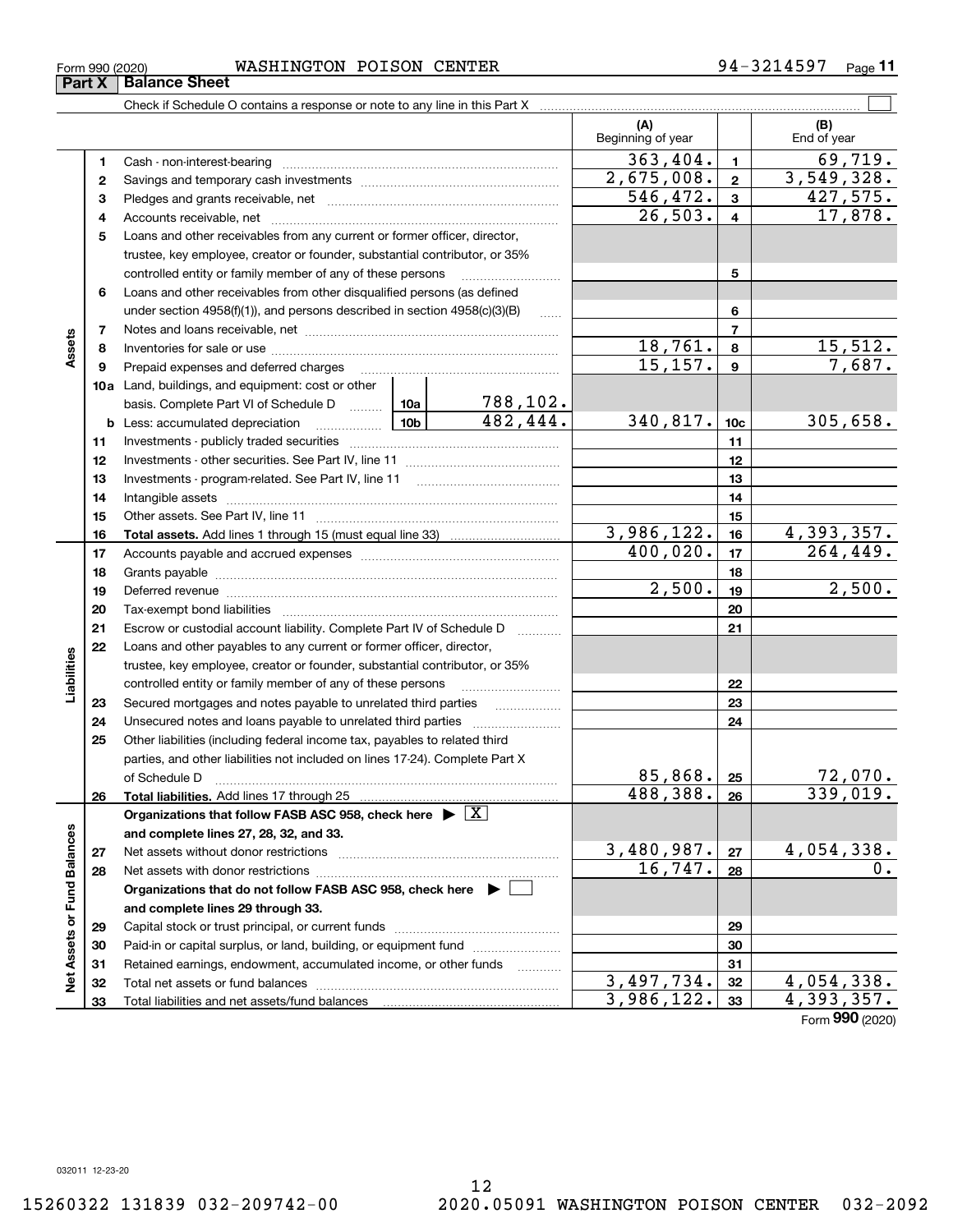|    | WASHINGTON POISON CENTER<br>Form 990 (2020)                                                                                          |                | 94-3214597     |          | Page $12$          |
|----|--------------------------------------------------------------------------------------------------------------------------------------|----------------|----------------|----------|--------------------|
|    | Part XI<br><b>Reconciliation of Net Assets</b>                                                                                       |                |                |          |                    |
|    |                                                                                                                                      |                |                |          |                    |
|    |                                                                                                                                      |                |                |          |                    |
| 1  |                                                                                                                                      | $\mathbf 1$    | 4,634,805.     |          |                    |
| 2  | Total expenses (must equal Part IX, column (A), line 25)                                                                             | $\mathbf{2}$   | 4,078,201.     |          |                    |
| 3  | Revenue less expenses. Subtract line 2 from line 1                                                                                   | 3              |                | 556,604. |                    |
| 4  | Net assets or fund balances at beginning of year (must equal Part X, line 32, column (A)) <i></i>                                    | 4              | 3,497,734.     |          |                    |
| 5  | Net unrealized gains (losses) on investments                                                                                         | 5              |                |          |                    |
| 6  |                                                                                                                                      | 6              |                |          |                    |
| 7  | Investment expenses                                                                                                                  | $\overline{7}$ |                |          |                    |
| 8  |                                                                                                                                      | 8              |                |          |                    |
| 9  | Other changes in net assets or fund balances (explain on Schedule O)                                                                 | 9              |                |          | 0.                 |
| 10 | Net assets or fund balances at end of year. Combine lines 3 through 9 (must equal Part X, line 32,                                   |                |                |          |                    |
|    |                                                                                                                                      | 10             | 4,054,338.     |          |                    |
|    | Part XII Financial Statements and Reporting                                                                                          |                |                |          |                    |
|    |                                                                                                                                      |                |                |          | $\boxed{\text{X}}$ |
|    |                                                                                                                                      |                |                | Yes      | No                 |
| 1  | $\boxed{\mathbf{X}}$ Accrual<br>Accounting method used to prepare the Form 990: <u>[</u> Cash<br>Other                               |                |                |          |                    |
|    | If the organization changed its method of accounting from a prior year or checked "Other," explain in Schedule O.                    |                |                |          |                    |
|    | 2a Were the organization's financial statements compiled or reviewed by an independent accountant?                                   |                | 2a             |          | х                  |
|    | If "Yes," check a box below to indicate whether the financial statements for the year were compiled or reviewed on a                 |                |                |          |                    |
|    | separate basis, consolidated basis, or both:                                                                                         |                |                |          |                    |
|    | Both consolidated and separate basis<br>Separate basis<br><b>Consolidated basis</b>                                                  |                |                |          |                    |
|    | <b>b</b> Were the organization's financial statements audited by an independent accountant?                                          |                | 2 <sub>b</sub> | Χ        |                    |
|    | If "Yes," check a box below to indicate whether the financial statements for the year were audited on a separate basis,              |                |                |          |                    |
|    | consolidated basis, or both:                                                                                                         |                |                |          |                    |
|    | $ \mathbf{X} $ Separate basis<br><b>Consolidated basis</b><br>Both consolidated and separate basis                                   |                |                |          |                    |
|    | c If "Yes" to line 2a or 2b, does the organization have a committee that assumes responsibility for oversight of the audit,          |                |                |          |                    |
|    |                                                                                                                                      |                | 2c             | x        |                    |
|    | If the organization changed either its oversight process or selection process during the tax year, explain on Schedule O.            |                |                |          |                    |
|    | 3a As a result of a federal award, was the organization required to undergo an audit or audits as set forth in the Single Audit      |                |                |          |                    |
|    |                                                                                                                                      |                | 3a             |          | x                  |
|    | <b>b</b> If "Yes," did the organization undergo the required audit or audits? If the organization did not undergo the required audit |                |                |          |                    |
|    |                                                                                                                                      |                | 3b             | no o     |                    |

Form (2020) **990**

032012 12-23-20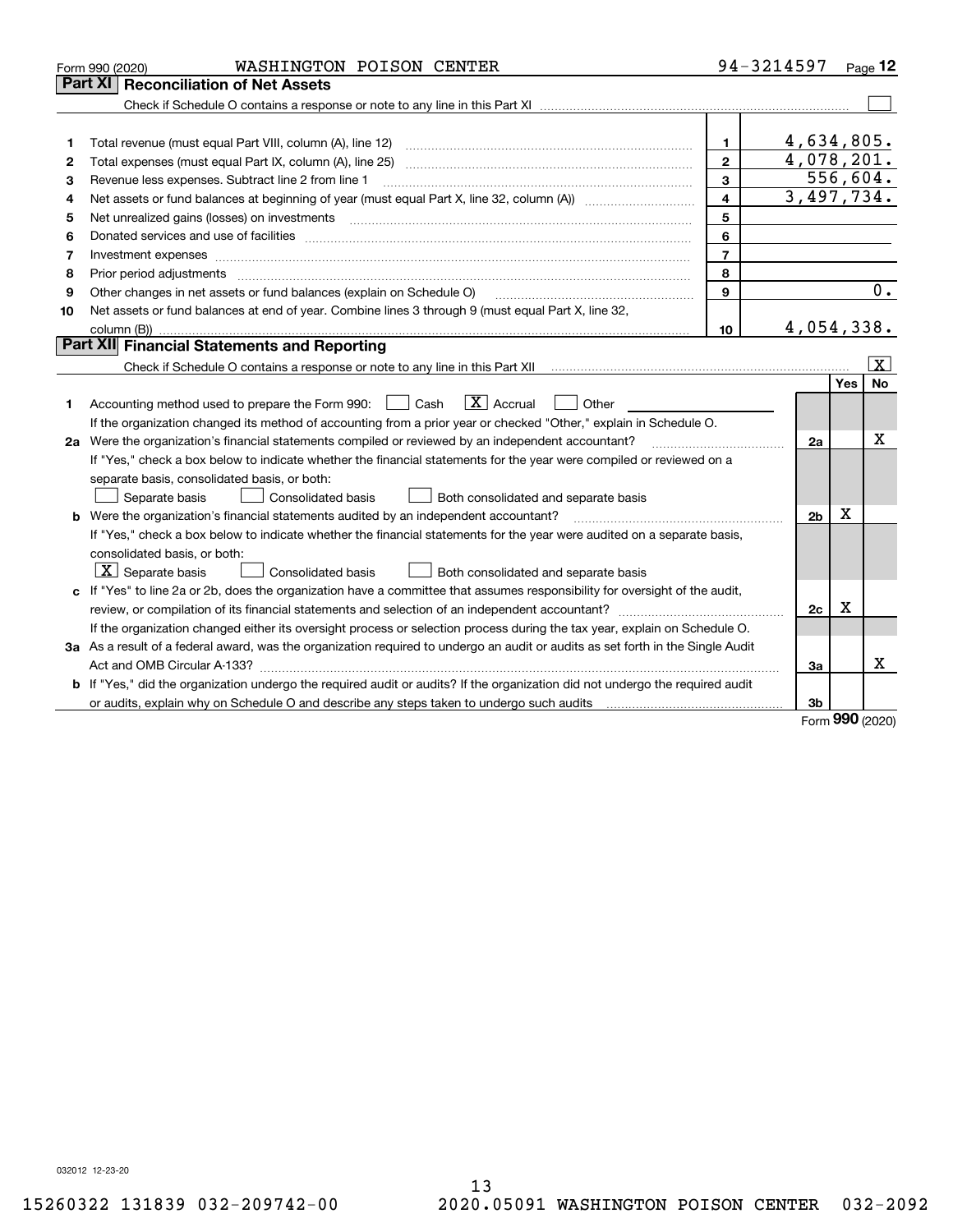| <b>SCHEDULE A</b> |
|-------------------|
|-------------------|

Department of the Treasury Internal Revenue Service

**(Form 990 or 990-EZ)**

# **Public Charity Status and Public Support**

**Complete if the organization is a section 501(c)(3) organization or a section 4947(a)(1) nonexempt charitable trust. | Attach to Form 990 or Form 990-EZ.** 

| ▶ Go to www.irs.gov/Form990 for instructions and the latest information. |
|--------------------------------------------------------------------------|

| OMB No 1545-0047                    |
|-------------------------------------|
|                                     |
| <b>Open to Public</b><br>Inspection |

| Name of the organization |  |
|--------------------------|--|
|--------------------------|--|

| loyer identification numbe |              |  |  |
|----------------------------|--------------|--|--|
|                            | . <i>. .</i> |  |  |

| Name of the organization                                                                                                                                                           | <b>Employer identification number</b> |  |  |  |  |  |  |  |  |
|------------------------------------------------------------------------------------------------------------------------------------------------------------------------------------|---------------------------------------|--|--|--|--|--|--|--|--|
| WASHINGTON POISON CENTER                                                                                                                                                           | 94-3214597                            |  |  |  |  |  |  |  |  |
| Part I<br>Reason for Public Charity Status. (All organizations must complete this part.) See instructions.                                                                         |                                       |  |  |  |  |  |  |  |  |
| The organization is not a private foundation because it is: (For lines 1 through 12, check only one box.)                                                                          |                                       |  |  |  |  |  |  |  |  |
| 1<br>A church, convention of churches, or association of churches described in section 170(b)(1)(A)(i).                                                                            |                                       |  |  |  |  |  |  |  |  |
| 2<br>A school described in section 170(b)(1)(A)(ii). (Attach Schedule E (Form 990 or 990-EZ).)                                                                                     |                                       |  |  |  |  |  |  |  |  |
| 3<br>A hospital or a cooperative hospital service organization described in section 170(b)(1)(A)(iii).                                                                             |                                       |  |  |  |  |  |  |  |  |
| A medical research organization operated in conjunction with a hospital described in section 170(b)(1)(A)(iii). Enter the hospital's name,                                         |                                       |  |  |  |  |  |  |  |  |
| city, and state:                                                                                                                                                                   |                                       |  |  |  |  |  |  |  |  |
| An organization operated for the benefit of a college or university owned or operated by a governmental unit described in<br>5                                                     |                                       |  |  |  |  |  |  |  |  |
| section 170(b)(1)(A)(iv). (Complete Part II.)                                                                                                                                      |                                       |  |  |  |  |  |  |  |  |
| 6<br>A federal, state, or local government or governmental unit described in section 170(b)(1)(A)(v).                                                                              |                                       |  |  |  |  |  |  |  |  |
| $\lfloor x \rfloor$<br>$\overline{7}$<br>An organization that normally receives a substantial part of its support from a governmental unit or from the general public described in |                                       |  |  |  |  |  |  |  |  |
| section 170(b)(1)(A)(vi). (Complete Part II.)                                                                                                                                      |                                       |  |  |  |  |  |  |  |  |
| 8<br>A community trust described in section 170(b)(1)(A)(vi). (Complete Part II.)                                                                                                  |                                       |  |  |  |  |  |  |  |  |
| 9<br>An agricultural research organization described in section 170(b)(1)(A)(ix) operated in conjunction with a land-grant college                                                 |                                       |  |  |  |  |  |  |  |  |
| or university or a non-land-grant college of agriculture (see instructions). Enter the name, city, and state of the college or                                                     |                                       |  |  |  |  |  |  |  |  |
| university:                                                                                                                                                                        |                                       |  |  |  |  |  |  |  |  |
| 10<br>An organization that normally receives (1) more than 33 1/3% of its support from contributions, membership fees, and gross receipts from                                     |                                       |  |  |  |  |  |  |  |  |
| activities related to its exempt functions, subject to certain exceptions; and (2) no more than 33 1/3% of its support from gross investment                                       |                                       |  |  |  |  |  |  |  |  |
| income and unrelated business taxable income (less section 511 tax) from businesses acquired by the organization after June 30, 1975.                                              |                                       |  |  |  |  |  |  |  |  |
| See section 509(a)(2). (Complete Part III.)                                                                                                                                        |                                       |  |  |  |  |  |  |  |  |
| 11<br>An organization organized and operated exclusively to test for public safety. See section 509(a)(4).                                                                         |                                       |  |  |  |  |  |  |  |  |
| 12<br>An organization organized and operated exclusively for the benefit of, to perform the functions of, or to carry out the purposes of one or                                   |                                       |  |  |  |  |  |  |  |  |
| more publicly supported organizations described in section 509(a)(1) or section 509(a)(2). See section 509(a)(3). Check the box in                                                 |                                       |  |  |  |  |  |  |  |  |
| lines 12a through 12d that describes the type of supporting organization and complete lines 12e, 12f, and 12g.                                                                     |                                       |  |  |  |  |  |  |  |  |
| Type I. A supporting organization operated, supervised, or controlled by its supported organization(s), typically by giving<br>a                                                   |                                       |  |  |  |  |  |  |  |  |
| the supported organization(s) the power to regularly appoint or elect a majority of the directors or trustees of the supporting                                                    |                                       |  |  |  |  |  |  |  |  |
| organization. You must complete Part IV, Sections A and B.                                                                                                                         |                                       |  |  |  |  |  |  |  |  |
| Type II. A supporting organization supervised or controlled in connection with its supported organization(s), by having<br>b                                                       |                                       |  |  |  |  |  |  |  |  |
| control or management of the supporting organization vested in the same persons that control or manage the supported                                                               |                                       |  |  |  |  |  |  |  |  |
| organization(s). You must complete Part IV, Sections A and C.                                                                                                                      |                                       |  |  |  |  |  |  |  |  |
| Type III functionally integrated. A supporting organization operated in connection with, and functionally integrated with,<br>c                                                    |                                       |  |  |  |  |  |  |  |  |
| its supported organization(s) (see instructions). You must complete Part IV, Sections A, D, and E.                                                                                 |                                       |  |  |  |  |  |  |  |  |
| Type III non-functionally integrated. A supporting organization operated in connection with its supported organization(s)<br>d                                                     |                                       |  |  |  |  |  |  |  |  |
| that is not functionally integrated. The organization generally must satisfy a distribution requirement and an attentiveness                                                       |                                       |  |  |  |  |  |  |  |  |
| requirement (see instructions). You must complete Part IV, Sections A and D, and Part V.                                                                                           |                                       |  |  |  |  |  |  |  |  |
| Check this box if the organization received a written determination from the IRS that it is a Type I, Type II, Type III                                                            |                                       |  |  |  |  |  |  |  |  |
| functionally integrated, or Type III non-functionally integrated supporting organization.                                                                                          |                                       |  |  |  |  |  |  |  |  |
| f Enter the number of supported organizations                                                                                                                                      |                                       |  |  |  |  |  |  |  |  |
| g Provide the following information about the supported organization(s).                                                                                                           |                                       |  |  |  |  |  |  |  |  |
| (iv) Is the organization listed<br>(i) Name of supported<br>(ii) EIN<br>(iii) Type of organization<br>(v) Amount of monetary<br>in your governing document?                        | (vi) Amount of other                  |  |  |  |  |  |  |  |  |
| (described on lines 1-10<br>organization<br>support (see instructions)<br>Yes<br>No<br>above (see instructions))                                                                   | support (see instructions)            |  |  |  |  |  |  |  |  |
|                                                                                                                                                                                    |                                       |  |  |  |  |  |  |  |  |
|                                                                                                                                                                                    |                                       |  |  |  |  |  |  |  |  |
|                                                                                                                                                                                    |                                       |  |  |  |  |  |  |  |  |
|                                                                                                                                                                                    |                                       |  |  |  |  |  |  |  |  |
|                                                                                                                                                                                    |                                       |  |  |  |  |  |  |  |  |
|                                                                                                                                                                                    |                                       |  |  |  |  |  |  |  |  |
|                                                                                                                                                                                    |                                       |  |  |  |  |  |  |  |  |
|                                                                                                                                                                                    |                                       |  |  |  |  |  |  |  |  |
|                                                                                                                                                                                    |                                       |  |  |  |  |  |  |  |  |
|                                                                                                                                                                                    |                                       |  |  |  |  |  |  |  |  |
|                                                                                                                                                                                    |                                       |  |  |  |  |  |  |  |  |

**Total**

LHA For Paperwork Reduction Act Notice, see the Instructions for Form 990 or 990-EZ. <sub>032021</sub> o1-25-21 Schedule A (Form 990 or 990-EZ) 2020 14

15260322 131839 032-209742-00 2020.05091 WASHINGTON POISON CENTER 032-2092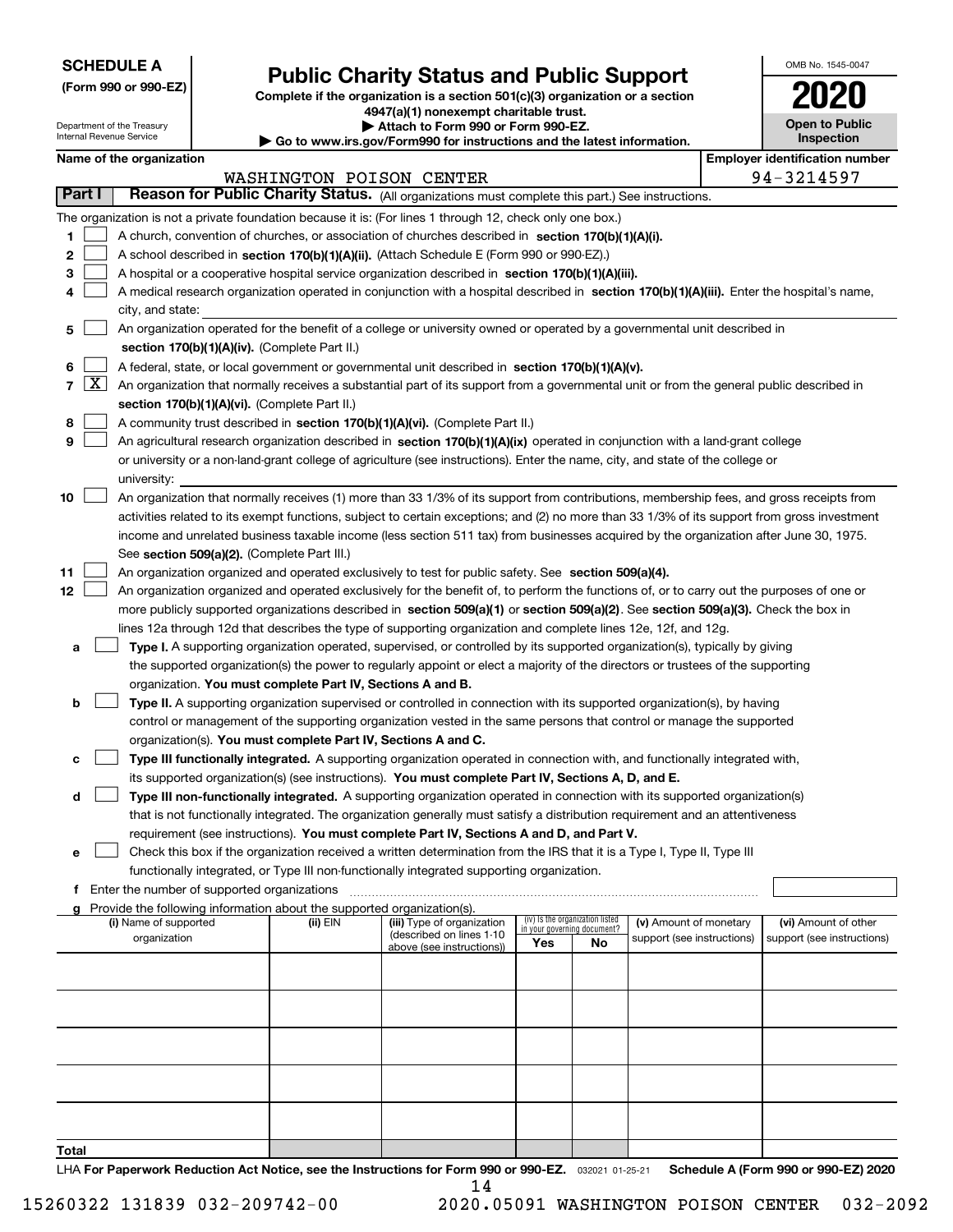#### Schedule A (Form 990 or 990-EZ) 2020 Page WASHINGTON POISON CENTER 94-3214597

94-3214597 Page 2

(Complete only if you checked the box on line 5, 7, or 8 of Part I or if the organization failed to qualify under Part III. If the organization fails to qualify under the tests listed below, please complete Part III.) **Part II** Support Schedule for Organizations Described in Sections 170(b)(1)(A)(iv) and 170(b)(1)(A)(vi)

| <b>Section A. Public Support</b>                                                                                                                                                                                               |          |          |            |            |          |                                         |
|--------------------------------------------------------------------------------------------------------------------------------------------------------------------------------------------------------------------------------|----------|----------|------------|------------|----------|-----------------------------------------|
| Calendar year (or fiscal year beginning in)                                                                                                                                                                                    | (a) 2016 | (b) 2017 | $(c)$ 2018 | $(d)$ 2019 | (e) 2020 | (f) Total                               |
| 1 Gifts, grants, contributions, and                                                                                                                                                                                            |          |          |            |            |          |                                         |
| membership fees received. (Do not                                                                                                                                                                                              |          |          |            |            |          |                                         |
| include any "unusual grants.")                                                                                                                                                                                                 | 3570052. | 3713744. | 3853181.   | 4541386.   |          | 4473649.20152012.                       |
| 2 Tax revenues levied for the organ-                                                                                                                                                                                           |          |          |            |            |          |                                         |
| ization's benefit and either paid to                                                                                                                                                                                           |          |          |            |            |          |                                         |
| or expended on its behalf                                                                                                                                                                                                      |          |          |            |            |          |                                         |
| 3 The value of services or facilities                                                                                                                                                                                          |          |          |            |            |          |                                         |
| furnished by a governmental unit to                                                                                                                                                                                            |          |          |            |            |          |                                         |
| the organization without charge                                                                                                                                                                                                |          |          |            |            |          |                                         |
| 4 Total. Add lines 1 through 3                                                                                                                                                                                                 | 3570052. | 3713744. | 3853181.   | 4541386.   |          | 4473649.20152012.                       |
| 5 The portion of total contributions                                                                                                                                                                                           |          |          |            |            |          |                                         |
| by each person (other than a                                                                                                                                                                                                   |          |          |            |            |          |                                         |
| governmental unit or publicly                                                                                                                                                                                                  |          |          |            |            |          |                                         |
| supported organization) included                                                                                                                                                                                               |          |          |            |            |          |                                         |
| on line 1 that exceeds 2% of the                                                                                                                                                                                               |          |          |            |            |          |                                         |
| amount shown on line 11,                                                                                                                                                                                                       |          |          |            |            |          |                                         |
| column (f)                                                                                                                                                                                                                     |          |          |            |            |          |                                         |
| 6 Public support. Subtract line 5 from line 4.                                                                                                                                                                                 |          |          |            |            |          | 20152012.                               |
| <b>Section B. Total Support</b>                                                                                                                                                                                                |          |          |            |            |          |                                         |
| Calendar year (or fiscal year beginning in)                                                                                                                                                                                    | (a) 2016 | (b) 2017 | $(c)$ 2018 | $(d)$ 2019 | (e) 2020 | (f) Total                               |
| <b>7</b> Amounts from line 4                                                                                                                                                                                                   | 3570052. | 3713744. | 3853181.   | 4541386.   |          | 4473649.20152012.                       |
| 8 Gross income from interest,                                                                                                                                                                                                  |          |          |            |            |          |                                         |
| dividends, payments received on                                                                                                                                                                                                |          |          |            |            |          |                                         |
| securities loans, rents, royalties,                                                                                                                                                                                            |          |          |            |            |          |                                         |
| and income from similar sources                                                                                                                                                                                                | 3,832.   | 6, 135.  | 6,034.     | 4,378.     | 3,423.   | 23,802.                                 |
| <b>9</b> Net income from unrelated business                                                                                                                                                                                    |          |          |            |            |          |                                         |
| activities, whether or not the                                                                                                                                                                                                 |          |          |            |            |          |                                         |
| business is regularly carried on                                                                                                                                                                                               |          |          |            |            |          |                                         |
| 10 Other income. Do not include gain                                                                                                                                                                                           |          |          |            |            |          |                                         |
| or loss from the sale of capital                                                                                                                                                                                               |          |          |            |            |          |                                         |
| assets (Explain in Part VI.)                                                                                                                                                                                                   |          |          |            |            |          |                                         |
| 11 Total support. Add lines 7 through 10                                                                                                                                                                                       |          |          |            |            |          | 20175814.                               |
| 12 Gross receipts from related activities, etc. (see instructions)                                                                                                                                                             |          |          |            |            | 12       | 1,031,003.                              |
| 13 First 5 years. If the Form 990 is for the organization's first, second, third, fourth, or fifth tax year as a section 501(c)(3)                                                                                             |          |          |            |            |          |                                         |
| organization, check this box and stop here manufactured and according to the state of the state of the state of the state of the state of the state of the state of the state of the state of the state of the state of the st |          |          |            |            |          |                                         |
| <b>Section C. Computation of Public Support Percentage</b>                                                                                                                                                                     |          |          |            |            |          |                                         |
|                                                                                                                                                                                                                                |          |          |            |            | 14       | 99.88<br>$\frac{9}{6}$                  |
|                                                                                                                                                                                                                                |          |          |            |            | 15       | 99.89<br>%                              |
| 16a 33 1/3% support test - 2020. If the organization did not check the box on line 13, and line 14 is 33 1/3% or more, check this box and                                                                                      |          |          |            |            |          |                                         |
| stop here. The organization qualifies as a publicly supported organization                                                                                                                                                     |          |          |            |            |          | $\blacktriangleright$ $\vert$ X $\vert$ |
| b 33 1/3% support test - 2019. If the organization did not check a box on line 13 or 16a, and line 15 is 33 1/3% or more, check this box                                                                                       |          |          |            |            |          |                                         |
| and stop here. The organization qualifies as a publicly supported organization                                                                                                                                                 |          |          |            |            |          |                                         |
| 17a 10% -facts-and-circumstances test - 2020. If the organization did not check a box on line 13, 16a, or 16b, and line 14 is 10% or more,                                                                                     |          |          |            |            |          |                                         |
| and if the organization meets the facts-and-circumstances test, check this box and stop here. Explain in Part VI how the organization                                                                                          |          |          |            |            |          |                                         |
| meets the facts-and-circumstances test. The organization qualifies as a publicly supported organization                                                                                                                        |          |          |            |            |          |                                         |
| <b>b 10% -facts-and-circumstances test - 2019.</b> If the organization did not check a box on line 13, 16a, 16b, or 17a, and line 15 is 10% or                                                                                 |          |          |            |            |          |                                         |
| more, and if the organization meets the facts-and-circumstances test, check this box and stop here. Explain in Part VI how the                                                                                                 |          |          |            |            |          |                                         |
| organization meets the facts-and-circumstances test. The organization qualifies as a publicly supported organization                                                                                                           |          |          |            |            |          |                                         |
| 18 Private foundation. If the organization did not check a box on line 13, 16a, 16b, 17a, or 17b, check this box and see instructions                                                                                          |          |          |            |            |          |                                         |
|                                                                                                                                                                                                                                |          |          |            |            |          | Schedule A (Form 990 or 990-EZ) 2020    |

**Schedule A (Form 990 or 990-EZ) 2020**

032022 01-25-21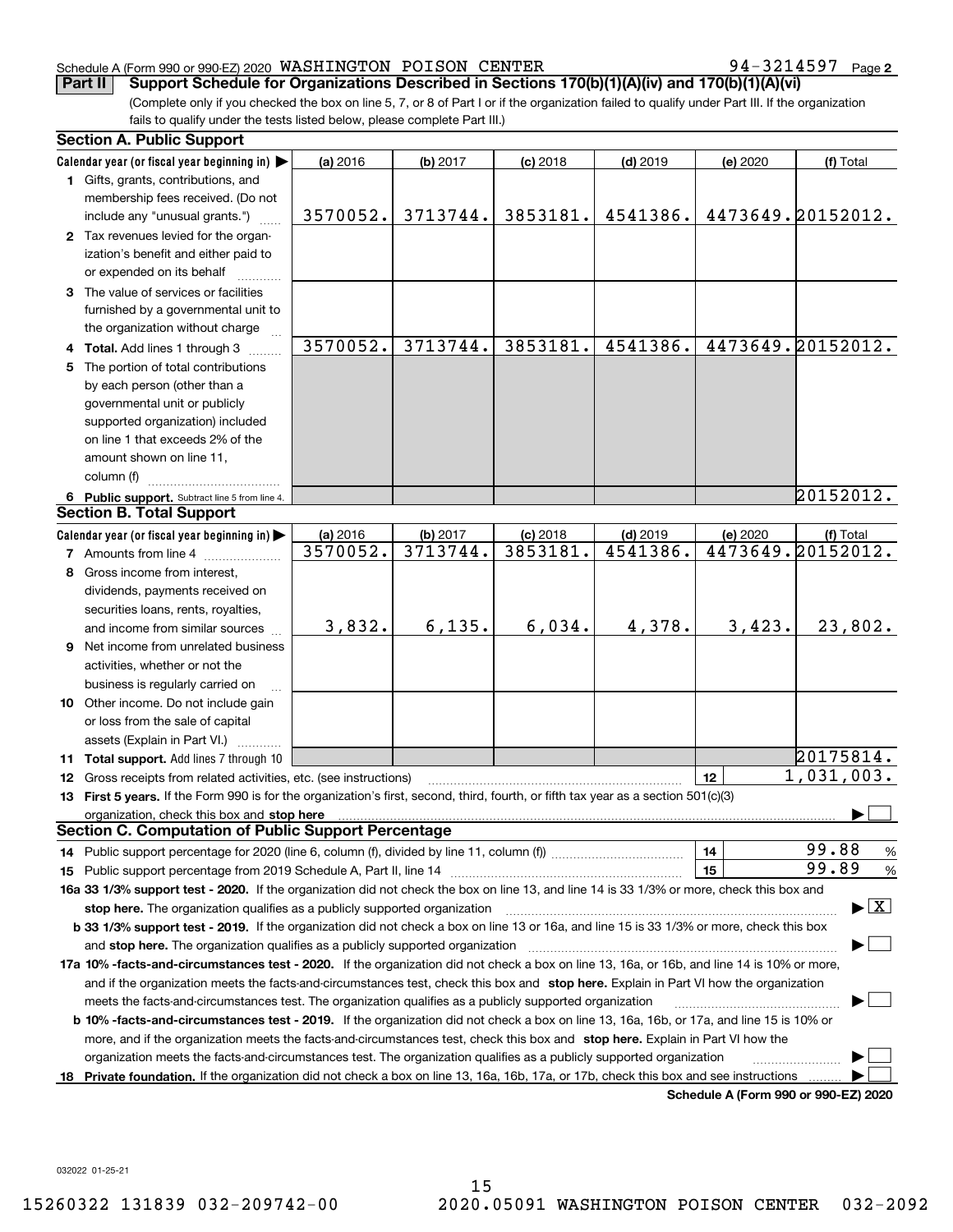#### Schedule A (Form 990 or 990-EZ) 2020 Page WASHINGTON POISON CENTER 94-3214597 **Part III Support Schedule for Organizations Described in Section 509(a)(2)**

(Complete only if you checked the box on line 10 of Part I or if the organization failed to qualify under Part II. If the organization fails to qualify under the tests listed below, please complete Part II.)

|    | <b>Section A. Public Support</b>                                                                                                                                                                                              |          |          |            |            |          |                                      |  |
|----|-------------------------------------------------------------------------------------------------------------------------------------------------------------------------------------------------------------------------------|----------|----------|------------|------------|----------|--------------------------------------|--|
|    | Calendar year (or fiscal year beginning in) $\blacktriangleright$                                                                                                                                                             | (a) 2016 | (b) 2017 | $(c)$ 2018 | $(d)$ 2019 | (e) 2020 | (f) Total                            |  |
|    | 1 Gifts, grants, contributions, and                                                                                                                                                                                           |          |          |            |            |          |                                      |  |
|    | membership fees received. (Do not                                                                                                                                                                                             |          |          |            |            |          |                                      |  |
|    | include any "unusual grants.")                                                                                                                                                                                                |          |          |            |            |          |                                      |  |
|    | 2 Gross receipts from admissions,<br>merchandise sold or services per-<br>formed, or facilities furnished in<br>any activity that is related to the<br>organization's tax-exempt purpose                                      |          |          |            |            |          |                                      |  |
|    | 3 Gross receipts from activities that                                                                                                                                                                                         |          |          |            |            |          |                                      |  |
|    | are not an unrelated trade or bus-                                                                                                                                                                                            |          |          |            |            |          |                                      |  |
|    | iness under section 513                                                                                                                                                                                                       |          |          |            |            |          |                                      |  |
|    | 4 Tax revenues levied for the organ-                                                                                                                                                                                          |          |          |            |            |          |                                      |  |
|    | ization's benefit and either paid to<br>or expended on its behalf<br>.                                                                                                                                                        |          |          |            |            |          |                                      |  |
|    | 5 The value of services or facilities                                                                                                                                                                                         |          |          |            |            |          |                                      |  |
|    | furnished by a governmental unit to                                                                                                                                                                                           |          |          |            |            |          |                                      |  |
|    | the organization without charge                                                                                                                                                                                               |          |          |            |            |          |                                      |  |
|    | <b>6 Total.</b> Add lines 1 through 5                                                                                                                                                                                         |          |          |            |            |          |                                      |  |
|    | 7a Amounts included on lines 1, 2, and<br>3 received from disqualified persons                                                                                                                                                |          |          |            |            |          |                                      |  |
|    | <b>b</b> Amounts included on lines 2 and 3 received<br>from other than disqualified persons that<br>exceed the greater of \$5,000 or 1% of the<br>amount on line 13 for the year                                              |          |          |            |            |          |                                      |  |
|    | c Add lines 7a and 7b                                                                                                                                                                                                         |          |          |            |            |          |                                      |  |
|    | 8 Public support. (Subtract line 7c from line 6.)                                                                                                                                                                             |          |          |            |            |          |                                      |  |
|    | <b>Section B. Total Support</b>                                                                                                                                                                                               |          |          |            |            |          |                                      |  |
|    | Calendar year (or fiscal year beginning in) $\blacktriangleright$                                                                                                                                                             | (a) 2016 | (b) 2017 | $(c)$ 2018 | $(d)$ 2019 | (e) 2020 | (f) Total                            |  |
|    | 9 Amounts from line 6                                                                                                                                                                                                         |          |          |            |            |          |                                      |  |
|    | 10a Gross income from interest,<br>dividends, payments received on<br>securities loans, rents, royalties,<br>and income from similar sources                                                                                  |          |          |            |            |          |                                      |  |
|    | <b>b</b> Unrelated business taxable income                                                                                                                                                                                    |          |          |            |            |          |                                      |  |
|    | (less section 511 taxes) from businesses                                                                                                                                                                                      |          |          |            |            |          |                                      |  |
|    | acquired after June 30, 1975                                                                                                                                                                                                  |          |          |            |            |          |                                      |  |
|    | c Add lines 10a and 10b                                                                                                                                                                                                       |          |          |            |            |          |                                      |  |
|    | 11 Net income from unrelated business<br>activities not included in line 10b,<br>whether or not the business is<br>regularly carried on                                                                                       |          |          |            |            |          |                                      |  |
|    | 12 Other income. Do not include gain<br>or loss from the sale of capital<br>assets (Explain in Part VI.)                                                                                                                      |          |          |            |            |          |                                      |  |
|    | <b>13</b> Total support. (Add lines 9, 10c, 11, and 12.)                                                                                                                                                                      |          |          |            |            |          |                                      |  |
|    | 14 First 5 years. If the Form 990 is for the organization's first, second, third, fourth, or fifth tax year as a section 501(c)(3) organization,                                                                              |          |          |            |            |          |                                      |  |
|    | check this box and stop here with the continuum control to the control of the state of the state of the control of the state of the control of the control of the control of the control of the control of the control of the |          |          |            |            |          |                                      |  |
|    | Section C. Computation of Public Support Percentage                                                                                                                                                                           |          |          |            |            |          |                                      |  |
|    | 15 Public support percentage for 2020 (line 8, column (f), divided by line 13, column (f))                                                                                                                                    |          |          |            |            | 15       | %                                    |  |
|    | 16 Public support percentage from 2019 Schedule A, Part III, line 15                                                                                                                                                          |          |          |            |            | 16       | %                                    |  |
|    | <b>Section D. Computation of Investment Income Percentage</b>                                                                                                                                                                 |          |          |            |            |          |                                      |  |
|    | 17 Investment income percentage for 2020 (line 10c, column (f), divided by line 13, column (f))                                                                                                                               |          |          |            |            | 17       | %                                    |  |
|    | <b>18</b> Investment income percentage from <b>2019</b> Schedule A, Part III, line 17                                                                                                                                         |          |          |            |            | 18       | %                                    |  |
|    | 19a 33 1/3% support tests - 2020. If the organization did not check the box on line 14, and line 15 is more than 33 1/3%, and line 17 is not                                                                                  |          |          |            |            |          |                                      |  |
|    | more than 33 1/3%, check this box and stop here. The organization qualifies as a publicly supported organization<br>▶                                                                                                         |          |          |            |            |          |                                      |  |
|    | b 33 1/3% support tests - 2019. If the organization did not check a box on line 14 or line 19a, and line 16 is more than 33 1/3%, and                                                                                         |          |          |            |            |          |                                      |  |
|    | line 18 is not more than 33 1/3%, check this box and stop here. The organization qualifies as a publicly supported organization                                                                                               |          |          |            |            |          |                                      |  |
| 20 | <b>Private foundation.</b> If the organization did not check a box on line 14, 19a, or 19b, check this box and see instructions                                                                                               |          |          |            |            |          |                                      |  |
|    | 032023 01-25-21                                                                                                                                                                                                               |          | 16       |            |            |          | Schedule A (Form 990 or 990-EZ) 2020 |  |

 <sup>15260322 131839 032-209742-00 2020.05091</sup> WASHINGTON POISON CENTER 032-2092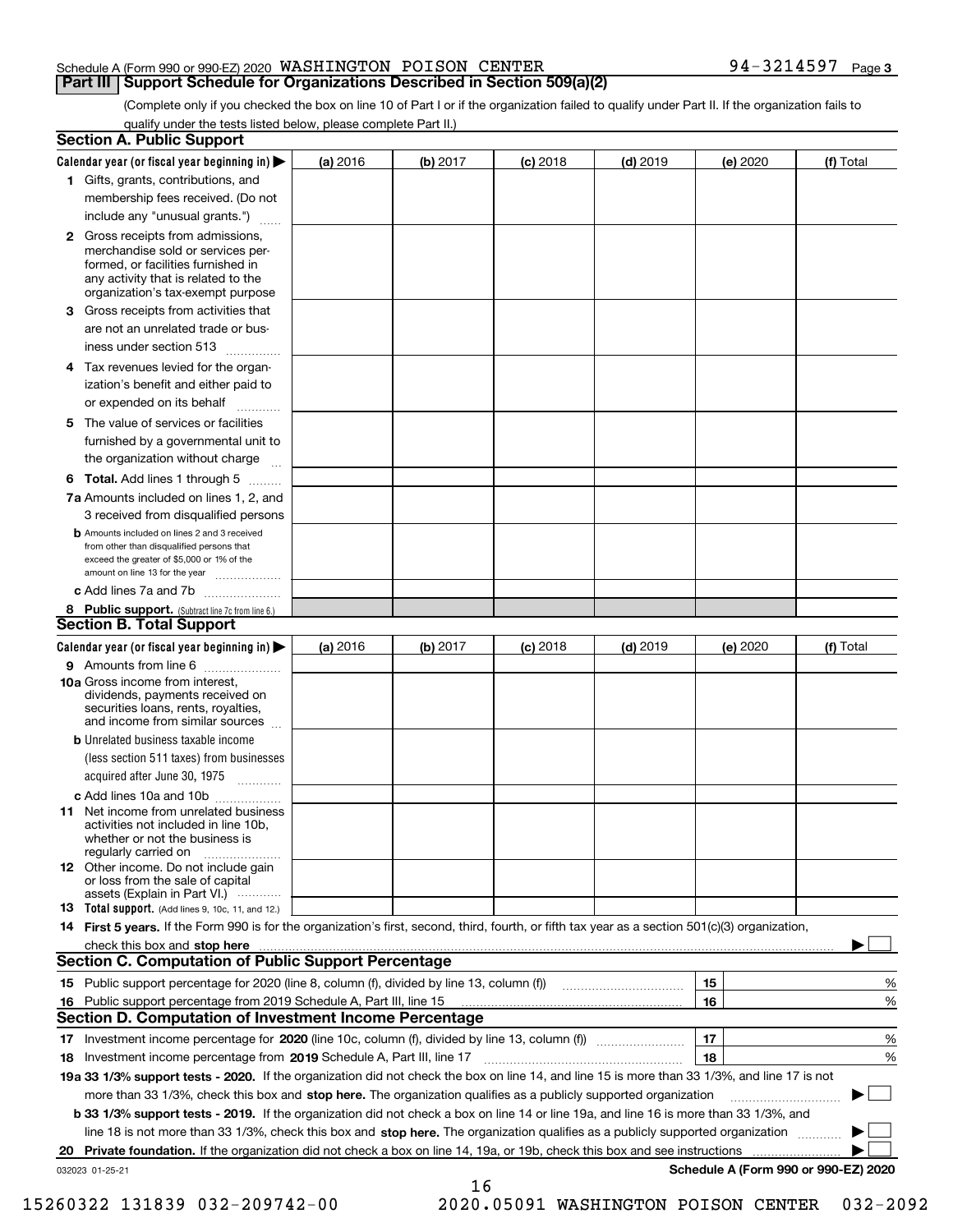### Schedule A (Form 990 or 990-EZ) 2020 Page WASHINGTON POISON CENTER 94-3214597

# **Part IV Supporting Organizations**

(Complete only if you checked a box in line 12 on Part I. If you checked box 12a, Part I, complete Sections A and B. If you checked box 12b, Part I, complete Sections A and C. If you checked box 12c, Part I, complete Sections A, D, and E. If you checked box 12d, Part I, complete Sections A and D, and complete Part V.)

## **Section A. All Supporting Organizations**

- **1** Are all of the organization's supported organizations listed by name in the organization's governing documents? If "No," describe in **Part VI** how the supported organizations are designated. If designated by *class or purpose, describe the designation. If historic and continuing relationship, explain.*
- **2** Did the organization have any supported organization that does not have an IRS determination of status under section 509(a)(1) or (2)? If "Yes," explain in Part VI how the organization determined that the supported *organization was described in section 509(a)(1) or (2).*
- **3a** Did the organization have a supported organization described in section 501(c)(4), (5), or (6)? If "Yes," answer *lines 3b and 3c below.*
- **b** Did the organization confirm that each supported organization qualified under section 501(c)(4), (5), or (6) and satisfied the public support tests under section 509(a)(2)? If "Yes," describe in **Part VI** when and how the *organization made the determination.*
- **c**Did the organization ensure that all support to such organizations was used exclusively for section 170(c)(2)(B) purposes? If "Yes," explain in **Part VI** what controls the organization put in place to ensure such use.
- **4a***If* Was any supported organization not organized in the United States ("foreign supported organization")? *"Yes," and if you checked box 12a or 12b in Part I, answer lines 4b and 4c below.*
- **b** Did the organization have ultimate control and discretion in deciding whether to make grants to the foreign supported organization? If "Yes," describe in **Part VI** how the organization had such control and discretion *despite being controlled or supervised by or in connection with its supported organizations.*
- **c** Did the organization support any foreign supported organization that does not have an IRS determination under sections 501(c)(3) and 509(a)(1) or (2)? If "Yes," explain in **Part VI** what controls the organization used *to ensure that all support to the foreign supported organization was used exclusively for section 170(c)(2)(B) purposes.*
- **5a** Did the organization add, substitute, or remove any supported organizations during the tax year? If "Yes," answer lines 5b and 5c below (if applicable). Also, provide detail in **Part VI,** including (i) the names and EIN *numbers of the supported organizations added, substituted, or removed; (ii) the reasons for each such action; (iii) the authority under the organization's organizing document authorizing such action; and (iv) how the action was accomplished (such as by amendment to the organizing document).*
- **b** Type I or Type II only. Was any added or substituted supported organization part of a class already designated in the organization's organizing document?
- **cSubstitutions only.**  Was the substitution the result of an event beyond the organization's control?
- **6** Did the organization provide support (whether in the form of grants or the provision of services or facilities) to **Part VI.** *If "Yes," provide detail in* support or benefit one or more of the filing organization's supported organizations? anyone other than (i) its supported organizations, (ii) individuals that are part of the charitable class benefited by one or more of its supported organizations, or (iii) other supporting organizations that also
- **7**Did the organization provide a grant, loan, compensation, or other similar payment to a substantial contributor *If "Yes," complete Part I of Schedule L (Form 990 or 990-EZ).* regard to a substantial contributor? (as defined in section 4958(c)(3)(C)), a family member of a substantial contributor, or a 35% controlled entity with
- **8** Did the organization make a loan to a disqualified person (as defined in section 4958) not described in line 7? *If "Yes," complete Part I of Schedule L (Form 990 or 990-EZ).*
- **9a** Was the organization controlled directly or indirectly at any time during the tax year by one or more in section 509(a)(1) or (2))? If "Yes," *provide detail in* <code>Part VI.</code> disqualified persons, as defined in section 4946 (other than foundation managers and organizations described
- **b** Did one or more disqualified persons (as defined in line 9a) hold a controlling interest in any entity in which the supporting organization had an interest? If "Yes," provide detail in P**art VI**.
- **c**Did a disqualified person (as defined in line 9a) have an ownership interest in, or derive any personal benefit from, assets in which the supporting organization also had an interest? If "Yes," provide detail in P**art VI.**
- **10a** Was the organization subject to the excess business holdings rules of section 4943 because of section supporting organizations)? If "Yes," answer line 10b below. 4943(f) (regarding certain Type II supporting organizations, and all Type III non-functionally integrated
- **b** Did the organization have any excess business holdings in the tax year? (Use Schedule C, Form 4720, to *determine whether the organization had excess business holdings.)*

032024 01-25-21

**23a3b3c4a4b4c5a 5b5c6789a 9b9c10a**

**Schedule A (Form 990 or 990-EZ) 2020**

**10b**

**1**

**YesNo**

17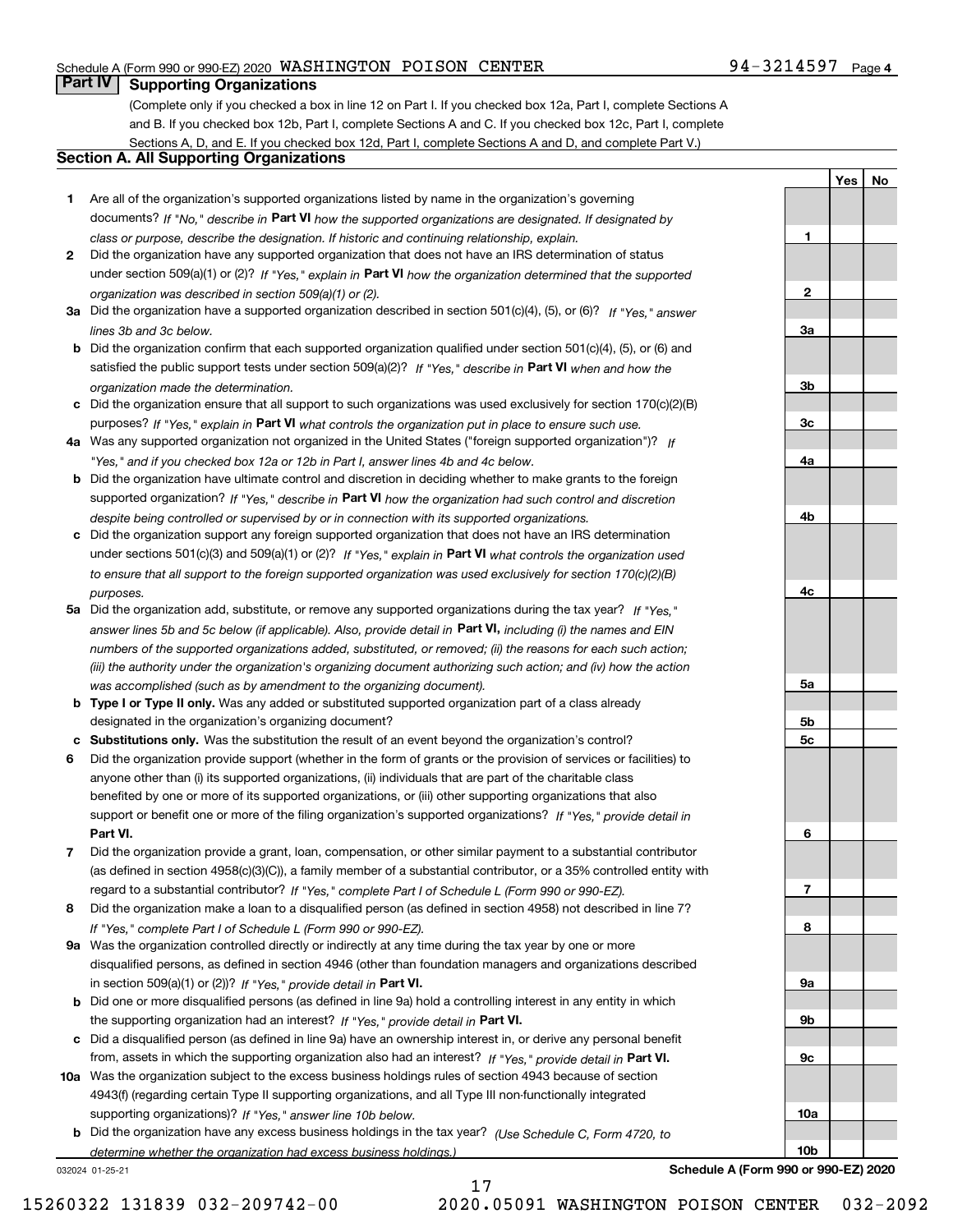### Schedule A (Form 990 or 990-EZ) 2020 Page WASHINGTON POISON CENTER 94-3214597

|              | Part IV<br><b>Supporting Organizations (continued)</b>                                                                                                                                                                                                                                                                                                                                                                                                                                                                                                                                                                                               |              |     |    |
|--------------|------------------------------------------------------------------------------------------------------------------------------------------------------------------------------------------------------------------------------------------------------------------------------------------------------------------------------------------------------------------------------------------------------------------------------------------------------------------------------------------------------------------------------------------------------------------------------------------------------------------------------------------------------|--------------|-----|----|
|              |                                                                                                                                                                                                                                                                                                                                                                                                                                                                                                                                                                                                                                                      |              | Yes | No |
| 11           | Has the organization accepted a gift or contribution from any of the following persons?                                                                                                                                                                                                                                                                                                                                                                                                                                                                                                                                                              |              |     |    |
|              | a A person who directly or indirectly controls, either alone or together with persons described in lines 11b and                                                                                                                                                                                                                                                                                                                                                                                                                                                                                                                                     |              |     |    |
|              | 11c below, the governing body of a supported organization?                                                                                                                                                                                                                                                                                                                                                                                                                                                                                                                                                                                           | 11a          |     |    |
|              | <b>b</b> A family member of a person described in line 11a above?                                                                                                                                                                                                                                                                                                                                                                                                                                                                                                                                                                                    | 11b          |     |    |
|              | c A 35% controlled entity of a person described in line 11a or 11b above? If "Yes" to line 11a, 11b, or 11c, provide                                                                                                                                                                                                                                                                                                                                                                                                                                                                                                                                 |              |     |    |
|              | detail in Part VI.                                                                                                                                                                                                                                                                                                                                                                                                                                                                                                                                                                                                                                   | 11c          |     |    |
|              | <b>Section B. Type I Supporting Organizations</b>                                                                                                                                                                                                                                                                                                                                                                                                                                                                                                                                                                                                    |              |     |    |
|              |                                                                                                                                                                                                                                                                                                                                                                                                                                                                                                                                                                                                                                                      |              | Yes | No |
| 1.           | Did the governing body, members of the governing body, officers acting in their official capacity, or membership of one or<br>more supported organizations have the power to regularly appoint or elect at least a majority of the organization's officers,<br>directors, or trustees at all times during the tax year? If "No," describe in Part VI how the supported organization(s)<br>effectively operated, supervised, or controlled the organization's activities. If the organization had more than one supported<br>organization, describe how the powers to appoint and/or remove officers, directors, or trustees were allocated among the |              |     |    |
|              | supported organizations and what conditions or restrictions, if any, applied to such powers during the tax year.                                                                                                                                                                                                                                                                                                                                                                                                                                                                                                                                     | 1            |     |    |
| $\mathbf{2}$ | Did the organization operate for the benefit of any supported organization other than the supported                                                                                                                                                                                                                                                                                                                                                                                                                                                                                                                                                  |              |     |    |
|              | organization(s) that operated, supervised, or controlled the supporting organization? If "Yes," explain in                                                                                                                                                                                                                                                                                                                                                                                                                                                                                                                                           |              |     |    |
|              | Part VI how providing such benefit carried out the purposes of the supported organization(s) that operated,                                                                                                                                                                                                                                                                                                                                                                                                                                                                                                                                          |              |     |    |
|              | supervised, or controlled the supporting organization.                                                                                                                                                                                                                                                                                                                                                                                                                                                                                                                                                                                               | $\mathbf{2}$ |     |    |
|              | <b>Section C. Type II Supporting Organizations</b>                                                                                                                                                                                                                                                                                                                                                                                                                                                                                                                                                                                                   |              |     |    |
|              |                                                                                                                                                                                                                                                                                                                                                                                                                                                                                                                                                                                                                                                      |              | Yes | No |
| 1.           | Were a majority of the organization's directors or trustees during the tax year also a majority of the directors                                                                                                                                                                                                                                                                                                                                                                                                                                                                                                                                     |              |     |    |
|              | or trustees of each of the organization's supported organization(s)? If "No," describe in Part VI how control                                                                                                                                                                                                                                                                                                                                                                                                                                                                                                                                        |              |     |    |
|              | or management of the supporting organization was vested in the same persons that controlled or managed                                                                                                                                                                                                                                                                                                                                                                                                                                                                                                                                               | 1            |     |    |
|              | the supported organization(s).<br>Section D. All Type III Supporting Organizations                                                                                                                                                                                                                                                                                                                                                                                                                                                                                                                                                                   |              |     |    |
|              |                                                                                                                                                                                                                                                                                                                                                                                                                                                                                                                                                                                                                                                      |              | Yes | No |
| 1.           | Did the organization provide to each of its supported organizations, by the last day of the fifth month of the                                                                                                                                                                                                                                                                                                                                                                                                                                                                                                                                       |              |     |    |
|              | organization's tax year, (i) a written notice describing the type and amount of support provided during the prior tax                                                                                                                                                                                                                                                                                                                                                                                                                                                                                                                                |              |     |    |
|              | year, (ii) a copy of the Form 990 that was most recently filed as of the date of notification, and (iii) copies of the                                                                                                                                                                                                                                                                                                                                                                                                                                                                                                                               |              |     |    |
|              | organization's governing documents in effect on the date of notification, to the extent not previously provided?                                                                                                                                                                                                                                                                                                                                                                                                                                                                                                                                     | 1            |     |    |
| 2            | Were any of the organization's officers, directors, or trustees either (i) appointed or elected by the supported                                                                                                                                                                                                                                                                                                                                                                                                                                                                                                                                     |              |     |    |
|              | organization(s) or (ii) serving on the governing body of a supported organization? If "No," explain in Part VI how                                                                                                                                                                                                                                                                                                                                                                                                                                                                                                                                   |              |     |    |
|              | the organization maintained a close and continuous working relationship with the supported organization(s).                                                                                                                                                                                                                                                                                                                                                                                                                                                                                                                                          | 2            |     |    |
| 3            | By reason of the relationship described in line 2, above, did the organization's supported organizations have a                                                                                                                                                                                                                                                                                                                                                                                                                                                                                                                                      |              |     |    |
|              | significant voice in the organization's investment policies and in directing the use of the organization's                                                                                                                                                                                                                                                                                                                                                                                                                                                                                                                                           |              |     |    |
|              | income or assets at all times during the tax year? If "Yes," describe in Part VI the role the organization's                                                                                                                                                                                                                                                                                                                                                                                                                                                                                                                                         |              |     |    |
|              | supported organizations played in this regard.                                                                                                                                                                                                                                                                                                                                                                                                                                                                                                                                                                                                       | 3            |     |    |
|              | Section E. Type III Functionally Integrated Supporting Organizations                                                                                                                                                                                                                                                                                                                                                                                                                                                                                                                                                                                 |              |     |    |
| 1            | Check the box next to the method that the organization used to satisfy the Integral Part Test during the year (see instructions).                                                                                                                                                                                                                                                                                                                                                                                                                                                                                                                    |              |     |    |
| а            | The organization satisfied the Activities Test. Complete line 2 below.                                                                                                                                                                                                                                                                                                                                                                                                                                                                                                                                                                               |              |     |    |
| b            | The organization is the parent of each of its supported organizations. Complete line 3 below.                                                                                                                                                                                                                                                                                                                                                                                                                                                                                                                                                        |              |     |    |
| c            | The organization supported a governmental entity. Describe in Part VI how you supported a governmental entity (see instructions)                                                                                                                                                                                                                                                                                                                                                                                                                                                                                                                     |              |     |    |
| 2            | Activities Test. Answer lines 2a and 2b below.                                                                                                                                                                                                                                                                                                                                                                                                                                                                                                                                                                                                       |              | Yes | No |
| а            | Did substantially all of the organization's activities during the tax year directly further the exempt purposes of                                                                                                                                                                                                                                                                                                                                                                                                                                                                                                                                   |              |     |    |

the supported organization(s) to which the organization was responsive? If "Yes," then in **Part VI identify those supported organizations and explain**  *how these activities directly furthered their exempt purposes, how the organization was responsive to those supported organizations, and how the organization determined that these activities constituted substantially all of its activities.*

- **b** Did the activities described in line 2a, above, constitute activities that, but for the organization's involvement, **Part VI**  *the reasons for the organization's position that its supported organization(s) would have engaged in* one or more of the organization's supported organization(s) would have been engaged in? If "Yes," e*xplain in these activities but for the organization's involvement.*
- **3** Parent of Supported Organizations. Answer lines 3a and 3b below.

**a** Did the organization have the power to regularly appoint or elect a majority of the officers, directors, or trustees of each of the supported organizations? If "Yes" or "No" provide details in **Part VI.** 

**b** Did the organization exercise a substantial degree of direction over the policies, programs, and activities of each of its supported organizations? If "Yes," describe in Part VI the role played by the organization in this regard.

18

032025 01-25-21

**Schedule A (Form 990 or 990-EZ) 2020**

**2a**

**2b**

**3a**

**3b**

15260322 131839 032-209742-00 2020.05091 WASHINGTON POISON CENTER 032-2092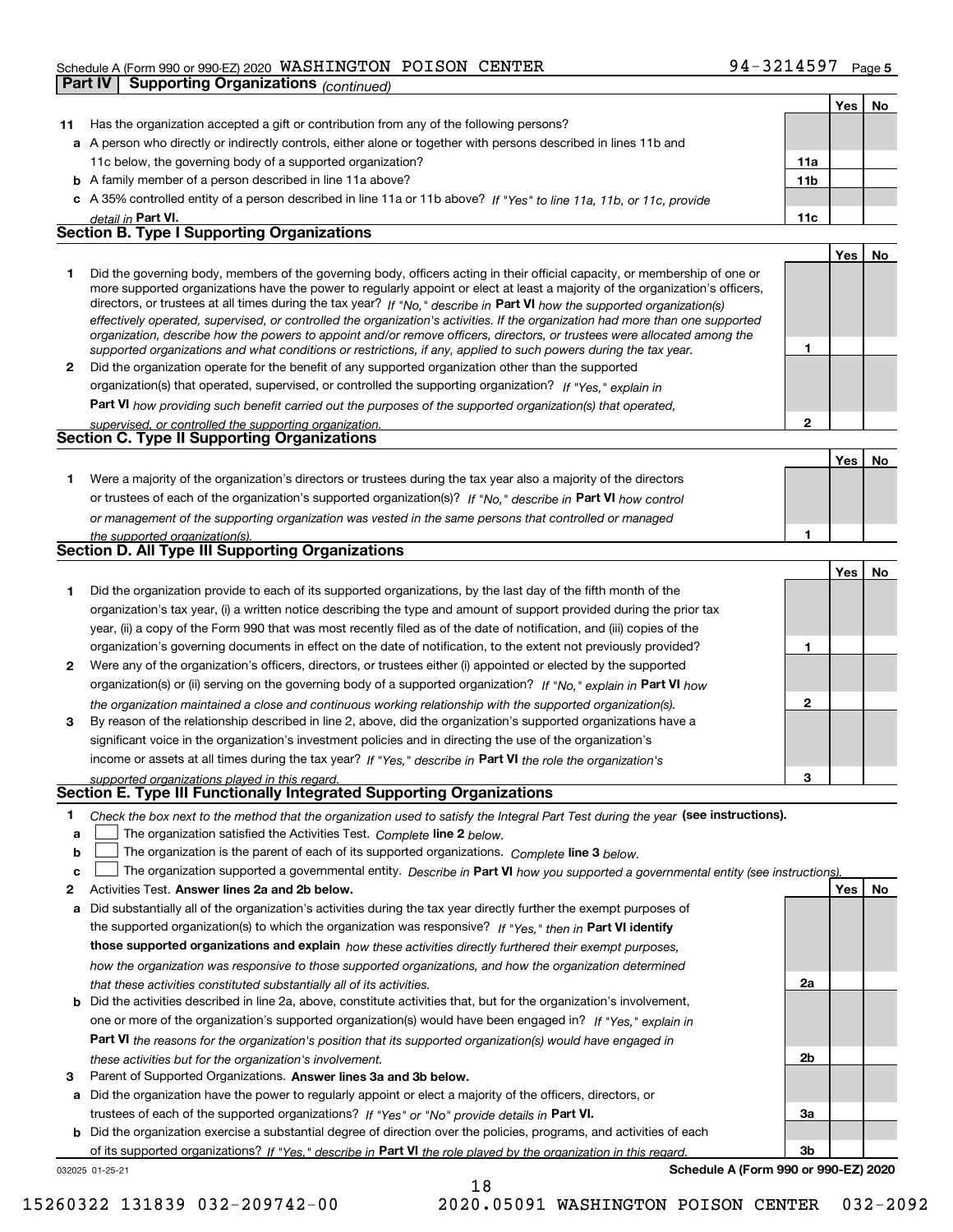|  | Schedule A (Form 990 or 990-EZ) 2020 WASHINGTON POISON CENTER |  |                                                                                       | $94 - 3214597$ Page 6 |  |
|--|---------------------------------------------------------------|--|---------------------------------------------------------------------------------------|-----------------------|--|
|  |                                                               |  | <b>Part V</b> Type III Non-Functionally Integrated 509(a)(3) Supporting Organizations |                       |  |

1 Check here if the organization satisfied the Integral Part Test as a qualifying trust on Nov. 20, 1970 (explain in Part VI). See instructions. All other Type III non-functionally integrated supporting organizations must complete Sections A through E.

|              | Section A - Adjusted Net Income                                                                                                   |                | (A) Prior Year | (B) Current Year<br>(optional) |
|--------------|-----------------------------------------------------------------------------------------------------------------------------------|----------------|----------------|--------------------------------|
| 1.           | Net short-term capital gain                                                                                                       | 1              |                |                                |
| $\mathbf{2}$ | Recoveries of prior-year distributions                                                                                            | $\mathbf{2}$   |                |                                |
| 3            | Other gross income (see instructions)                                                                                             | 3              |                |                                |
| 4            | Add lines 1 through 3.                                                                                                            | 4              |                |                                |
| 5            | Depreciation and depletion                                                                                                        | 5              |                |                                |
| 6            | Portion of operating expenses paid or incurred for production or                                                                  |                |                |                                |
|              | collection of gross income or for management, conservation, or                                                                    |                |                |                                |
|              | maintenance of property held for production of income (see instructions)                                                          | 6              |                |                                |
| 7            | Other expenses (see instructions)                                                                                                 | $\overline{7}$ |                |                                |
| 8            | Adjusted Net Income (subtract lines 5, 6, and 7 from line 4)                                                                      | 8              |                |                                |
|              | <b>Section B - Minimum Asset Amount</b>                                                                                           |                | (A) Prior Year | (B) Current Year<br>(optional) |
| 1            | Aggregate fair market value of all non-exempt-use assets (see                                                                     |                |                |                                |
|              | instructions for short tax year or assets held for part of year):                                                                 |                |                |                                |
|              | a Average monthly value of securities                                                                                             | 1a             |                |                                |
|              | <b>b</b> Average monthly cash balances                                                                                            | 1b             |                |                                |
|              | c Fair market value of other non-exempt-use assets                                                                                | 1c             |                |                                |
|              | d Total (add lines 1a, 1b, and 1c)                                                                                                | 1d             |                |                                |
|              | e Discount claimed for blockage or other factors                                                                                  |                |                |                                |
|              | (explain in detail in Part VI):                                                                                                   |                |                |                                |
| $\mathbf{2}$ | Acquisition indebtedness applicable to non-exempt-use assets                                                                      | $\mathbf{2}$   |                |                                |
| 3            | Subtract line 2 from line 1d.                                                                                                     | 3              |                |                                |
| 4            | Cash deemed held for exempt use. Enter 0.015 of line 3 (for greater amount,                                                       |                |                |                                |
|              | see instructions)                                                                                                                 | 4              |                |                                |
| 5            | Net value of non-exempt-use assets (subtract line 4 from line 3)                                                                  | 5              |                |                                |
| 6            | Multiply line 5 by 0.035.                                                                                                         | 6              |                |                                |
| 7            | Recoveries of prior-year distributions                                                                                            | $\overline{7}$ |                |                                |
| 8            | Minimum Asset Amount (add line 7 to line 6)                                                                                       | 8              |                |                                |
|              | <b>Section C - Distributable Amount</b>                                                                                           |                |                | <b>Current Year</b>            |
| 1            | Adjusted net income for prior year (from Section A, line 8, column A)                                                             | 1              |                |                                |
| 2            | Enter 0.85 of line 1.                                                                                                             | $\mathbf{2}$   |                |                                |
| 3            | Minimum asset amount for prior year (from Section B, line 8, column A)                                                            | 3              |                |                                |
| 4            | Enter greater of line 2 or line 3.                                                                                                | 4              |                |                                |
| 5            | Income tax imposed in prior year                                                                                                  | 5              |                |                                |
| 6            | <b>Distributable Amount.</b> Subtract line 5 from line 4, unless subject to                                                       |                |                |                                |
|              | emergency temporary reduction (see instructions).                                                                                 | 6              |                |                                |
| 7            | Check here if the current year is the organization's first as a non-functionally integrated Type III supporting organization (see |                |                |                                |

instructions).

**1**

**Schedule A (Form 990 or 990-EZ) 2020**

032026 01-25-21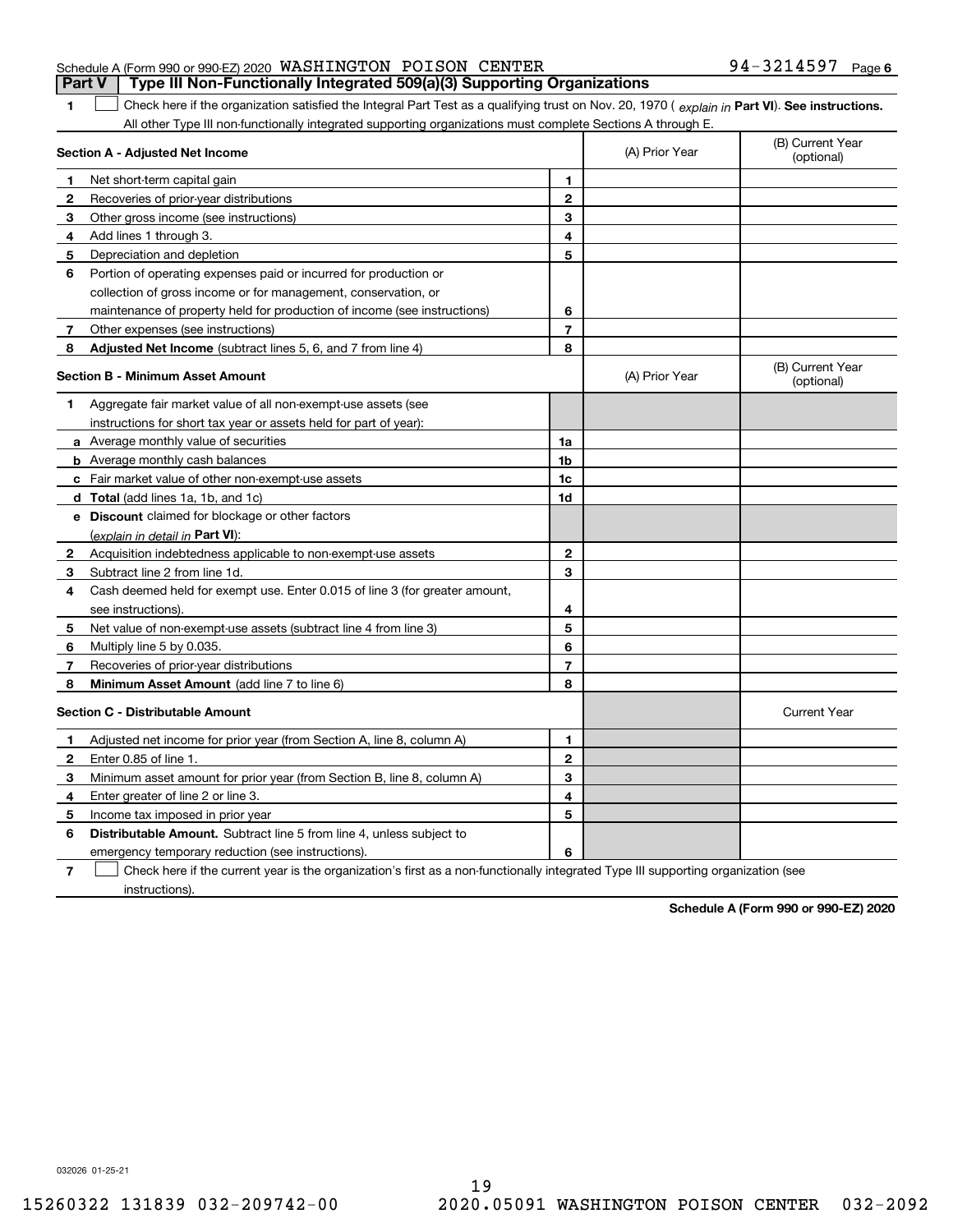#### Schedule A (Form 990 or 990-EZ) 2020 Page WASHINGTON POISON CENTER 94-3214597

| <b>Part V</b> | Type III Non-Functionally Integrated 509(a)(3) Supporting Organizations                    |                             | (continued)                           |    |                                         |
|---------------|--------------------------------------------------------------------------------------------|-----------------------------|---------------------------------------|----|-----------------------------------------|
|               | <b>Section D - Distributions</b>                                                           |                             |                                       |    | <b>Current Year</b>                     |
| 1             | Amounts paid to supported organizations to accomplish exempt purposes                      |                             |                                       | 1  |                                         |
| 2             | Amounts paid to perform activity that directly furthers exempt purposes of supported       |                             |                                       |    |                                         |
|               | organizations, in excess of income from activity                                           |                             | 2                                     |    |                                         |
| 3             | Administrative expenses paid to accomplish exempt purposes of supported organizations      |                             |                                       | 3  |                                         |
| 4             | Amounts paid to acquire exempt-use assets                                                  |                             |                                       | 4  |                                         |
| 5             | Qualified set-aside amounts (prior IRS approval required - provide details in Part VI)     |                             |                                       | 5  |                                         |
| 6             | Other distributions (describe in Part VI). See instructions.                               |                             |                                       | 6  |                                         |
| 7             | Total annual distributions. Add lines 1 through 6.                                         |                             |                                       | 7  |                                         |
| 8             | Distributions to attentive supported organizations to which the organization is responsive |                             |                                       |    |                                         |
|               | (provide details in Part VI). See instructions.                                            |                             |                                       | 8  |                                         |
| 9             | Distributable amount for 2020 from Section C, line 6                                       |                             |                                       | 9  |                                         |
| 10            | Line 8 amount divided by line 9 amount                                                     |                             |                                       | 10 |                                         |
|               |                                                                                            | (i)                         | (ii)                                  |    | (iii)                                   |
|               | <b>Section E - Distribution Allocations</b> (see instructions)                             | <b>Excess Distributions</b> | <b>Underdistributions</b><br>Pre-2020 |    | <b>Distributable</b><br>Amount for 2020 |
| 1             | Distributable amount for 2020 from Section C, line 6                                       |                             |                                       |    |                                         |
| 2             | Underdistributions, if any, for years prior to 2020 (reason-                               |                             |                                       |    |                                         |
|               | able cause required - explain in Part VI). See instructions.                               |                             |                                       |    |                                         |
| 3             | Excess distributions carryover, if any, to 2020                                            |                             |                                       |    |                                         |
|               | <b>a</b> From 2015                                                                         |                             |                                       |    |                                         |
|               | <b>b</b> From 2016                                                                         |                             |                                       |    |                                         |
|               | c From 2017                                                                                |                             |                                       |    |                                         |
|               | <b>d</b> From 2018                                                                         |                             |                                       |    |                                         |
|               | e From 2019                                                                                |                             |                                       |    |                                         |
|               | f Total of lines 3a through 3e                                                             |                             |                                       |    |                                         |
|               | g Applied to underdistributions of prior years                                             |                             |                                       |    |                                         |
|               | <b>h</b> Applied to 2020 distributable amount                                              |                             |                                       |    |                                         |
|               | Carryover from 2015 not applied (see instructions)                                         |                             |                                       |    |                                         |
|               | Remainder. Subtract lines 3g, 3h, and 3i from line 3f.                                     |                             |                                       |    |                                         |
| 4             | Distributions for 2020 from Section D,                                                     |                             |                                       |    |                                         |
|               | line $7:$                                                                                  |                             |                                       |    |                                         |
|               | a Applied to underdistributions of prior years                                             |                             |                                       |    |                                         |
|               | <b>b</b> Applied to 2020 distributable amount                                              |                             |                                       |    |                                         |
|               | c Remainder. Subtract lines 4a and 4b from line 4.                                         |                             |                                       |    |                                         |
| 5             | Remaining underdistributions for years prior to 2020, if                                   |                             |                                       |    |                                         |
|               | any. Subtract lines 3g and 4a from line 2. For result greater                              |                             |                                       |    |                                         |
|               | than zero, explain in Part VI. See instructions.                                           |                             |                                       |    |                                         |
| 6             | Remaining underdistributions for 2020. Subtract lines 3h                                   |                             |                                       |    |                                         |
|               | and 4b from line 1. For result greater than zero, explain in                               |                             |                                       |    |                                         |
|               | Part VI. See instructions.                                                                 |                             |                                       |    |                                         |
| 7             | Excess distributions carryover to 2021. Add lines 3j                                       |                             |                                       |    |                                         |
|               | and 4c.                                                                                    |                             |                                       |    |                                         |
| 8             | Breakdown of line 7:                                                                       |                             |                                       |    |                                         |
|               | a Excess from 2016                                                                         |                             |                                       |    |                                         |
|               | <b>b</b> Excess from 2017                                                                  |                             |                                       |    |                                         |
|               | c Excess from 2018                                                                         |                             |                                       |    |                                         |
|               | d Excess from 2019                                                                         |                             |                                       |    |                                         |
|               | e Excess from 2020                                                                         |                             |                                       |    |                                         |

**Schedule A (Form 990 or 990-EZ) 2020**

032027 01-25-21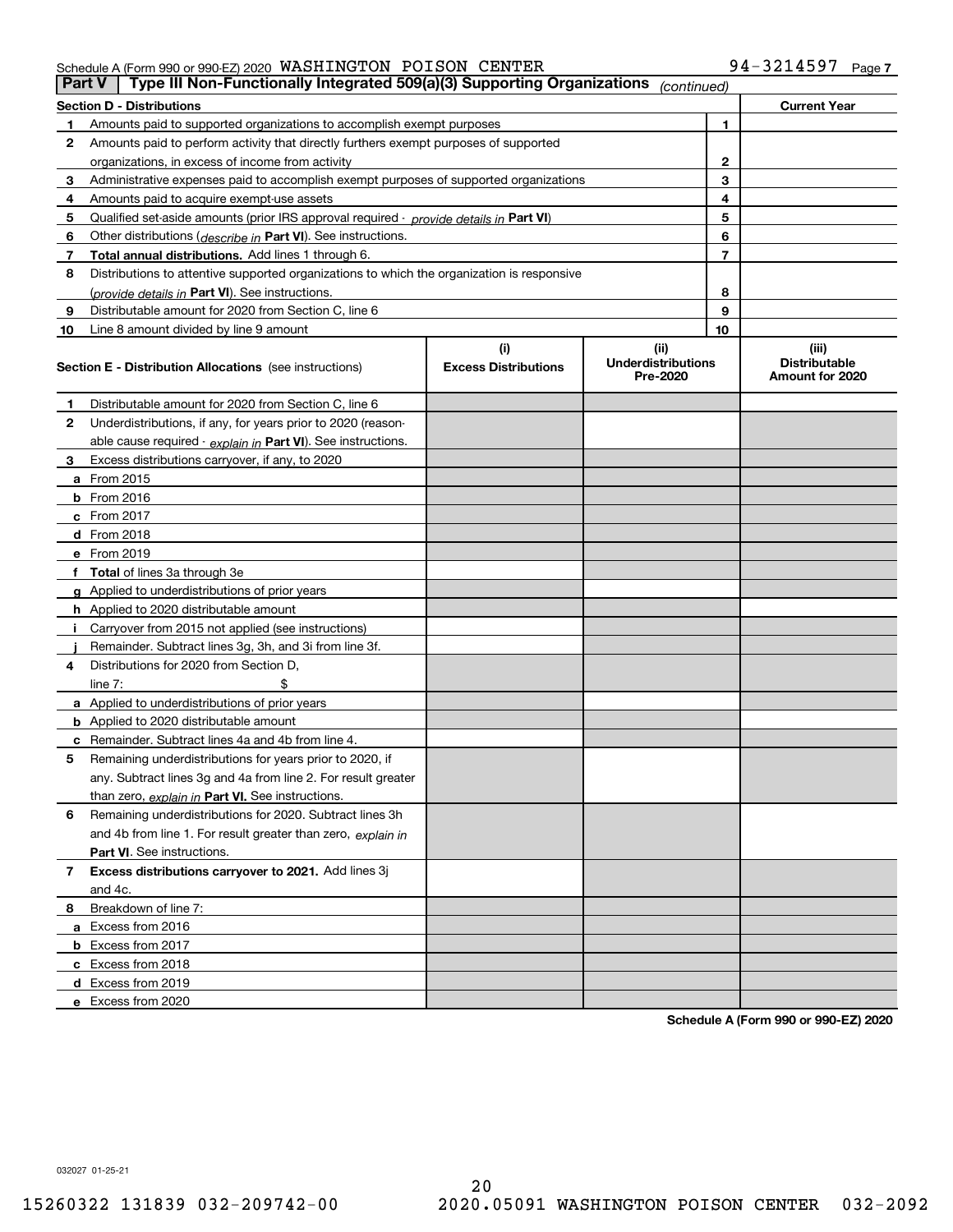|                 | Schedule A (Form 990 or 990-EZ) 2020 WASHINGTON POISON CENTER |  |    | 94-3214597 Page 8                                                                                                                                                                                                                                                                                                                                                                                                                                                                                                                                                    |  |
|-----------------|---------------------------------------------------------------|--|----|----------------------------------------------------------------------------------------------------------------------------------------------------------------------------------------------------------------------------------------------------------------------------------------------------------------------------------------------------------------------------------------------------------------------------------------------------------------------------------------------------------------------------------------------------------------------|--|
| <b>Part VI</b>  | (See instructions.)                                           |  |    | Supplemental Information. Provide the explanations required by Part II, line 10; Part II, line 17a or 17b; Part III, line 12;<br>Part IV, Section A, lines 1, 2, 3b, 3c, 4b, 4c, 5a, 6, 9a, 9b, 9c, 11a, 11b, and 11c; Part IV, Section B, lines 1 and 2; Part IV, Section C,<br>line 1; Part IV, Section D, lines 2 and 3; Part IV, Section E, lines 1c, 2a, 2b, 3a, and 3b; Part V, line 1; Part V, Section B, line 1e; Part V,<br>Section D, lines 5, 6, and 8; and Part V, Section E, lines 2, 5, and 6. Also complete this part for any additional information. |  |
|                 |                                                               |  |    |                                                                                                                                                                                                                                                                                                                                                                                                                                                                                                                                                                      |  |
|                 |                                                               |  |    |                                                                                                                                                                                                                                                                                                                                                                                                                                                                                                                                                                      |  |
|                 |                                                               |  |    |                                                                                                                                                                                                                                                                                                                                                                                                                                                                                                                                                                      |  |
|                 |                                                               |  |    |                                                                                                                                                                                                                                                                                                                                                                                                                                                                                                                                                                      |  |
|                 |                                                               |  |    |                                                                                                                                                                                                                                                                                                                                                                                                                                                                                                                                                                      |  |
|                 |                                                               |  |    |                                                                                                                                                                                                                                                                                                                                                                                                                                                                                                                                                                      |  |
|                 |                                                               |  |    |                                                                                                                                                                                                                                                                                                                                                                                                                                                                                                                                                                      |  |
|                 |                                                               |  |    |                                                                                                                                                                                                                                                                                                                                                                                                                                                                                                                                                                      |  |
|                 |                                                               |  |    |                                                                                                                                                                                                                                                                                                                                                                                                                                                                                                                                                                      |  |
|                 |                                                               |  |    |                                                                                                                                                                                                                                                                                                                                                                                                                                                                                                                                                                      |  |
|                 |                                                               |  |    |                                                                                                                                                                                                                                                                                                                                                                                                                                                                                                                                                                      |  |
|                 |                                                               |  |    |                                                                                                                                                                                                                                                                                                                                                                                                                                                                                                                                                                      |  |
|                 |                                                               |  |    |                                                                                                                                                                                                                                                                                                                                                                                                                                                                                                                                                                      |  |
|                 |                                                               |  |    |                                                                                                                                                                                                                                                                                                                                                                                                                                                                                                                                                                      |  |
|                 |                                                               |  |    |                                                                                                                                                                                                                                                                                                                                                                                                                                                                                                                                                                      |  |
|                 |                                                               |  |    |                                                                                                                                                                                                                                                                                                                                                                                                                                                                                                                                                                      |  |
|                 |                                                               |  |    |                                                                                                                                                                                                                                                                                                                                                                                                                                                                                                                                                                      |  |
|                 |                                                               |  |    |                                                                                                                                                                                                                                                                                                                                                                                                                                                                                                                                                                      |  |
|                 |                                                               |  |    |                                                                                                                                                                                                                                                                                                                                                                                                                                                                                                                                                                      |  |
|                 |                                                               |  |    |                                                                                                                                                                                                                                                                                                                                                                                                                                                                                                                                                                      |  |
|                 |                                                               |  |    |                                                                                                                                                                                                                                                                                                                                                                                                                                                                                                                                                                      |  |
|                 |                                                               |  |    |                                                                                                                                                                                                                                                                                                                                                                                                                                                                                                                                                                      |  |
|                 |                                                               |  |    |                                                                                                                                                                                                                                                                                                                                                                                                                                                                                                                                                                      |  |
|                 |                                                               |  |    |                                                                                                                                                                                                                                                                                                                                                                                                                                                                                                                                                                      |  |
|                 |                                                               |  |    |                                                                                                                                                                                                                                                                                                                                                                                                                                                                                                                                                                      |  |
|                 |                                                               |  |    |                                                                                                                                                                                                                                                                                                                                                                                                                                                                                                                                                                      |  |
|                 |                                                               |  |    |                                                                                                                                                                                                                                                                                                                                                                                                                                                                                                                                                                      |  |
|                 |                                                               |  |    |                                                                                                                                                                                                                                                                                                                                                                                                                                                                                                                                                                      |  |
|                 |                                                               |  |    |                                                                                                                                                                                                                                                                                                                                                                                                                                                                                                                                                                      |  |
| 032028 01-25-21 |                                                               |  | 21 | Schedule A (Form 990 or 990-EZ) 2020                                                                                                                                                                                                                                                                                                                                                                                                                                                                                                                                 |  |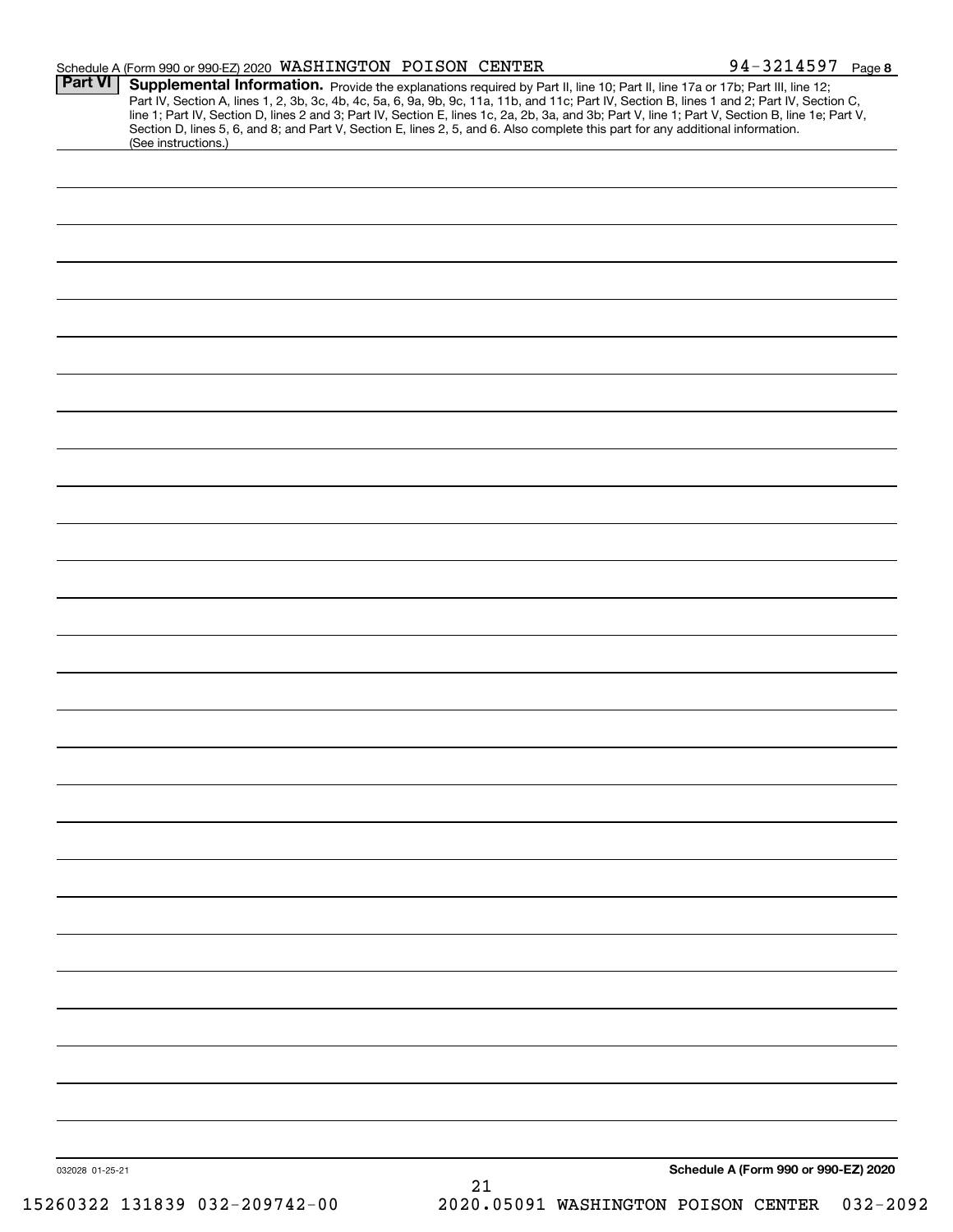Department of the Treasury Internal Revenue Service **(Form 990, 990-EZ, or 990-PF)**

Name of the organization

## \*\* PUBLIC DISCLOSURE COPY \*\*

# **Schedule B Schedule of Contributors**

**| Attach to Form 990, Form 990-EZ, or Form 990-PF. | Go to www.irs.gov/Form990 for the latest information.** OMB No. 1545-0047

**2020**

**Employer identification number**

-3214597

|                                | WASHINGTON POISON CENTER                                                  | $94-$ |
|--------------------------------|---------------------------------------------------------------------------|-------|
| Organization type (check one): |                                                                           |       |
| Filers of:                     | Section:                                                                  |       |
| Form 990 or 990-EZ             | $ \mathbf{X} $ 501(c)( 3) (enter number) organization                     |       |
|                                | 4947(a)(1) nonexempt charitable trust not treated as a private foundation |       |
|                                | 527 political organization                                                |       |
| Form 990-PF                    | 501(c)(3) exempt private foundation                                       |       |
|                                | 4947(a)(1) nonexempt charitable trust treated as a private foundation     |       |
|                                | 501(c)(3) taxable private foundation                                      |       |

Check if your organization is covered by the **General Rule** or a **Special Rule. Note:**  Only a section 501(c)(7), (8), or (10) organization can check boxes for both the General Rule and a Special Rule. See instructions.

#### **General Rule**

 $\mathcal{L}^{\text{max}}$ 

For an organization filing Form 990, 990-EZ, or 990-PF that received, during the year, contributions totaling \$5,000 or more (in money or property) from any one contributor. Complete Parts I and II. See instructions for determining a contributor's total contributions.

#### **Special Rules**

any one contributor, during the year, total contributions of the greater of  $\,$  (1) \$5,000; or **(2)** 2% of the amount on (i) Form 990, Part VIII, line 1h;  $\boxed{\textbf{X}}$  For an organization described in section 501(c)(3) filing Form 990 or 990-EZ that met the 33 1/3% support test of the regulations under sections 509(a)(1) and 170(b)(1)(A)(vi), that checked Schedule A (Form 990 or 990-EZ), Part II, line 13, 16a, or 16b, and that received from or (ii) Form 990-EZ, line 1. Complete Parts I and II.

For an organization described in section 501(c)(7), (8), or (10) filing Form 990 or 990-EZ that received from any one contributor, during the year, total contributions of more than \$1,000 exclusively for religious, charitable, scientific, literary, or educational purposes, or for the prevention of cruelty to children or animals. Complete Parts I (entering "N/A" in column (b) instead of the contributor name and address), II, and III.  $\mathcal{L}^{\text{max}}$ 

purpose. Don't complete any of the parts unless the **General Rule** applies to this organization because it received *nonexclusively* year, contributions <sub>exclusively</sub> for religious, charitable, etc., purposes, but no such contributions totaled more than \$1,000. If this box is checked, enter here the total contributions that were received during the year for an  $\;$ exclusively religious, charitable, etc., For an organization described in section 501(c)(7), (8), or (10) filing Form 990 or 990-EZ that received from any one contributor, during the religious, charitable, etc., contributions totaling \$5,000 or more during the year  $\Box$ — $\Box$  =  $\Box$  $\mathcal{L}^{\text{max}}$ 

**Caution:**  An organization that isn't covered by the General Rule and/or the Special Rules doesn't file Schedule B (Form 990, 990-EZ, or 990-PF),  **must** but it answer "No" on Part IV, line 2, of its Form 990; or check the box on line H of its Form 990-EZ or on its Form 990-PF, Part I, line 2, to certify that it doesn't meet the filing requirements of Schedule B (Form 990, 990-EZ, or 990-PF).

**For Paperwork Reduction Act Notice, see the instructions for Form 990, 990-EZ, or 990-PF. Schedule B (Form 990, 990-EZ, or 990-PF) (2020)** LHA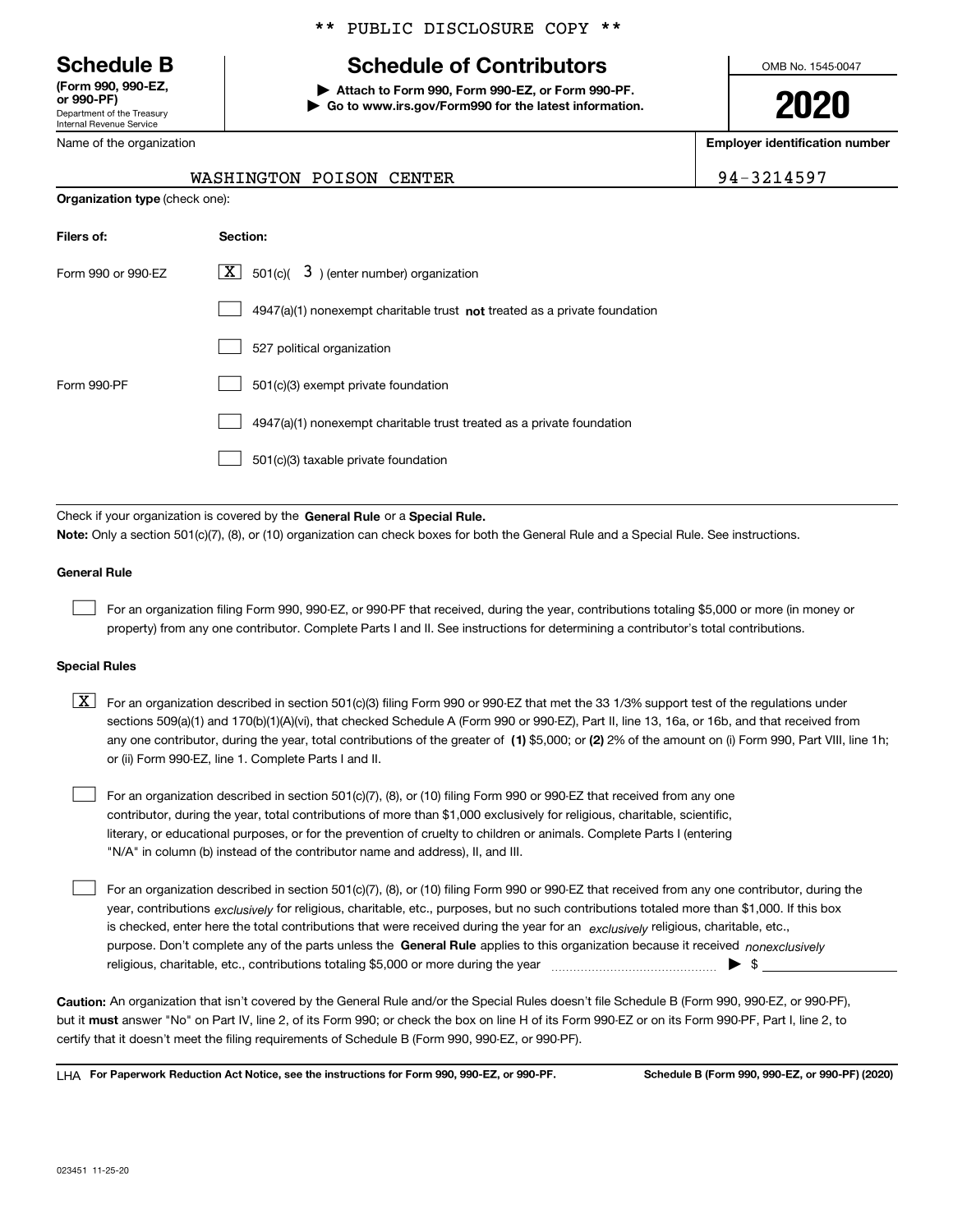# Schedule B (Form 990, 990-EZ, or 990-PF) (2020) Page 2

|            | Schedule B (Form 990, 990-EZ, or 990-PF) (2020)                                                |                                   | Page 2                                                                                                                      |
|------------|------------------------------------------------------------------------------------------------|-----------------------------------|-----------------------------------------------------------------------------------------------------------------------------|
|            | Name of organization                                                                           |                                   | <b>Employer identification number</b>                                                                                       |
|            | WASHINGTON POISON CENTER                                                                       |                                   | 94-3214597                                                                                                                  |
| Part I     | Contributors (see instructions). Use duplicate copies of Part I if additional space is needed. |                                   |                                                                                                                             |
| (a)<br>No. | (b)<br>Name, address, and ZIP + 4                                                              | (c)<br><b>Total contributions</b> | (d)<br>Type of contribution                                                                                                 |
| 1          |                                                                                                | 1,944,007.<br>$$\mathbb{S}$$      | $\overline{\mathbf{X}}$<br>Person<br>Payroll<br>Noncash<br>(Complete Part II for<br>noncash contributions.)                 |
| (a)<br>No. | (b)<br>Name, address, and ZIP + 4                                                              | (c)<br><b>Total contributions</b> | (d)<br>Type of contribution                                                                                                 |
| 2          |                                                                                                | 1,532,219.<br>\$                  | $\overline{\mathbf{X}}$<br>Person<br>Payroll<br>Noncash<br>(Complete Part II for<br>noncash contributions.)                 |
| (a)<br>No. | (b)<br>Name, address, and ZIP + 4                                                              | (c)<br><b>Total contributions</b> | (d)<br>Type of contribution                                                                                                 |
| 3          |                                                                                                | 486,839.<br>\$                    | $\mathbf{X}$<br>Person<br>Payroll<br>$\overline{\mathbf{x}}$<br>Noncash<br>(Complete Part II for<br>noncash contributions.) |
| (a)<br>No. | (b)<br>Name, address, and ZIP + 4                                                              | (c)<br><b>Total contributions</b> | (d)<br>Type of contribution                                                                                                 |
|            |                                                                                                | \$                                | Person<br>Payroll<br>Noncash<br>(Complete Part II for<br>noncash contributions.)                                            |
| (a)<br>No. | (b)<br>Name, address, and ZIP + 4                                                              | (c)<br><b>Total contributions</b> | (d)<br>Type of contribution                                                                                                 |
|            |                                                                                                | \$                                | Person<br>Payroll<br>Noncash<br>(Complete Part II for<br>noncash contributions.)                                            |
| (a)<br>No. | (b)<br>Name, address, and ZIP + 4                                                              | (c)<br><b>Total contributions</b> | (d)<br>Type of contribution                                                                                                 |
|            |                                                                                                | \$                                | Person<br>Payroll<br>Noncash<br>(Complete Part II for<br>noncash contributions.)                                            |

023452 11-25-20 **Schedule B (Form 990, 990-EZ, or 990-PF) (2020)**

23 15260322 131839 032-209742-00 2020.05091 WASHINGTON POISON CENTER 032-2092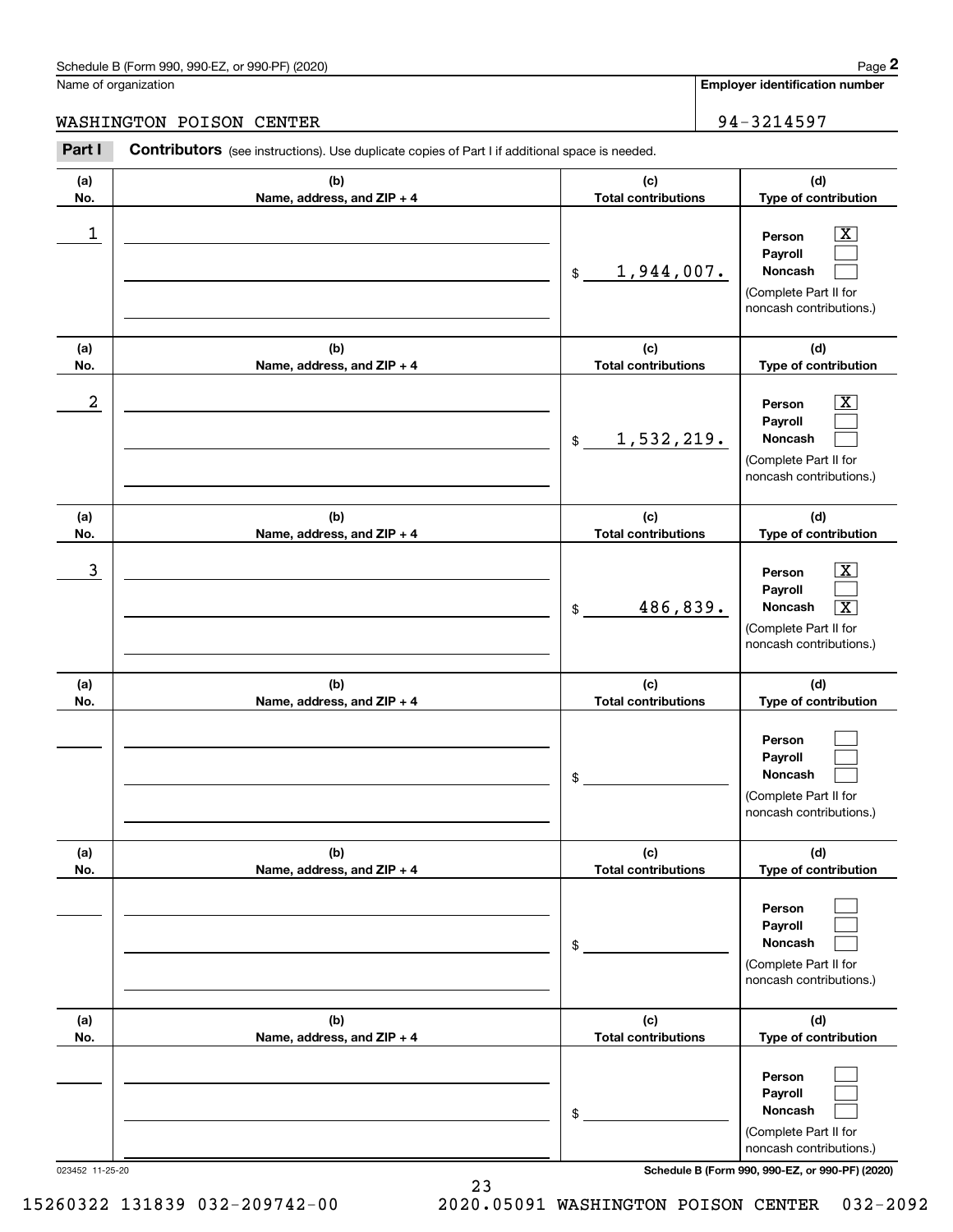**Employer identification number**

WASHINGTON POISON CENTER | 94-3214597

Chedule B (Form 990, 990-EZ, or 990-PF) (2020)<br> **2020 Alame of organization**<br> **34 - 3214597 ASHINGTON POISON CENTER**<br> **Part II Noncash Property** (see instructions). Use duplicate copies of Part II if additional space is

| (a)<br>No.<br>from | (b)<br>Description of noncash property given | (c)<br>FMV (or estimate)<br>(See instructions.) | (d)<br>Date received                            |
|--------------------|----------------------------------------------|-------------------------------------------------|-------------------------------------------------|
| Part I             |                                              |                                                 |                                                 |
|                    | LONG DISTANCE SERVICE                        |                                                 |                                                 |
| 3                  |                                              |                                                 |                                                 |
|                    |                                              |                                                 |                                                 |
|                    |                                              | 24,000.<br>$\frac{1}{2}$                        | 06/30/21                                        |
|                    |                                              |                                                 |                                                 |
| (a)                |                                              |                                                 |                                                 |
| No.                | (b)                                          | (c)                                             | (d)                                             |
| from               | Description of noncash property given        | FMV (or estimate)                               | Date received                                   |
| Part I             |                                              | (See instructions.)                             |                                                 |
|                    |                                              |                                                 |                                                 |
|                    |                                              |                                                 |                                                 |
|                    |                                              |                                                 |                                                 |
|                    |                                              |                                                 |                                                 |
|                    |                                              | $\frac{1}{2}$                                   |                                                 |
| (a)                |                                              |                                                 |                                                 |
| No.                |                                              | (c)                                             |                                                 |
| from               | (b)                                          | FMV (or estimate)                               | (d)<br>Date received                            |
| Part I             | Description of noncash property given        | (See instructions.)                             |                                                 |
|                    |                                              |                                                 |                                                 |
|                    |                                              |                                                 |                                                 |
|                    |                                              |                                                 |                                                 |
|                    |                                              |                                                 |                                                 |
|                    |                                              | \$                                              |                                                 |
|                    |                                              |                                                 |                                                 |
| (a)                |                                              | (c)                                             |                                                 |
| No.                | (b)                                          | FMV (or estimate)                               | (d)                                             |
| from               | Description of noncash property given        | (See instructions.)                             | Date received                                   |
| Part I             |                                              |                                                 |                                                 |
|                    |                                              |                                                 |                                                 |
|                    |                                              |                                                 |                                                 |
|                    |                                              |                                                 |                                                 |
|                    |                                              | \$                                              |                                                 |
|                    |                                              |                                                 |                                                 |
| (a)                |                                              |                                                 |                                                 |
| No.                | (b)                                          | (c)                                             | (d)                                             |
| from               | Description of noncash property given        | FMV (or estimate)                               | Date received                                   |
| Part I             |                                              | (See instructions.)                             |                                                 |
|                    |                                              |                                                 |                                                 |
|                    |                                              |                                                 |                                                 |
|                    |                                              |                                                 |                                                 |
|                    |                                              |                                                 |                                                 |
|                    |                                              | \$                                              |                                                 |
|                    |                                              |                                                 |                                                 |
| (a)                |                                              | (c)                                             |                                                 |
| No.                | (b)                                          | FMV (or estimate)                               | (d)                                             |
| from               | Description of noncash property given        | (See instructions.)                             | Date received                                   |
| Part I             |                                              |                                                 |                                                 |
|                    |                                              |                                                 |                                                 |
|                    |                                              |                                                 |                                                 |
|                    |                                              |                                                 |                                                 |
|                    |                                              | \$                                              |                                                 |
| 023453 11-25-20    |                                              |                                                 | Schedule B (Form 990, 990-EZ, or 990-PF) (2020) |

24

15260322 131839 032-209742-00 2020.05091 WASHINGTON POISON CENTER 032-2092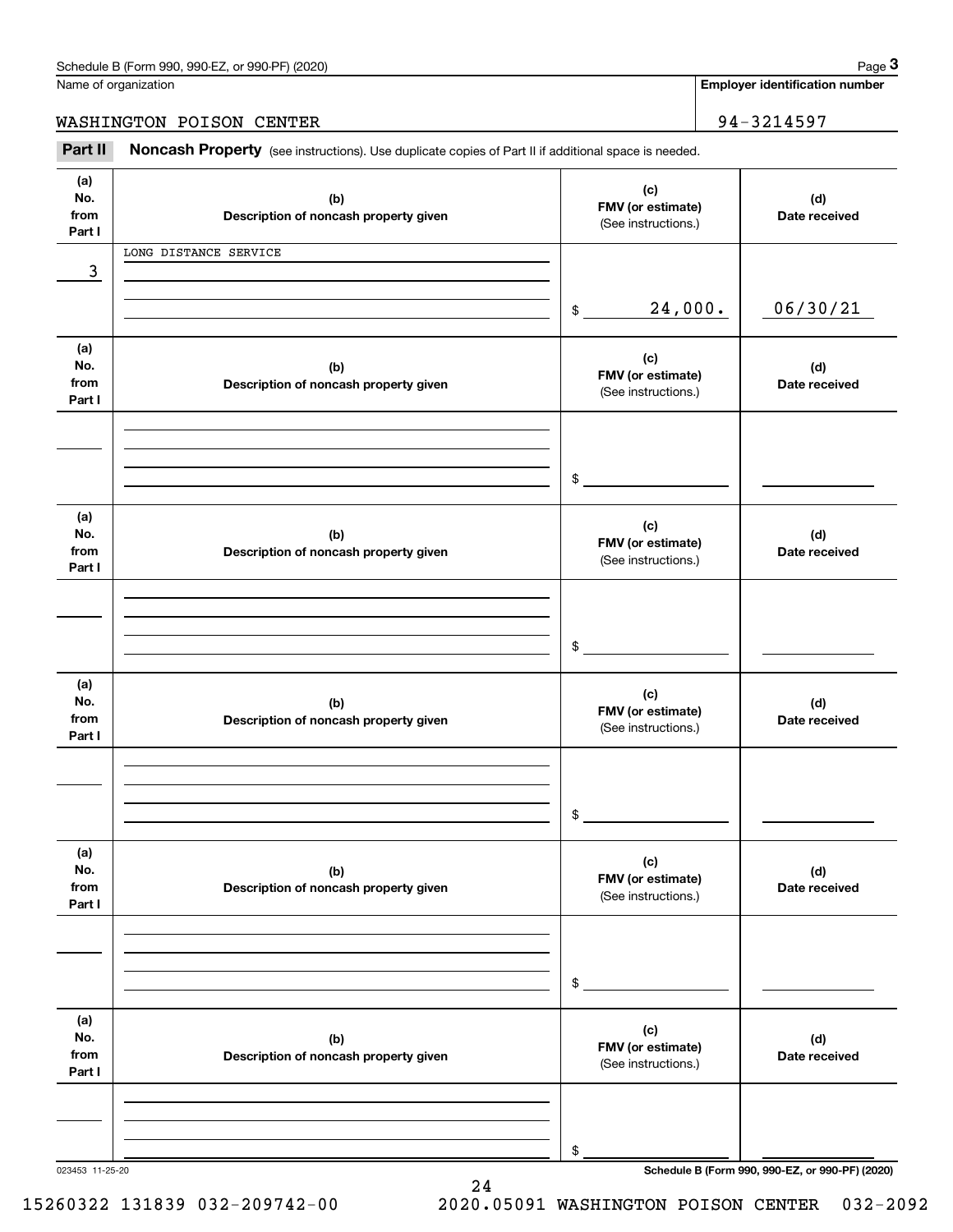|                           | Schedule B (Form 990, 990-EZ, or 990-PF) (2020)                                                                                                                                                                                                                              |                      |  | Page 4                                          |  |  |  |  |
|---------------------------|------------------------------------------------------------------------------------------------------------------------------------------------------------------------------------------------------------------------------------------------------------------------------|----------------------|--|-------------------------------------------------|--|--|--|--|
| Name of organization      |                                                                                                                                                                                                                                                                              |                      |  | Employer identification number                  |  |  |  |  |
|                           | WASHINGTON POISON CENTER                                                                                                                                                                                                                                                     |                      |  | 94-3214597                                      |  |  |  |  |
| Part III                  | Exclusively religious, charitable, etc., contributions to organizations described in section 501(c)(7), (8), or (10) that total more than \$1,000 for the year<br>from any one contributor. Complete columns (a) through (e) and the following line entry. For organizations |                      |  |                                                 |  |  |  |  |
|                           | completing Part III, enter the total of exclusively religious, charitable, etc., contributions of \$1,000 or less for the year. (Enter this info. once.) \\$                                                                                                                 |                      |  |                                                 |  |  |  |  |
|                           | Use duplicate copies of Part III if additional space is needed.                                                                                                                                                                                                              |                      |  |                                                 |  |  |  |  |
| (a) No.<br>from<br>Part I | (b) Purpose of gift                                                                                                                                                                                                                                                          | (c) Use of gift      |  | (d) Description of how gift is held             |  |  |  |  |
|                           |                                                                                                                                                                                                                                                                              |                      |  |                                                 |  |  |  |  |
|                           |                                                                                                                                                                                                                                                                              | (e) Transfer of gift |  |                                                 |  |  |  |  |
|                           | Transferee's name, address, and ZIP + 4                                                                                                                                                                                                                                      |                      |  | Relationship of transferor to transferee        |  |  |  |  |
|                           |                                                                                                                                                                                                                                                                              |                      |  |                                                 |  |  |  |  |
| (a) No.                   |                                                                                                                                                                                                                                                                              |                      |  |                                                 |  |  |  |  |
| from<br>Part I            | (b) Purpose of gift                                                                                                                                                                                                                                                          | (c) Use of gift      |  | (d) Description of how gift is held             |  |  |  |  |
|                           |                                                                                                                                                                                                                                                                              |                      |  |                                                 |  |  |  |  |
|                           | (e) Transfer of gift                                                                                                                                                                                                                                                         |                      |  |                                                 |  |  |  |  |
|                           | Transferee's name, address, and ZIP + 4                                                                                                                                                                                                                                      |                      |  | Relationship of transferor to transferee        |  |  |  |  |
|                           |                                                                                                                                                                                                                                                                              |                      |  |                                                 |  |  |  |  |
| (a) No.<br>from           | (b) Purpose of gift<br>(c) Use of gift                                                                                                                                                                                                                                       |                      |  | (d) Description of how gift is held             |  |  |  |  |
| Part I                    |                                                                                                                                                                                                                                                                              |                      |  |                                                 |  |  |  |  |
|                           |                                                                                                                                                                                                                                                                              |                      |  |                                                 |  |  |  |  |
|                           | (e) Transfer of gift                                                                                                                                                                                                                                                         |                      |  |                                                 |  |  |  |  |
|                           | Transferee's name, address, and ZIP + 4                                                                                                                                                                                                                                      |                      |  | Relationship of transferor to transferee        |  |  |  |  |
|                           |                                                                                                                                                                                                                                                                              |                      |  |                                                 |  |  |  |  |
| (a) No.<br>from<br>Part I | (b) Purpose of gift                                                                                                                                                                                                                                                          | (c) Use of gift      |  | (d) Description of how gift is held             |  |  |  |  |
|                           |                                                                                                                                                                                                                                                                              |                      |  |                                                 |  |  |  |  |
|                           | (e) Transfer of gift                                                                                                                                                                                                                                                         |                      |  |                                                 |  |  |  |  |
|                           | Transferee's name, address, and $ZIP + 4$                                                                                                                                                                                                                                    |                      |  | Relationship of transferor to transferee        |  |  |  |  |
|                           |                                                                                                                                                                                                                                                                              |                      |  |                                                 |  |  |  |  |
|                           |                                                                                                                                                                                                                                                                              |                      |  |                                                 |  |  |  |  |
| 023454 11-25-20           |                                                                                                                                                                                                                                                                              |                      |  | Schedule B (Form 990, 990-EZ, or 990-PF) (2020) |  |  |  |  |

25

**Schedule B (Form 990, 990-EZ, or 990-PF) (2020)**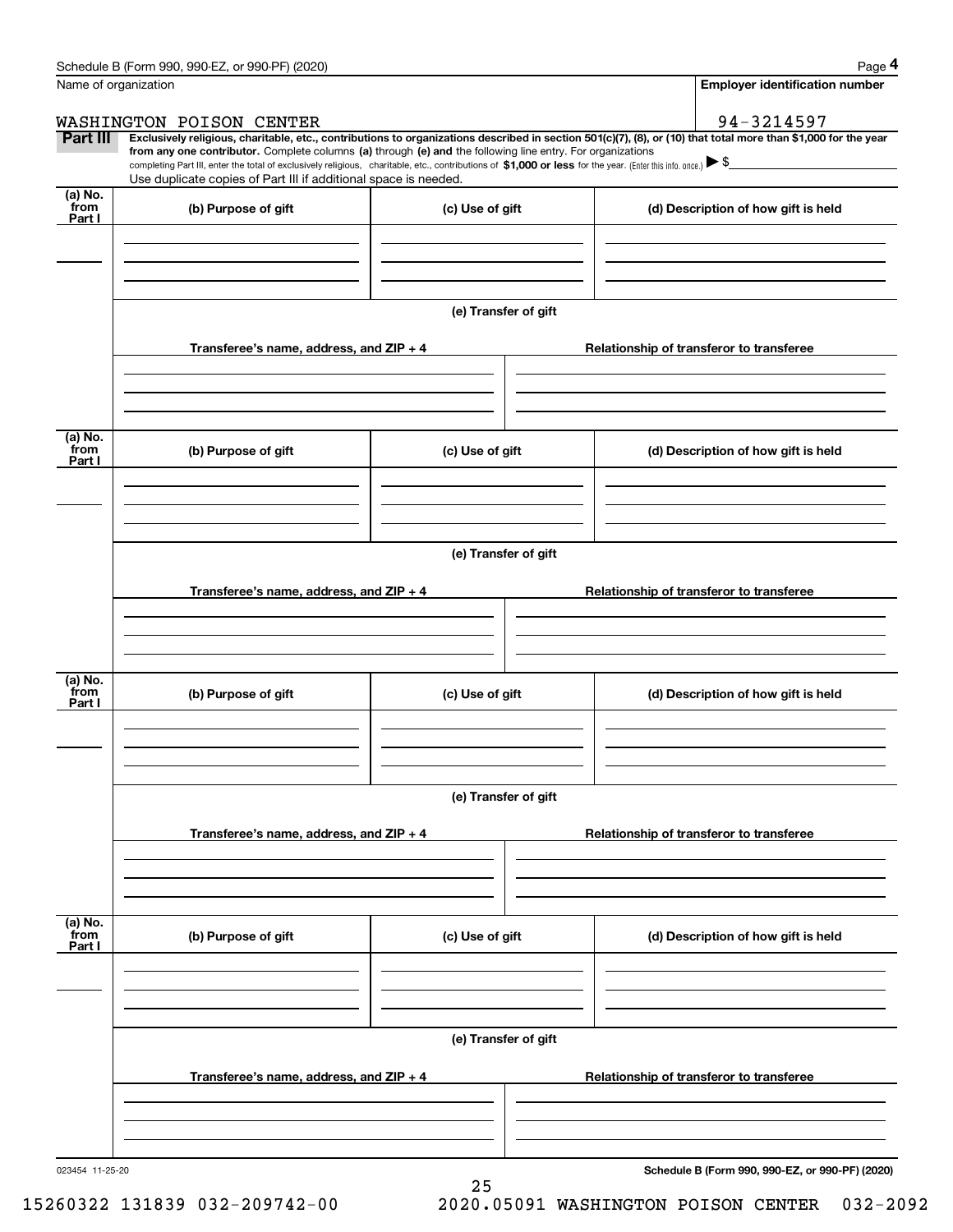| <b>SCHEDULE C</b>                                      | <b>Political Campaign and Lobbying Activities</b> |                                                                                                                                                                                                                                                                                               |         |                            |                                                    |
|--------------------------------------------------------|---------------------------------------------------|-----------------------------------------------------------------------------------------------------------------------------------------------------------------------------------------------------------------------------------------------------------------------------------------------|---------|----------------------------|----------------------------------------------------|
| (Form 990 or 990-EZ)                                   |                                                   |                                                                                                                                                                                                                                                                                               |         |                            |                                                    |
|                                                        |                                                   | ▶ Complete if the organization is described below. ▶ Attach to Form 990 or Form 990-EZ.                                                                                                                                                                                                       |         |                            | <b>Open to Public</b>                              |
| Department of the Treasury<br>Internal Revenue Service |                                                   | Go to www.irs.gov/Form990 for instructions and the latest information.                                                                                                                                                                                                                        |         |                            | Inspection                                         |
|                                                        |                                                   | If the organization answered "Yes," on Form 990, Part IV, line 3, or Form 990-EZ, Part V, line 46 (Political Campaign Activities), then                                                                                                                                                       |         |                            |                                                    |
|                                                        |                                                   | • Section 501(c)(3) organizations: Complete Parts I-A and B. Do not complete Part I-C.                                                                                                                                                                                                        |         |                            |                                                    |
|                                                        |                                                   | ● Section 501(c) (other than section 501(c)(3)) organizations: Complete Parts I-A and C below. Do not complete Part I-B.                                                                                                                                                                      |         |                            |                                                    |
| • Section 527 organizations: Complete Part I-A only.   |                                                   |                                                                                                                                                                                                                                                                                               |         |                            |                                                    |
|                                                        |                                                   | If the organization answered "Yes," on Form 990, Part IV, line 4, or Form 990-EZ, Part VI, line 47 (Lobbying Activities), then                                                                                                                                                                |         |                            |                                                    |
|                                                        |                                                   | • Section 501(c)(3) organizations that have filed Form 5768 (election under section 501(h)): Complete Part II-A. Do not complete Part II-B.                                                                                                                                                   |         |                            |                                                    |
|                                                        |                                                   | • Section 501(c)(3) organizations that have NOT filed Form 5768 (election under section 501(h)): Complete Part II-B. Do not complete Part II-A.                                                                                                                                               |         |                            |                                                    |
| Tax) (See separate instructions), then                 |                                                   | If the organization answered "Yes," on Form 990, Part IV, line 5 (Proxy Tax) (See separate instructions) or Form 990-EZ, Part V, line 35c (Proxy                                                                                                                                              |         |                            |                                                    |
|                                                        |                                                   | • Section 501(c)(4), (5), or (6) organizations: Complete Part III.                                                                                                                                                                                                                            |         |                            |                                                    |
| Name of organization                                   |                                                   |                                                                                                                                                                                                                                                                                               |         |                            | <b>Employer identification number</b>              |
|                                                        |                                                   | WASHINGTON POISON CENTER                                                                                                                                                                                                                                                                      |         |                            | 94-3214597                                         |
| Part I-A                                               |                                                   | Complete if the organization is exempt under section 501(c) or is a section 527 organization.                                                                                                                                                                                                 |         |                            |                                                    |
|                                                        |                                                   |                                                                                                                                                                                                                                                                                               |         |                            |                                                    |
|                                                        |                                                   | 1 Provide a description of the organization's direct and indirect political campaign activities in Part IV.                                                                                                                                                                                   |         |                            |                                                    |
| Political campaign activity expenditures<br>2          |                                                   |                                                                                                                                                                                                                                                                                               |         |                            | $\blacktriangleright$ \$                           |
| 3 Volunteer hours for political campaign activities    |                                                   |                                                                                                                                                                                                                                                                                               |         |                            |                                                    |
| Part I-B                                               |                                                   | Complete if the organization is exempt under section 501(c)(3).                                                                                                                                                                                                                               |         |                            |                                                    |
|                                                        |                                                   |                                                                                                                                                                                                                                                                                               |         |                            |                                                    |
|                                                        |                                                   | 1 Enter the amount of any excise tax incurred by the organization under section 4955                                                                                                                                                                                                          |         |                            | $\bullet \mathsf{s} \_\_$                          |
|                                                        |                                                   | 2 Enter the amount of any excise tax incurred by organization managers under section 4955                                                                                                                                                                                                     |         |                            | <b>Yes</b><br>No                                   |
|                                                        |                                                   |                                                                                                                                                                                                                                                                                               |         |                            | Yes<br>No                                          |
| <b>b</b> If "Yes," describe in Part IV.                |                                                   |                                                                                                                                                                                                                                                                                               |         |                            |                                                    |
|                                                        |                                                   | Part I-C Complete if the organization is exempt under section 501(c), except section 501(c)(3).                                                                                                                                                                                               |         |                            |                                                    |
|                                                        |                                                   | 1 Enter the amount directly expended by the filing organization for section 527 exempt function activities                                                                                                                                                                                    |         | $\blacktriangleright$ \$   |                                                    |
|                                                        |                                                   | 2 Enter the amount of the filing organization's funds contributed to other organizations for section 527                                                                                                                                                                                      |         |                            |                                                    |
| exempt function activities                             |                                                   |                                                                                                                                                                                                                                                                                               |         | $\blacktriangleright$ \$   |                                                    |
|                                                        |                                                   | 3 Total exempt function expenditures. Add lines 1 and 2. Enter here and on Form 1120-POL,                                                                                                                                                                                                     |         |                            |                                                    |
|                                                        |                                                   |                                                                                                                                                                                                                                                                                               |         | $\triangleright$ \$        |                                                    |
|                                                        |                                                   | Did the filing organization file Form 1120-POL for this year?                                                                                                                                                                                                                                 |         |                            | Yes<br><b>No</b>                                   |
|                                                        |                                                   | 5 Enter the names, addresses and employer identification number (EIN) of all section 527 political organizations to which the filing organization                                                                                                                                             |         |                            |                                                    |
|                                                        |                                                   | made payments. For each organization listed, enter the amount paid from the filing organization's funds. Also enter the amount of political<br>contributions received that were promptly and directly delivered to a separate political organization, such as a separate segregated fund or a |         |                            |                                                    |
|                                                        |                                                   | political action committee (PAC). If additional space is needed, provide information in Part IV.                                                                                                                                                                                              |         |                            |                                                    |
| (a) Name                                               |                                                   | (b) Address                                                                                                                                                                                                                                                                                   | (c) EIN | (d) Amount paid from       | (e) Amount of political                            |
|                                                        |                                                   |                                                                                                                                                                                                                                                                                               |         | filing organization's      | contributions received and                         |
|                                                        |                                                   |                                                                                                                                                                                                                                                                                               |         | funds. If none, enter -0-. | promptly and directly                              |
|                                                        |                                                   |                                                                                                                                                                                                                                                                                               |         |                            | delivered to a separate<br>political organization. |
|                                                        |                                                   |                                                                                                                                                                                                                                                                                               |         |                            | If none, enter -0-.                                |
|                                                        |                                                   |                                                                                                                                                                                                                                                                                               |         |                            |                                                    |
|                                                        |                                                   |                                                                                                                                                                                                                                                                                               |         |                            |                                                    |
|                                                        |                                                   |                                                                                                                                                                                                                                                                                               |         |                            |                                                    |
|                                                        |                                                   |                                                                                                                                                                                                                                                                                               |         |                            |                                                    |
|                                                        |                                                   |                                                                                                                                                                                                                                                                                               |         |                            |                                                    |
|                                                        |                                                   |                                                                                                                                                                                                                                                                                               |         |                            |                                                    |
|                                                        |                                                   |                                                                                                                                                                                                                                                                                               |         |                            |                                                    |
|                                                        |                                                   |                                                                                                                                                                                                                                                                                               |         |                            |                                                    |
|                                                        |                                                   |                                                                                                                                                                                                                                                                                               |         |                            |                                                    |
|                                                        |                                                   |                                                                                                                                                                                                                                                                                               |         |                            |                                                    |
|                                                        |                                                   |                                                                                                                                                                                                                                                                                               |         |                            |                                                    |
|                                                        |                                                   | For Paperwork Reduction Act Notice, see the Instructions for Form 990 or 990-FZ.                                                                                                                                                                                                              |         |                            | Schedule C (Form 990 or 990-F7) 2020               |

**For Paperwork Reduction Act Notice, see the Instructions for Form 990 or 990-EZ. Schedule C (Form 990 or 990-EZ) 2020** LHA

032041 12-02-20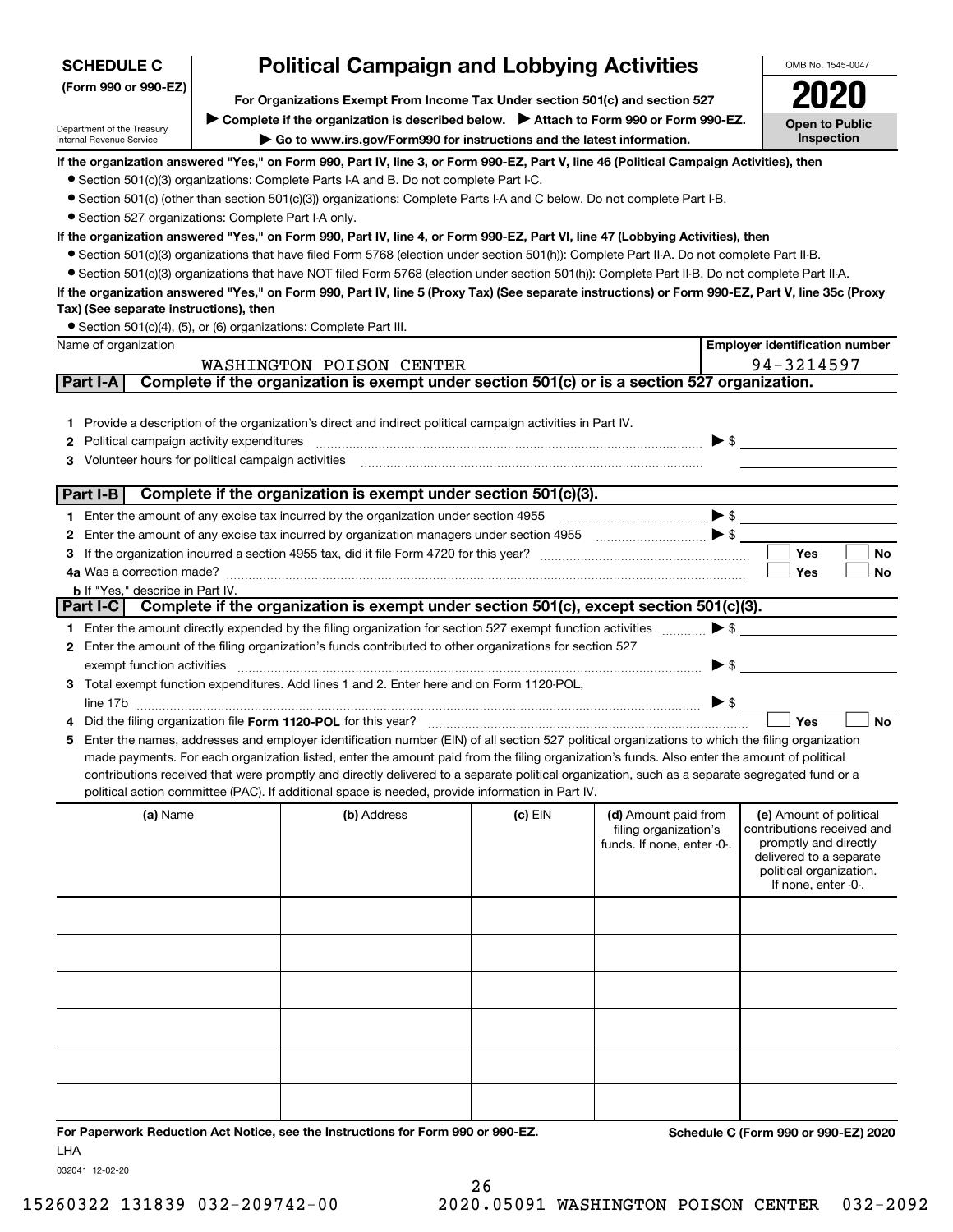| Schedule C (Form 990 or 990-EZ) 2020 WASHINGTON POISON CENTER<br>Complete if the organization is exempt under section 501(c)(3) and filed Form 5768 (election under<br>Part II-A |                                        |                                                                                                         |                                                                                  |                                                                                                                                   |                                        | $94 - 3214597$ Page 2          |
|----------------------------------------------------------------------------------------------------------------------------------------------------------------------------------|----------------------------------------|---------------------------------------------------------------------------------------------------------|----------------------------------------------------------------------------------|-----------------------------------------------------------------------------------------------------------------------------------|----------------------------------------|--------------------------------|
| section 501(h)).                                                                                                                                                                 |                                        |                                                                                                         |                                                                                  |                                                                                                                                   |                                        |                                |
| A Check $\blacktriangleright$<br>expenses, and share of excess lobbying expenditures).<br><b>B</b> Check $\blacktriangleright$                                                   |                                        |                                                                                                         | if the filing organization checked box A and "limited control" provisions apply. | if the filing organization belongs to an affiliated group (and list in Part IV each affiliated group member's name, address, EIN, |                                        |                                |
|                                                                                                                                                                                  | <b>Limits on Lobbying Expenditures</b> |                                                                                                         | (The term "expenditures" means amounts paid or incurred.)                        |                                                                                                                                   | (a) Filing<br>organization's<br>totals | (b) Affiliated group<br>totals |
| 1a Total lobbying expenditures to influence public opinion (grassroots lobbying)                                                                                                 |                                        |                                                                                                         |                                                                                  |                                                                                                                                   |                                        |                                |
| <b>b</b> Total lobbying expenditures to influence a legislative body (direct lobbying)                                                                                           |                                        |                                                                                                         |                                                                                  |                                                                                                                                   |                                        |                                |
| c                                                                                                                                                                                |                                        |                                                                                                         |                                                                                  |                                                                                                                                   |                                        |                                |
| <b>d</b> Other exempt purpose expenditures                                                                                                                                       |                                        |                                                                                                         |                                                                                  |                                                                                                                                   |                                        |                                |
| е                                                                                                                                                                                |                                        |                                                                                                         |                                                                                  |                                                                                                                                   |                                        |                                |
| f Lobbying nontaxable amount. Enter the amount from the following table in both columns.                                                                                         |                                        |                                                                                                         |                                                                                  |                                                                                                                                   |                                        |                                |
| If the amount on line 1e, column $(a)$ or $(b)$ is:                                                                                                                              |                                        |                                                                                                         | The lobbying nontaxable amount is:                                               |                                                                                                                                   |                                        |                                |
| Not over \$500,000                                                                                                                                                               |                                        |                                                                                                         | 20% of the amount on line 1e.                                                    |                                                                                                                                   |                                        |                                |
| Over \$500,000 but not over \$1,000,000                                                                                                                                          |                                        |                                                                                                         | \$100,000 plus 15% of the excess over \$500,000.                                 |                                                                                                                                   |                                        |                                |
| Over \$1,000,000 but not over \$1,500,000                                                                                                                                        |                                        |                                                                                                         |                                                                                  |                                                                                                                                   |                                        |                                |
| Over \$1,500,000 but not over \$17,000,000                                                                                                                                       |                                        | \$175,000 plus 10% of the excess over \$1,000,000.<br>\$225,000 plus 5% of the excess over \$1,500,000. |                                                                                  |                                                                                                                                   |                                        |                                |
| Over \$17,000,000                                                                                                                                                                |                                        | \$1,000,000.                                                                                            |                                                                                  |                                                                                                                                   |                                        |                                |
|                                                                                                                                                                                  |                                        |                                                                                                         |                                                                                  |                                                                                                                                   |                                        |                                |
| g Grassroots nontaxable amount (enter 25% of line 1f)                                                                                                                            |                                        |                                                                                                         |                                                                                  |                                                                                                                                   |                                        |                                |
| h Subtract line 1g from line 1a. If zero or less, enter -0-                                                                                                                      |                                        |                                                                                                         |                                                                                  |                                                                                                                                   |                                        |                                |
| Subtract line 1f from line 1c. If zero or less, enter -0-<br>Ť.                                                                                                                  |                                        |                                                                                                         |                                                                                  |                                                                                                                                   |                                        |                                |
| If there is an amount other than zero on either line 1h or line 1i, did the organization file Form 4720                                                                          |                                        |                                                                                                         |                                                                                  |                                                                                                                                   |                                        |                                |
| reporting section 4911 tax for this year?                                                                                                                                        |                                        |                                                                                                         |                                                                                  |                                                                                                                                   |                                        | Yes<br>No                      |
| (Some organizations that made a section 501(h) election do not have to complete all of the five columns below.                                                                   |                                        |                                                                                                         | 4-Year Averaging Period Under Section 501(h)                                     |                                                                                                                                   |                                        |                                |
|                                                                                                                                                                                  |                                        |                                                                                                         | See the separate instructions for lines 2a through 2f.)                          |                                                                                                                                   |                                        |                                |
|                                                                                                                                                                                  |                                        |                                                                                                         | Lobbying Expenditures During 4-Year Averaging Period                             |                                                                                                                                   |                                        |                                |
|                                                                                                                                                                                  |                                        |                                                                                                         |                                                                                  |                                                                                                                                   |                                        |                                |
| Calendar year<br>(or fiscal year beginning in)                                                                                                                                   | (a) $2017$                             |                                                                                                         | $(b)$ 2018                                                                       | $(c)$ 2019                                                                                                                        | $(d)$ 2020                             | (e) Total                      |
| 2a Lobbying nontaxable amount                                                                                                                                                    |                                        |                                                                                                         |                                                                                  |                                                                                                                                   |                                        |                                |
| <b>b</b> Lobbying ceiling amount<br>(150% of line 2a, column(e))                                                                                                                 |                                        |                                                                                                         |                                                                                  |                                                                                                                                   |                                        |                                |
| c Total lobbying expenditures                                                                                                                                                    |                                        |                                                                                                         |                                                                                  |                                                                                                                                   |                                        |                                |
| d Grassroots nontaxable amount                                                                                                                                                   |                                        |                                                                                                         |                                                                                  |                                                                                                                                   |                                        |                                |
| e Grassroots ceiling amount<br>(150% of line 2d, column (e))                                                                                                                     |                                        |                                                                                                         |                                                                                  |                                                                                                                                   |                                        |                                |
| f Grassroots lobbying expenditures                                                                                                                                               |                                        |                                                                                                         |                                                                                  |                                                                                                                                   |                                        |                                |

**Schedule C (Form 990 or 990-EZ) 2020**

032042 12-02-20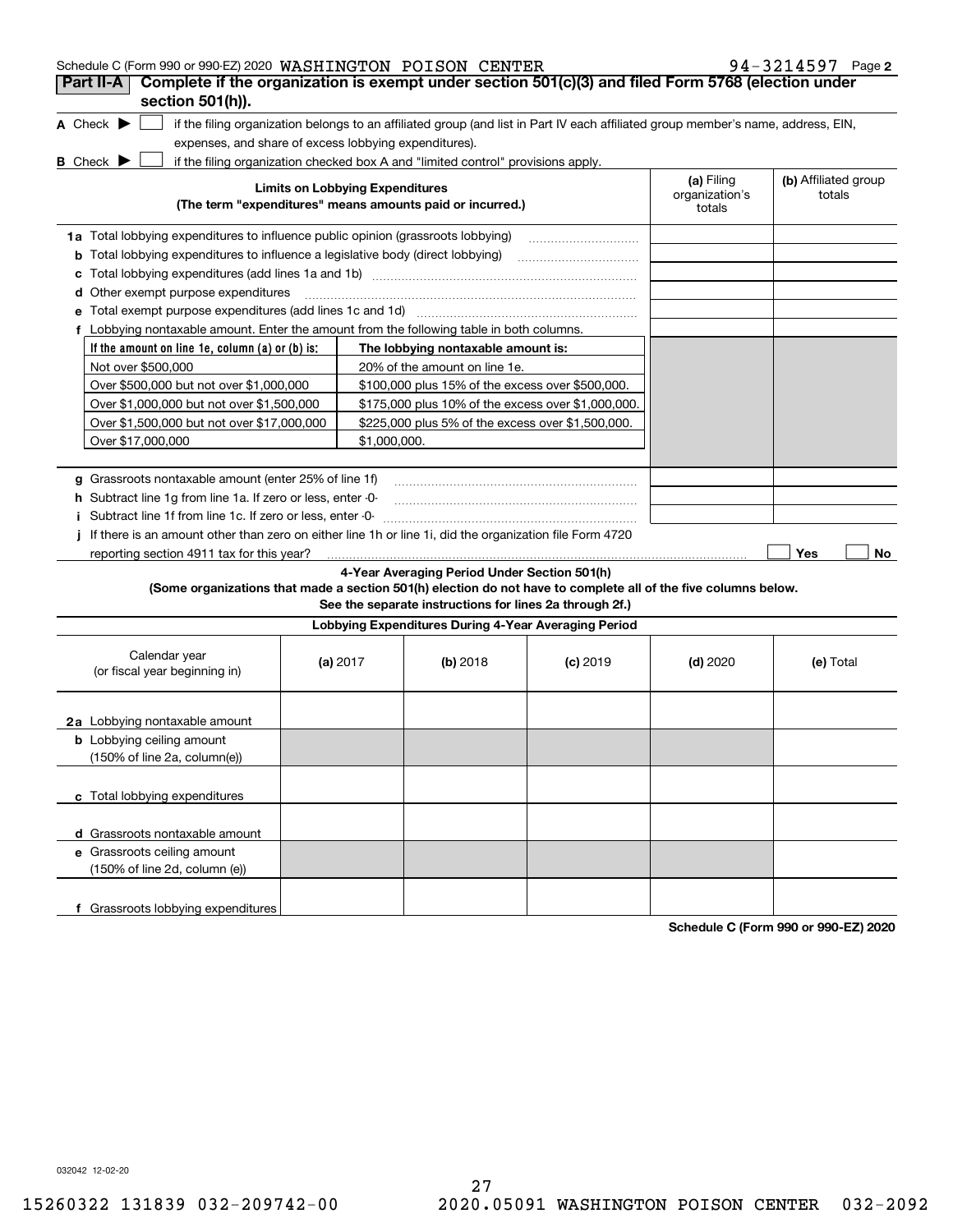#### Schedule C (Form 990 or 990-EZ) 2020 Page WASHINGTON POISON CENTER 94-3214597

# **Part II-B** Complete if the organization is exempt under section 501(c)(3) and has NOT filed Form 5768 **(election under section 501(h)).**

| For each "Yes" response on lines 1a through 1i below, provide in Part IV a detailed description |                                                                                                                                                                                                                                     |             | (a)            |        | (b)                                  |  |
|-------------------------------------------------------------------------------------------------|-------------------------------------------------------------------------------------------------------------------------------------------------------------------------------------------------------------------------------------|-------------|----------------|--------|--------------------------------------|--|
|                                                                                                 | of the lobbying activity.                                                                                                                                                                                                           | Yes         | No             | Amount |                                      |  |
| 1.                                                                                              | During the year, did the filing organization attempt to influence foreign, national, state, or<br>local legislation, including any attempt to influence public opinion on a legislative matter                                      |             |                |        |                                      |  |
|                                                                                                 | or referendum, through the use of:                                                                                                                                                                                                  | х           |                |        |                                      |  |
|                                                                                                 | <b>b</b> Paid staff or management (include compensation in expenses reported on lines 1c through 1i)?                                                                                                                               | $\mathbf X$ |                |        |                                      |  |
|                                                                                                 |                                                                                                                                                                                                                                     |             | х              |        |                                      |  |
|                                                                                                 |                                                                                                                                                                                                                                     |             | X              |        |                                      |  |
|                                                                                                 |                                                                                                                                                                                                                                     |             | X              |        |                                      |  |
|                                                                                                 | e Publications, or published or broadcast statements?                                                                                                                                                                               |             | X              |        |                                      |  |
|                                                                                                 | f Grants to other organizations for lobbying purposes?<br>g Direct contact with legislators, their staffs, government officials, or a legislative body?                                                                             | Χ           |                |        |                                      |  |
|                                                                                                 | h Rallies, demonstrations, seminars, conventions, speeches, lectures, or any similar means?                                                                                                                                         |             | X              |        |                                      |  |
|                                                                                                 |                                                                                                                                                                                                                                     |             | X              |        |                                      |  |
|                                                                                                 | <i>i</i> Other activities?                                                                                                                                                                                                          |             |                |        |                                      |  |
|                                                                                                 |                                                                                                                                                                                                                                     |             | X              |        | 27,000.<br>27,000.<br>Yes<br>No      |  |
|                                                                                                 | 2a Did the activities in line 1 cause the organization to be not described in section 501(c)(3)?                                                                                                                                    |             |                |        |                                      |  |
|                                                                                                 |                                                                                                                                                                                                                                     |             |                |        |                                      |  |
|                                                                                                 | c If "Yes," enter the amount of any tax incurred by organization managers under section 4912                                                                                                                                        |             |                |        |                                      |  |
|                                                                                                 | d If the filing organization incurred a section 4912 tax, did it file Form 4720 for this year?<br>Complete if the organization is exempt under section $501(c)(4)$ , section $501(c)(5)$ , or section<br><b>Part III-AI</b>         |             |                |        |                                      |  |
|                                                                                                 | $501(c)(6)$ .                                                                                                                                                                                                                       |             |                |        |                                      |  |
|                                                                                                 |                                                                                                                                                                                                                                     |             |                |        |                                      |  |
| 1.                                                                                              |                                                                                                                                                                                                                                     |             | 1              |        |                                      |  |
| 2                                                                                               |                                                                                                                                                                                                                                     |             | $\overline{2}$ |        |                                      |  |
| З                                                                                               | Did the organization agree to carry over lobbying and political campaign activity expenditures from the prior year?                                                                                                                 |             | 3              |        |                                      |  |
|                                                                                                 | Complete if the organization is exempt under section 501(c)(4), section 501(c)(5), or section<br>Part III-B I                                                                                                                       |             |                |        |                                      |  |
|                                                                                                 | 501(c)(6) and if either (a) BOTH Part III-A, lines 1 and 2, are answered "No" OR (b) Part III-A, line 3, is<br>answered "Yes."                                                                                                      |             |                |        |                                      |  |
| 1.                                                                                              |                                                                                                                                                                                                                                     |             | 1              |        |                                      |  |
| 2                                                                                               | Section 162(e) nondeductible lobbying and political expenditures (do not include amounts of political                                                                                                                               |             |                |        |                                      |  |
|                                                                                                 | expenses for which the section 527(f) tax was paid).                                                                                                                                                                                |             |                |        |                                      |  |
|                                                                                                 |                                                                                                                                                                                                                                     |             | 2a             |        |                                      |  |
|                                                                                                 | <b>b</b> Carryover from last year manufactured and content to content the content of the content of the content of the content of the content of the content of the content of the content of the content of the content of the con |             | 2b             |        |                                      |  |
|                                                                                                 |                                                                                                                                                                                                                                     |             | 2c             |        |                                      |  |
|                                                                                                 | Aggregate amount reported in section 6033(e)(1)(A) notices of nondeductible section 162(e) dues                                                                                                                                     |             | 3              |        |                                      |  |
| 4                                                                                               | If notices were sent and the amount on line 2c exceeds the amount on line 3, what portion of the excess                                                                                                                             |             |                |        |                                      |  |
|                                                                                                 | does the organization agree to carryover to the reasonable estimate of nondeductible lobbying and political                                                                                                                         |             |                |        |                                      |  |
|                                                                                                 | expenditure next year?                                                                                                                                                                                                              |             | 4              |        |                                      |  |
| 5                                                                                               | Taxable amount of lobbying and political expenditures (See instructions)                                                                                                                                                            |             | 5              |        |                                      |  |
|                                                                                                 | <b>Supplemental Information</b><br> Part IV                                                                                                                                                                                         |             |                |        |                                      |  |
|                                                                                                 | Provide the descriptions required for Part I-A, line 1; Part I-B, line 4; Part I-C, line 5; Part II-A (affiliated group list); Part II-A, lines 1 and 2 (See                                                                        |             |                |        |                                      |  |
|                                                                                                 | instructions); and Part II-B, line 1. Also, complete this part for any additional information.                                                                                                                                      |             |                |        |                                      |  |
|                                                                                                 | PART II-B, LINE 1, LOBBYING ACTIVITIES:                                                                                                                                                                                             |             |                |        |                                      |  |
|                                                                                                 |                                                                                                                                                                                                                                     |             |                |        |                                      |  |
|                                                                                                 | OUR EXECUTIVE DIRECTOR OFTEN MET WITH OUR LOBBYISTS AS WELL AS MEETING                                                                                                                                                              |             |                |        |                                      |  |
|                                                                                                 |                                                                                                                                                                                                                                     |             |                |        |                                      |  |
|                                                                                                 | WITH LEGISLATORS TO ENSURE OUR FUNDING WOULD NOT BE CUT. THESE HOURS                                                                                                                                                                |             |                |        |                                      |  |
|                                                                                                 | THAT SHE SPENT LOBBYING, WERE ALLOCATED TO DEVELOPMENT AND FUNDRAISING                                                                                                                                                              |             |                |        |                                      |  |
|                                                                                                 | IN OUR ACCOUNTING SYSTEM. OFTEN WE WILL ASK A BOARD MEMBER OR TWO, TO                                                                                                                                                               |             |                |        |                                      |  |
|                                                                                                 | JOIN OUR EXECUTIVE DIRECTOR IN MEETING WITH LEGISLATORS. OUR BOARD                                                                                                                                                                  |             |                |        |                                      |  |
|                                                                                                 |                                                                                                                                                                                                                                     |             |                |        | Schedule C (Form 990 or 990-EZ) 2020 |  |
|                                                                                                 | 032043 12-02-20                                                                                                                                                                                                                     |             |                |        |                                      |  |

28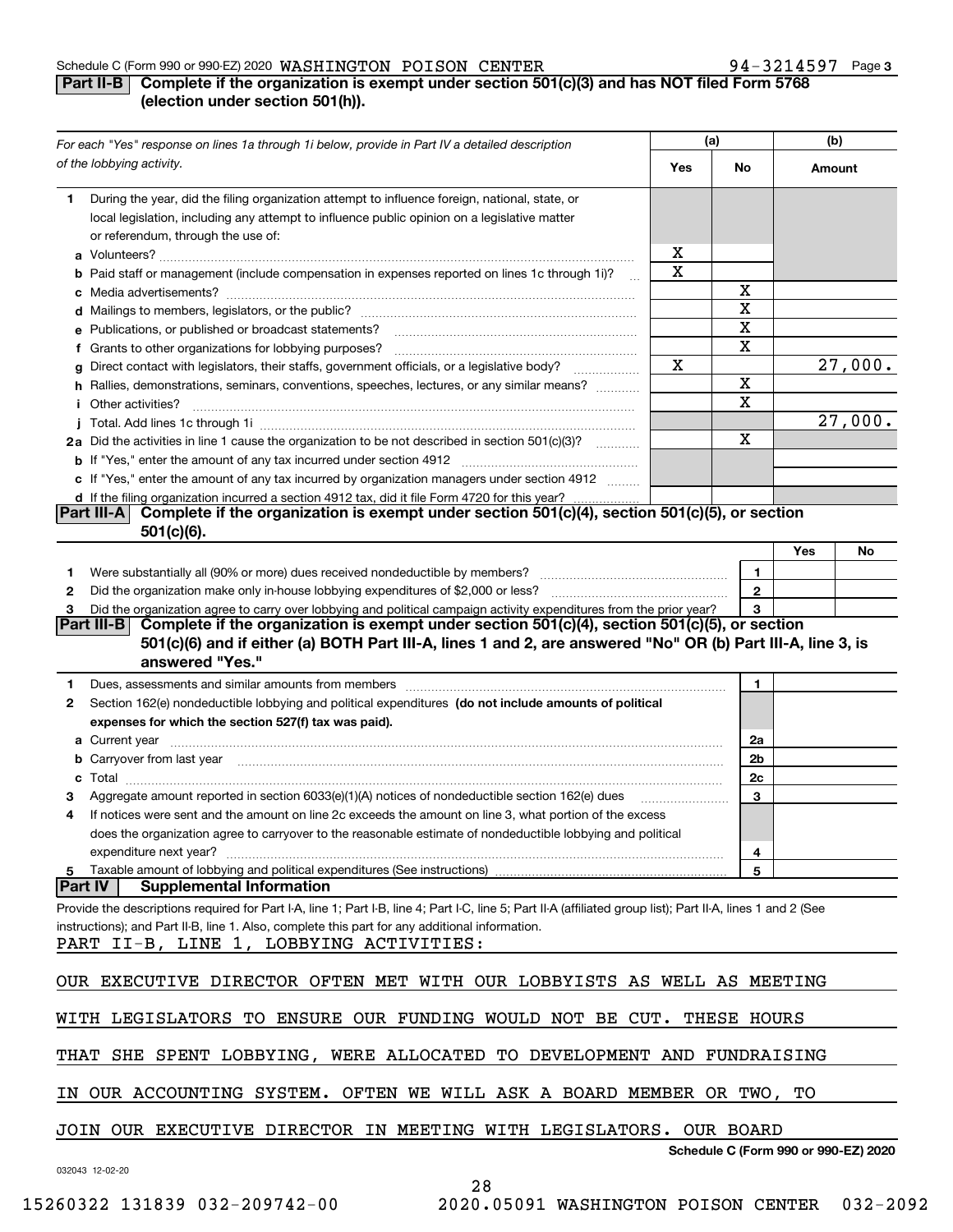MEMBERS ARE VOLUNTEERS. OUR MANAGING DIRECTOR AND DIRECTOR OF BUSINESS

OPERATIONS HAVE ALSO ENGAGED. ALL OF THOSE HOURS ARE PULLED OUT OF

ADMIN AND ALLOCATED TO DEVELOPMENT AND FUNDRAISING AND CATEGORIZED AS

LOBBYING. THE ALLOCATED AMOUNTS ARE ADDED TO THE LOBBYING ACCOUNT IN

WHICH WE PAY OUR LOBBYISTS. OUR LOBBYISTS ALSO HAVE DIRECT CONTACT WITH

LEGISLATORS ON OUR BEHALF.

**Schedule C (Form 990 or 990-EZ) 2020**

032044 12-02-20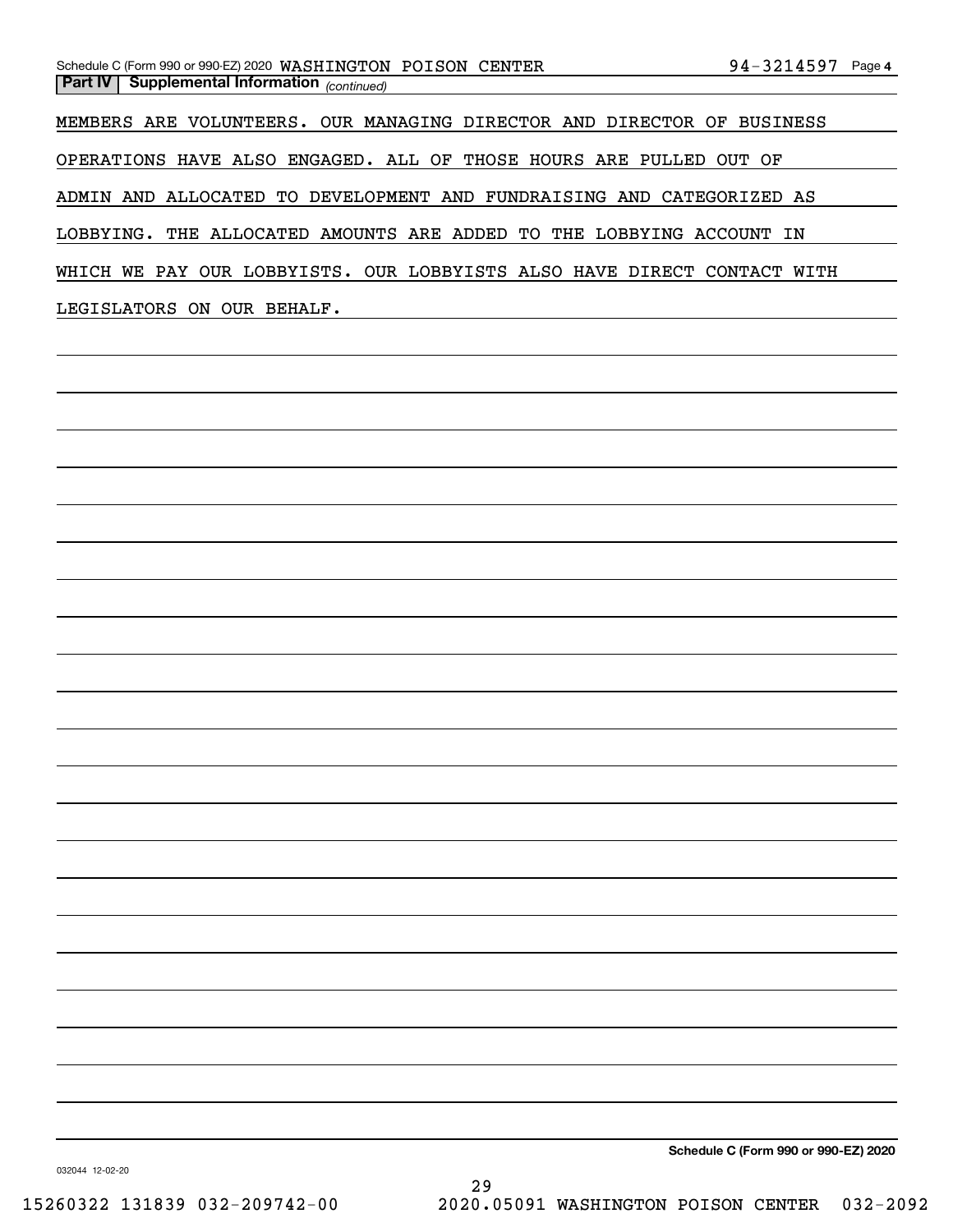| <b>SCHEDULE D</b> |  |
|-------------------|--|
|-------------------|--|

Department of the Treasury

# **SCHEDULE D Supplemental Financial Statements**

(Form 990)<br>
Pepartment of the Treasury<br>
Department of the Treasury<br>
Department of the Treasury<br>
Department of the Treasury<br> **Co to www.irs.gov/Form990 for instructions and the latest information.**<br> **Co to www.irs.gov/Form9** 



Internal Revenue Service

| o www.irs.gov/Form990 for instructions and the latest informatior |  |  |
|-------------------------------------------------------------------|--|--|
|                                                                   |  |  |

Name of the organization<br> **Name of the organization**<br> **Employer identification number**<br> **Employer identification number** 

|        | WASHINGTON POISON CENTER                                                                                                                                                                                                       | 94-3214597                                         |
|--------|--------------------------------------------------------------------------------------------------------------------------------------------------------------------------------------------------------------------------------|----------------------------------------------------|
| Part I | Organizations Maintaining Donor Advised Funds or Other Similar Funds or Accounts. Complete if the                                                                                                                              |                                                    |
|        | organization answered "Yes" on Form 990, Part IV, line 6.                                                                                                                                                                      |                                                    |
|        | (a) Donor advised funds                                                                                                                                                                                                        | (b) Funds and other accounts                       |
| 1.     |                                                                                                                                                                                                                                |                                                    |
| 2      | Aggregate value of contributions to (during year)                                                                                                                                                                              |                                                    |
| з      | Aggregate value of grants from (during year)                                                                                                                                                                                   |                                                    |
| 4      |                                                                                                                                                                                                                                |                                                    |
| 5      | Did the organization inform all donors and donor advisors in writing that the assets held in donor advised funds                                                                                                               |                                                    |
|        |                                                                                                                                                                                                                                | Yes<br>No                                          |
| 6      | Did the organization inform all grantees, donors, and donor advisors in writing that grant funds can be used only                                                                                                              |                                                    |
|        | for charitable purposes and not for the benefit of the donor or donor advisor, or for any other purpose conferring                                                                                                             |                                                    |
|        | impermissible private benefit?                                                                                                                                                                                                 | Yes<br>No                                          |
|        | Part II<br>Conservation Easements. Complete if the organization answered "Yes" on Form 990, Part IV, line 7.                                                                                                                   |                                                    |
| 1.     | Purpose(s) of conservation easements held by the organization (check all that apply).                                                                                                                                          |                                                    |
|        | Preservation of land for public use (for example, recreation or education)                                                                                                                                                     | Preservation of a historically important land area |
|        | Protection of natural habitat                                                                                                                                                                                                  | Preservation of a certified historic structure     |
|        | Preservation of open space                                                                                                                                                                                                     |                                                    |
| 2      | Complete lines 2a through 2d if the organization held a qualified conservation contribution in the form of a conservation easement on the last                                                                                 |                                                    |
|        | day of the tax year.                                                                                                                                                                                                           | Held at the End of the Tax Year                    |
| а      |                                                                                                                                                                                                                                | 2a                                                 |
| b      | Total acreage restricted by conservation easements                                                                                                                                                                             | 2 <sub>b</sub>                                     |
|        | Number of conservation easements on a certified historic structure included in (a) manufacture of conservation                                                                                                                 | 2c                                                 |
| d      | Number of conservation easements included in (c) acquired after 7/25/06, and not on a historic structure                                                                                                                       |                                                    |
|        | listed in the National Register [11, 1200] [12] The National Register [11, 1200] [12] The National Register [11, 1200] [12] The National Register [11, 1200] [12] The National Register [11] The National Register [11] The Na | 2d                                                 |
| 3      | Number of conservation easements modified, transferred, released, extinguished, or terminated by the organization during the tax                                                                                               |                                                    |
|        | $year \triangleright$                                                                                                                                                                                                          |                                                    |
| 4      | Number of states where property subject to conservation easement is located >                                                                                                                                                  |                                                    |
| 5      | Does the organization have a written policy regarding the periodic monitoring, inspection, handling of                                                                                                                         |                                                    |
|        | violations, and enforcement of the conservation easements it holds?                                                                                                                                                            | Yes<br>No                                          |
| 6      | Staff and volunteer hours devoted to monitoring, inspecting, handling of violations, and enforcing conservation easements during the year                                                                                      |                                                    |
|        |                                                                                                                                                                                                                                |                                                    |
| 7      | Amount of expenses incurred in monitoring, inspecting, handling of violations, and enforcing conservation easements during the year                                                                                            |                                                    |
|        | $\blacktriangleright$ \$                                                                                                                                                                                                       |                                                    |
| 8      | Does each conservation easement reported on line 2(d) above satisfy the requirements of section 170(h)(4)(B)(i)                                                                                                                |                                                    |
|        | and section $170(h)(4)(B)(ii)$ ?                                                                                                                                                                                               | Yes<br>No                                          |
| 9      | In Part XIII, describe how the organization reports conservation easements in its revenue and expense statement and                                                                                                            |                                                    |
|        | balance sheet, and include, if applicable, the text of the footnote to the organization's financial statements that describes the                                                                                              |                                                    |
|        | organization's accounting for conservation easements.<br>Organizations Maintaining Collections of Art, Historical Treasures, or Other Similar Assets.<br>Part III                                                              |                                                    |
|        | Complete if the organization answered "Yes" on Form 990, Part IV, line 8.                                                                                                                                                      |                                                    |
|        |                                                                                                                                                                                                                                |                                                    |
|        | 1a If the organization elected, as permitted under FASB ASC 958, not to report in its revenue statement and balance sheet works                                                                                                |                                                    |
|        | of art, historical treasures, or other similar assets held for public exhibition, education, or research in furtherance of public                                                                                              |                                                    |
|        | service, provide in Part XIII the text of the footnote to its financial statements that describes these items.                                                                                                                 |                                                    |
| b      | If the organization elected, as permitted under FASB ASC 958, to report in its revenue statement and balance sheet works of                                                                                                    |                                                    |
|        | art, historical treasures, or other similar assets held for public exhibition, education, or research in furtherance of public service,                                                                                        |                                                    |
|        | provide the following amounts relating to these items:                                                                                                                                                                         |                                                    |
|        |                                                                                                                                                                                                                                | \$                                                 |
|        | (ii) Assets included in Form 990, Part X                                                                                                                                                                                       | $\blacktriangleright$ s                            |
| 2      | If the organization received or held works of art, historical treasures, or other similar assets for financial gain, provide                                                                                                   |                                                    |
|        | the following amounts required to be reported under FASB ASC 958 relating to these items:                                                                                                                                      |                                                    |
| а      |                                                                                                                                                                                                                                | \$                                                 |
|        | LHA For Paperwork Reduction Act Notice, see the Instructions for Form 990.                                                                                                                                                     | $\blacktriangleright$ \$                           |
|        |                                                                                                                                                                                                                                | Schedule D (Form 990) 2020                         |

| 30                     |  |
|------------------------|--|
| ימאד באנג 10,011 היה מ |  |

15260322 131839 032-209742-00 2020.05091 WASHINGTON POISON CENTER 032-2092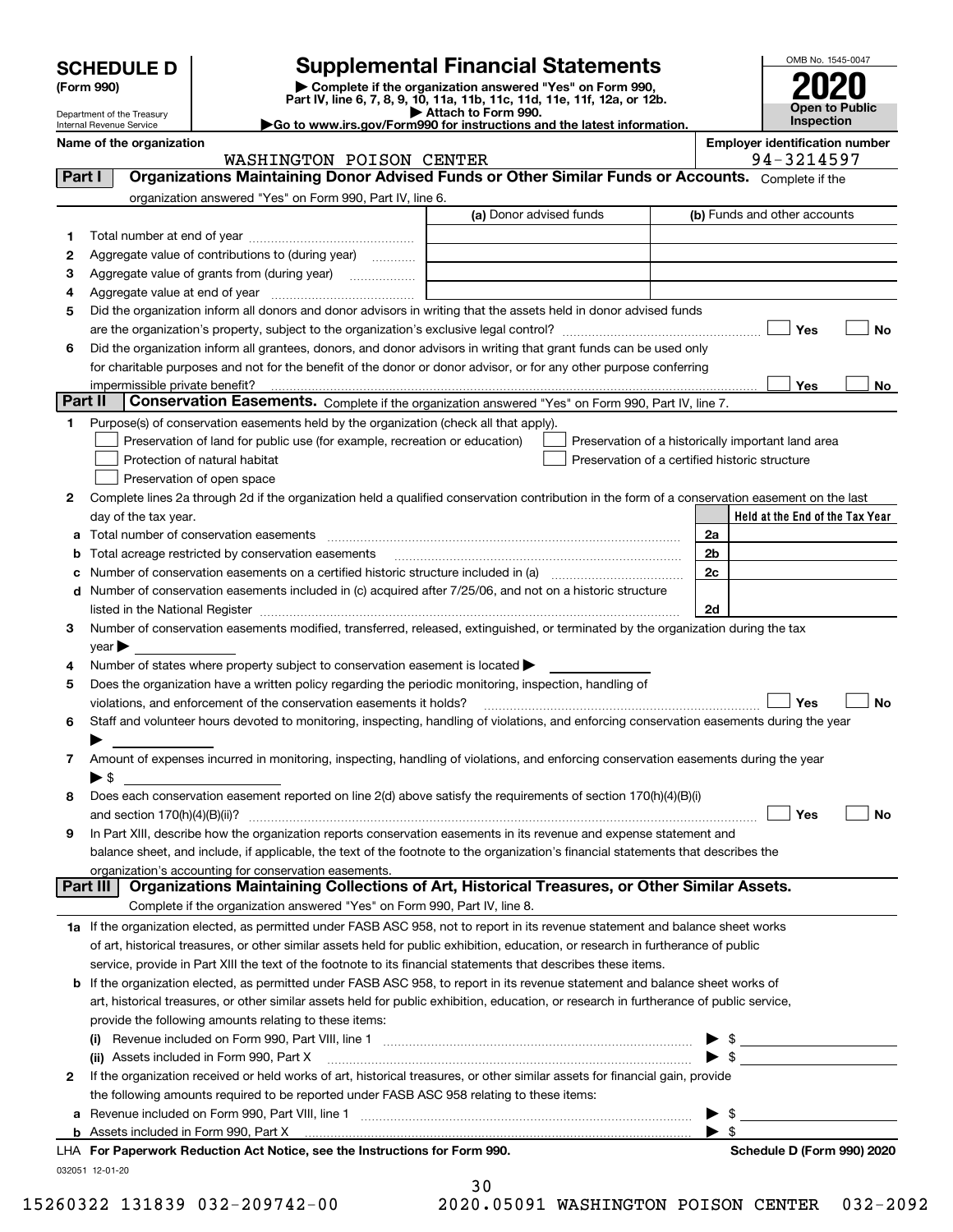|    | Schedule D (Form 990) 2020                                                                                                                                                                                                     | WASHINGTON POISON CENTER |   |                |                                                      |                      | 94-3214597          |                     | Page 2 |
|----|--------------------------------------------------------------------------------------------------------------------------------------------------------------------------------------------------------------------------------|--------------------------|---|----------------|------------------------------------------------------|----------------------|---------------------|---------------------|--------|
|    | Part III<br>Organizations Maintaining Collections of Art, Historical Treasures, or Other Similar Assets (continued)                                                                                                            |                          |   |                |                                                      |                      |                     |                     |        |
| 3  | Using the organization's acquisition, accession, and other records, check any of the following that make significant use of its                                                                                                |                          |   |                |                                                      |                      |                     |                     |        |
|    | collection items (check all that apply):                                                                                                                                                                                       |                          |   |                |                                                      |                      |                     |                     |        |
| a  | Public exhibition                                                                                                                                                                                                              | d                        |   |                | Loan or exchange program                             |                      |                     |                     |        |
| b  | Scholarly research                                                                                                                                                                                                             | е                        |   |                | Other <b>Committee Committee Committee Committee</b> |                      |                     |                     |        |
| c  | Preservation for future generations                                                                                                                                                                                            |                          |   |                |                                                      |                      |                     |                     |        |
| 4  | Provide a description of the organization's collections and explain how they further the organization's exempt purpose in Part XIII.                                                                                           |                          |   |                |                                                      |                      |                     |                     |        |
| 5  | During the year, did the organization solicit or receive donations of art, historical treasures, or other similar assets                                                                                                       |                          |   |                |                                                      |                      |                     |                     |        |
|    | to be sold to raise funds rather than to be maintained as part of the organization's collection?                                                                                                                               |                          |   |                |                                                      |                      | Yes                 |                     | No     |
|    | <b>Part IV</b><br>Escrow and Custodial Arrangements. Complete if the organization answered "Yes" on Form 990, Part IV, line 9, or                                                                                              |                          |   |                |                                                      |                      |                     |                     |        |
|    | reported an amount on Form 990, Part X, line 21.                                                                                                                                                                               |                          |   |                |                                                      |                      |                     |                     |        |
|    | 1a Is the organization an agent, trustee, custodian or other intermediary for contributions or other assets not included                                                                                                       |                          |   |                |                                                      |                      |                     |                     |        |
|    | on Form 990, Part X? [11] matter and the contract of the contract of the contract of the contract of the contract of the contract of the contract of the contract of the contract of the contract of the contract of the contr |                          |   |                |                                                      |                      | Yes                 |                     | No     |
|    | If "Yes," explain the arrangement in Part XIII and complete the following table:                                                                                                                                               |                          |   |                |                                                      |                      |                     |                     |        |
|    |                                                                                                                                                                                                                                |                          |   |                |                                                      |                      | Amount              |                     |        |
| c  | Beginning balance                                                                                                                                                                                                              |                          |   |                |                                                      | 1c                   |                     |                     |        |
| d  | Additions during the year manufactured and an annual contract of the year manufactured and all the year manufactured and all the year manufactured and all the year manufactured and all the year manufactured and all the yea |                          |   |                |                                                      | 1d                   |                     |                     |        |
| е  | Distributions during the year measurement contains and all the state of the state of the state of the state of                                                                                                                 |                          |   |                |                                                      | 1e                   |                     |                     |        |
|    | Ending balance manufacture contract contract and contract contract contract contract contract contract contract contract contract contract contract contract contract contract contract contract contract contract contract co |                          |   |                |                                                      | 1f                   |                     |                     |        |
|    | 2a Did the organization include an amount on Form 990, Part X, line 21, for escrow or custodial account liability?                                                                                                             |                          |   |                |                                                      |                      | Yes                 |                     | No     |
|    | <b>b</b> If "Yes," explain the arrangement in Part XIII. Check here if the explanation has been provided on Part XIII<br>Endowment Funds. Complete if the organization answered "Yes" on Form 990, Part IV, line 10.<br>Part V |                          |   |                |                                                      |                      |                     |                     |        |
|    |                                                                                                                                                                                                                                | (a) Current year         |   | (b) Prior year | (c) Two years back                                   | (d) Three years back | (e) Four years back |                     |        |
| 1a | Beginning of year balance                                                                                                                                                                                                      |                          |   |                |                                                      |                      |                     |                     |        |
| b  |                                                                                                                                                                                                                                |                          |   |                |                                                      |                      |                     |                     |        |
|    | Net investment earnings, gains, and losses                                                                                                                                                                                     |                          |   |                |                                                      |                      |                     |                     |        |
| a  |                                                                                                                                                                                                                                |                          |   |                |                                                      |                      |                     |                     |        |
| е  | Other expenditures for facilities                                                                                                                                                                                              |                          |   |                |                                                      |                      |                     |                     |        |
|    | and programs                                                                                                                                                                                                                   |                          |   |                |                                                      |                      |                     |                     |        |
| Ť. | Administrative expenses                                                                                                                                                                                                        |                          |   |                |                                                      |                      |                     |                     |        |
| g  | End of year balance                                                                                                                                                                                                            |                          |   |                |                                                      |                      |                     |                     |        |
| 2  | Provide the estimated percentage of the current year end balance (line 1g, column (a)) held as:                                                                                                                                |                          |   |                |                                                      |                      |                     |                     |        |
|    | Board designated or quasi-endowment > ____                                                                                                                                                                                     |                          | % |                |                                                      |                      |                     |                     |        |
| b  | Permanent endowment > _______________                                                                                                                                                                                          | %                        |   |                |                                                      |                      |                     |                     |        |
| c  | Term endowment $\blacktriangleright$                                                                                                                                                                                           | %                        |   |                |                                                      |                      |                     |                     |        |
|    | The percentages on lines 2a, 2b, and 2c should equal 100%.                                                                                                                                                                     |                          |   |                |                                                      |                      |                     |                     |        |
|    | 3a Are there endowment funds not in the possession of the organization that are held and administered for the organization                                                                                                     |                          |   |                |                                                      |                      |                     |                     |        |
|    | by:                                                                                                                                                                                                                            |                          |   |                |                                                      |                      |                     | Yes                 | No     |
|    | (i)                                                                                                                                                                                                                            |                          |   |                |                                                      |                      | 3a(i)               |                     |        |
|    |                                                                                                                                                                                                                                |                          |   |                |                                                      |                      | 3a(ii)              |                     |        |
|    |                                                                                                                                                                                                                                |                          |   |                |                                                      |                      | 3b                  |                     |        |
| 4  | Describe in Part XIII the intended uses of the organization's endowment funds.                                                                                                                                                 |                          |   |                |                                                      |                      |                     |                     |        |
|    | Land, Buildings, and Equipment.<br>Part VI                                                                                                                                                                                     |                          |   |                |                                                      |                      |                     |                     |        |
|    | Complete if the organization answered "Yes" on Form 990, Part IV, line 11a. See Form 990, Part X, line 10.                                                                                                                     |                          |   |                |                                                      |                      |                     |                     |        |
|    | Description of property                                                                                                                                                                                                        | (a) Cost or other        |   |                | (b) Cost or other                                    | (c) Accumulated      | (d) Book value      |                     |        |
|    |                                                                                                                                                                                                                                | basis (investment)       |   |                | basis (other)                                        | depreciation         |                     |                     |        |
|    |                                                                                                                                                                                                                                |                          |   |                |                                                      |                      |                     |                     |        |
| b  |                                                                                                                                                                                                                                |                          |   |                |                                                      |                      |                     |                     |        |
|    |                                                                                                                                                                                                                                |                          |   |                | 100,958.                                             | 38,460.              |                     | 62,498.             |        |
| d  |                                                                                                                                                                                                                                |                          |   |                | 659,264.                                             | 428,650.             |                     | 230,614.<br>12,546. |        |
|    | e Other                                                                                                                                                                                                                        |                          |   |                | 27,880.                                              | 15,334.              |                     |                     |        |
|    | Total. Add lines 1a through 1e. (Column (d) must equal Form 990. Part X, column (B), line 10c.)                                                                                                                                |                          |   |                |                                                      |                      |                     | 305,658.            |        |

**Schedule D (Form 990) 2020**

032052 12-01-20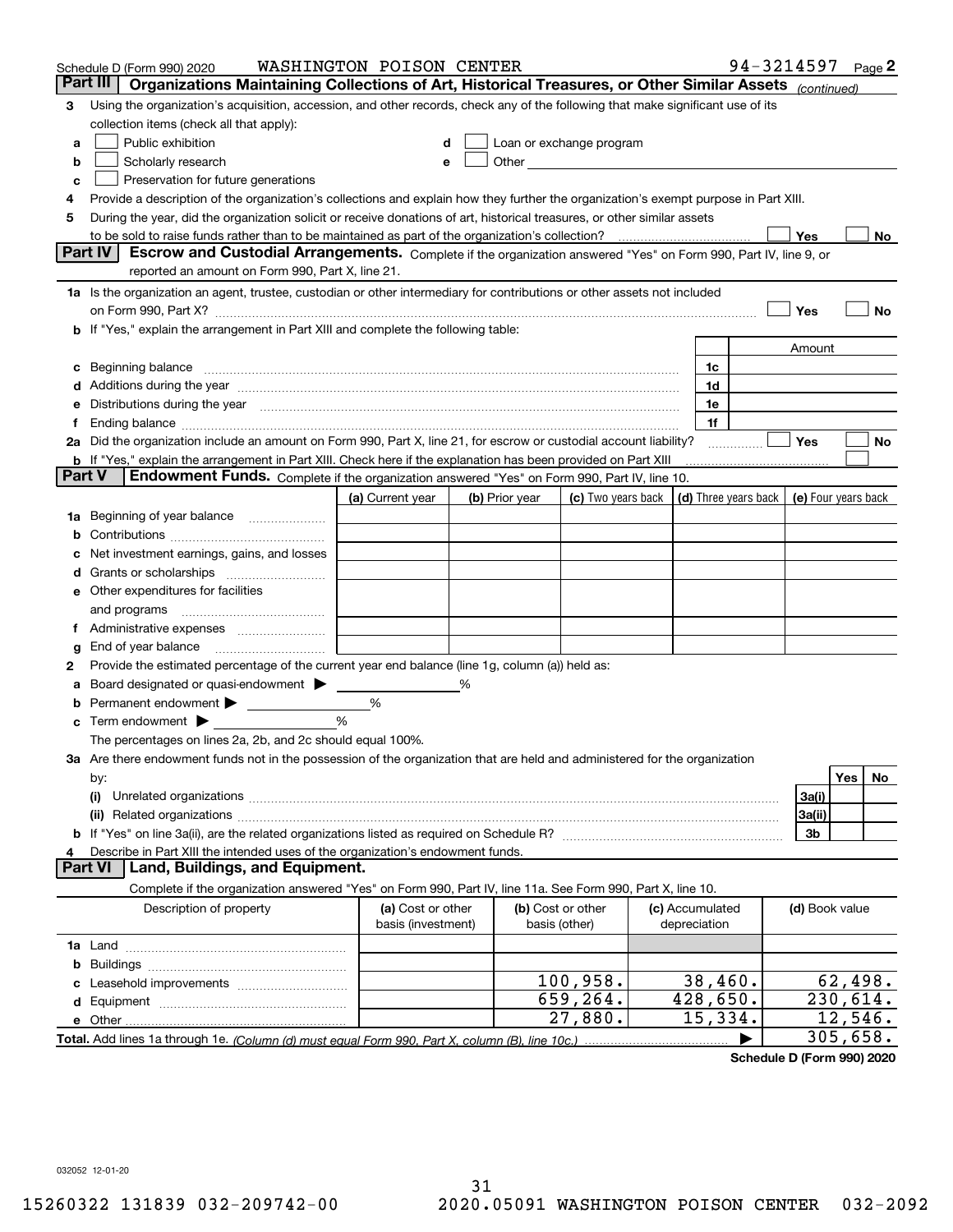Complete if the organization answered "Yes" on Form 990, Part IV, line 11b. See Form 990, Part X, line 12.

| (a) Description of security or category (including name of security)       | (b) Book value | (c) Method of valuation: Cost or end-of-year market value |
|----------------------------------------------------------------------------|----------------|-----------------------------------------------------------|
| (1) Financial derivatives                                                  |                |                                                           |
| (2) Closely held equity interests                                          |                |                                                           |
| $(3)$ Other                                                                |                |                                                           |
| (A)                                                                        |                |                                                           |
| (B)                                                                        |                |                                                           |
| (C)                                                                        |                |                                                           |
| (D)                                                                        |                |                                                           |
| (E)                                                                        |                |                                                           |
| (F)                                                                        |                |                                                           |
| (G)                                                                        |                |                                                           |
| (H)                                                                        |                |                                                           |
| <b>Total.</b> (Col. (b) must equal Form 990, Part X, col. (B) line $12$ .) |                |                                                           |

#### **Part VIII Investments - Program Related.**

Complete if the organization answered "Yes" on Form 990, Part IV, line 11c. See Form 990, Part X, line 13.

| (a) Description of investment                                    | (b) Book value | (c) Method of valuation: Cost or end-of-year market value |
|------------------------------------------------------------------|----------------|-----------------------------------------------------------|
| (1)                                                              |                |                                                           |
| (2)                                                              |                |                                                           |
| $\frac{1}{2}$                                                    |                |                                                           |
| (4)                                                              |                |                                                           |
| $\frac{1}{2}$                                                    |                |                                                           |
| (6)                                                              |                |                                                           |
| (7)                                                              |                |                                                           |
| (8)                                                              |                |                                                           |
| (9)                                                              |                |                                                           |
| Total. (Col. (b) must equal Form 990, Part X, col. (B) line 13.) |                |                                                           |

## **Part IX Other Assets.**

Complete if the organization answered "Yes" on Form 990, Part IV, line 11d. See Form 990, Part X, line 15.

| (a) Description                                                                                                   | (b) Book value |
|-------------------------------------------------------------------------------------------------------------------|----------------|
| (1)                                                                                                               |                |
| (2)                                                                                                               |                |
| (3)                                                                                                               |                |
| (4)                                                                                                               |                |
| (5)                                                                                                               |                |
| (6)                                                                                                               |                |
| (7)                                                                                                               |                |
| (8)                                                                                                               |                |
| (9)                                                                                                               |                |
|                                                                                                                   |                |
| <b>Part X   Other Liabilities.</b>                                                                                |                |
| Complete if the organization answered "Yes" on Form 990, Part IV, line 11e or 11f. See Form 990, Part X, line 25. |                |

| 1.  | (a) Description of liability | (b) Book value |
|-----|------------------------------|----------------|
| (1) | Federal income taxes         |                |
| (2) | CAPITAL LEASES               | 63,071.        |
| (3) | DEFERRED LEASE LIABILITY     | 8,999.         |
| (4) |                              |                |
| (5) |                              |                |
| (6) |                              |                |
| (7) |                              |                |
| (8) |                              |                |
| (9) |                              |                |
|     |                              | 72,070.        |

**2.** Liability for uncertain tax positions. In Part XIII, provide the text of the footnote to the organization's financial statements that reports the organization's liability for uncertain tax positions under FASB ASC 740. Check here if the text of the footnote has been provided in Part XIII  $\boxed{\text{X}}$ 

**Schedule D (Form 990) 2020**

032053 12-01-20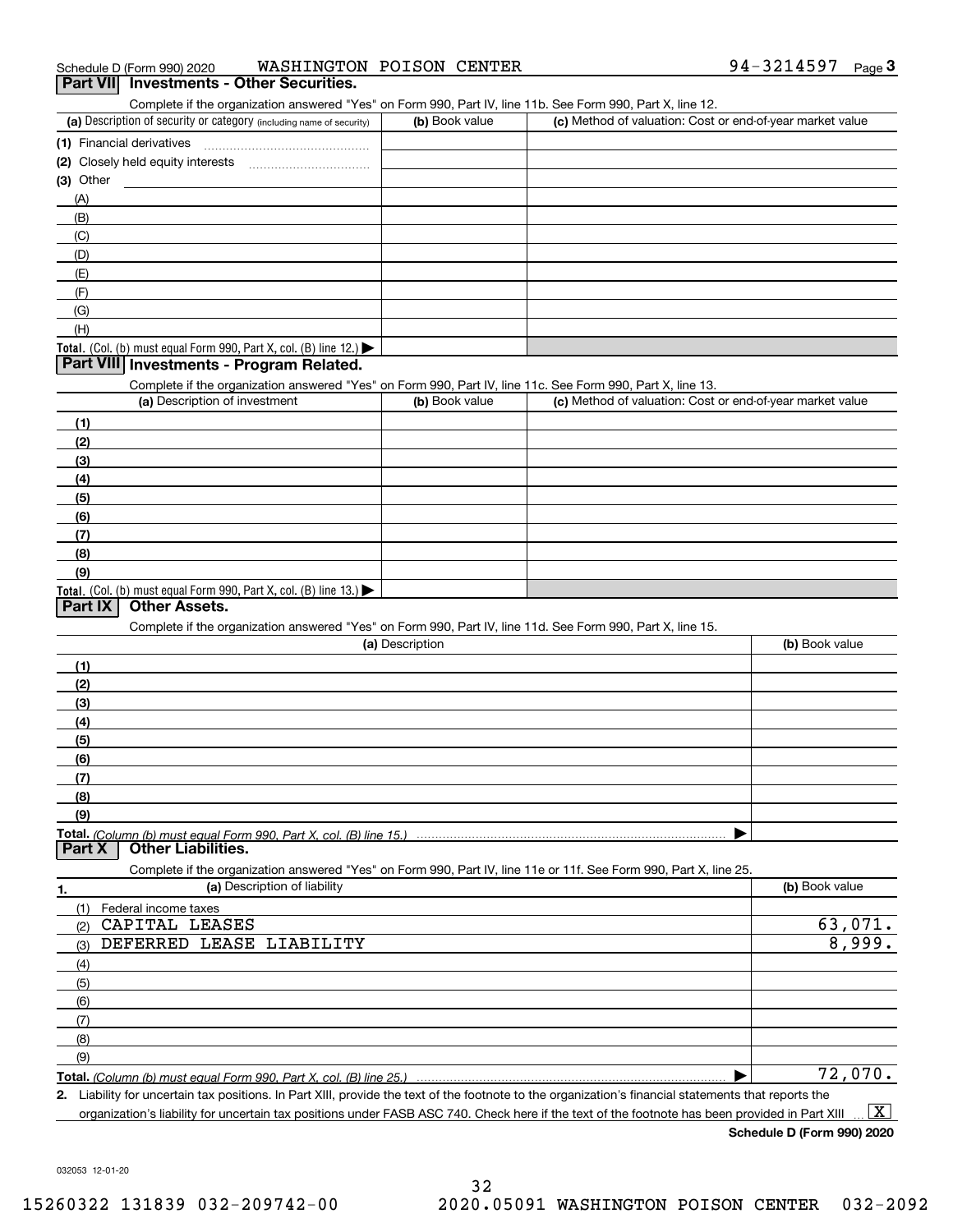|    | WASHINGTON POISON CENTER<br>Schedule D (Form 990) 2020                                                                                                                                                                              |                |        |                | 94-3214597 $_{Page}$ 4 |
|----|-------------------------------------------------------------------------------------------------------------------------------------------------------------------------------------------------------------------------------------|----------------|--------|----------------|------------------------|
|    | Reconciliation of Revenue per Audited Financial Statements With Revenue per Return.<br><b>Part XI</b>                                                                                                                               |                |        |                |                        |
|    | Complete if the organization answered "Yes" on Form 990, Part IV, line 12a.                                                                                                                                                         |                |        |                |                        |
| 1  | Total revenue, gains, and other support per audited financial statements                                                                                                                                                            |                |        | 1              | 4,639,805.             |
| 2  | Amounts included on line 1 but not on Form 990, Part VIII, line 12:                                                                                                                                                                 |                |        |                |                        |
| a  |                                                                                                                                                                                                                                     | 2a             |        |                |                        |
| b  |                                                                                                                                                                                                                                     | 2 <sub>b</sub> | 5,000. |                |                        |
| c  |                                                                                                                                                                                                                                     | 2c             |        |                |                        |
| d  | Other (Describe in Part XIII.)                                                                                                                                                                                                      | 2d             |        |                |                        |
| е  | Add lines 2a through 2d <b>must be a constructed as the constant of the construction of the construction</b> and the construction of the construction of the construction of the construction of the construction of the constructi |                |        | 2e             | 5,000.                 |
| з  |                                                                                                                                                                                                                                     |                |        | $\overline{3}$ | 4,634,805.             |
| 4  | Amounts included on Form 990. Part VIII. line 12, but not on line 1:                                                                                                                                                                |                |        |                |                        |
|    | Investment expenses not included on Form 990, Part VIII, line 7b [1000000000000000000000000000000000                                                                                                                                | 4а             |        |                |                        |
| b  |                                                                                                                                                                                                                                     | 4 <sub>b</sub> |        |                |                        |
| c. | Add lines 4a and 4b                                                                                                                                                                                                                 |                |        | 4c             |                        |
|    |                                                                                                                                                                                                                                     |                |        | $5^{\circ}$    | 4,634,805.             |
|    | Part XII   Reconciliation of Expenses per Audited Financial Statements With Expenses per Return.                                                                                                                                    |                |        |                |                        |
|    | Complete if the organization answered "Yes" on Form 990, Part IV, line 12a.                                                                                                                                                         |                |        |                |                        |
| 1  | Total expenses and losses per audited financial statements [11] [12] contraction control of the statements [11] [12] and the statements [12] and the statements [12] and the statements [12] and the statements and the statem      |                |        | $\mathbf{1}$   | 4,083,201.             |
| 2  | Amounts included on line 1 but not on Form 990, Part IX, line 25:                                                                                                                                                                   |                |        |                |                        |
| a  |                                                                                                                                                                                                                                     | 2a             | 5,000. |                |                        |
| b  |                                                                                                                                                                                                                                     | 2 <sub>b</sub> |        |                |                        |
|    |                                                                                                                                                                                                                                     | 2c             |        |                |                        |
| d  |                                                                                                                                                                                                                                     | 2d             |        |                |                        |
| e  | Add lines 2a through 2d <b>manufactures</b> in the contract of the contract of the contract of the contract of the contract of the contract of the contract of the contract of the contract of the contract of the contract of the  |                |        | <b>2e</b>      | 5,000.                 |
| 3  |                                                                                                                                                                                                                                     |                |        | 3              | 4,078,201.             |
| 4  | Amounts included on Form 990, Part IX, line 25, but not on line 1:                                                                                                                                                                  |                |        |                |                        |
| a  | Investment expenses not included on Form 990, Part VIII, line 7b [1000000000000000000000000000000000                                                                                                                                | 4a             |        |                |                        |
| b  | Other (Describe in Part XIII.)                                                                                                                                                                                                      | 4 <sub>h</sub> |        |                |                        |
|    | c Add lines 4a and 4b                                                                                                                                                                                                               |                |        | 4c             |                        |
|    |                                                                                                                                                                                                                                     |                |        | 5              | 4,078,201              |
|    | Part XIII Supplemental Information.                                                                                                                                                                                                 |                |        |                |                        |

Provide the descriptions required for Part II, lines 3, 5, and 9; Part III, lines 1a and 4; Part IV, lines 1b and 2b; Part V, line 4; Part X, line 2; Part XI, lines 2d and 4b; and Part XII, lines 2d and 4b. Also complete this part to provide any additional information.

## PART X, LINE 2:

THE INTERNAL REVENUE SERVICE HAS RECOGNIZED WASHINGTON POISON CENTER AS

EXEMPT FROM FEDERAL INCOME TAXES UNDER PROVISION OF SECTION 501(A) OF THE

INTERNAL REVENUE CODE AS AN ENTITY DESCRIBED IN SECTION 501(C)(3) AND NOT

AS A PRIVATE FOUNDATION.

032054 12-01-20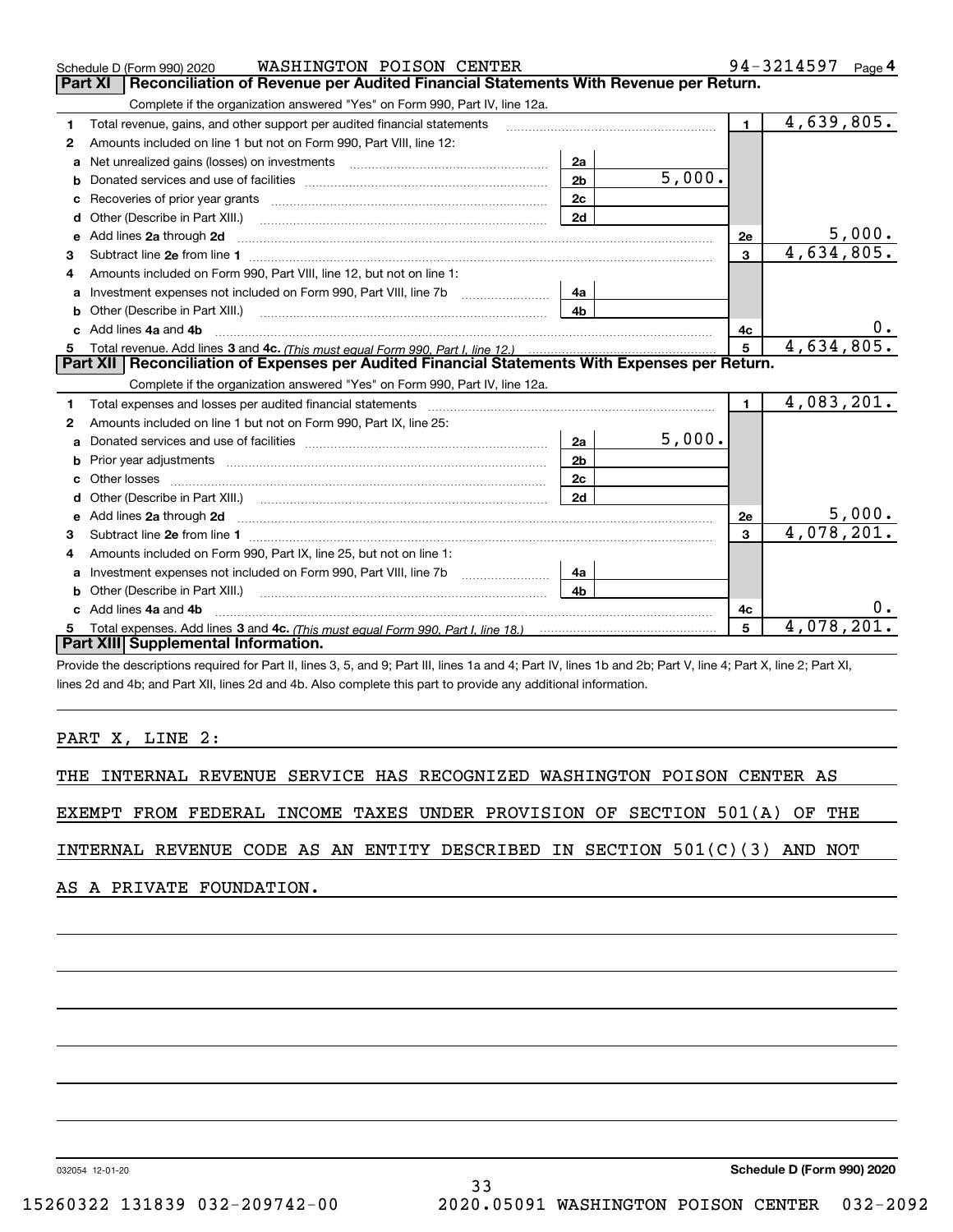| 2020<br>Complete if the organization answered "Yes" on Form 990, Part IV, line 23.<br><b>Open to Public</b><br>Attach to Form 990.<br>Department of the Treasury<br><b>Inspection</b><br>Go to www.irs.gov/Form990 for instructions and the latest information.<br>Internal Revenue Service<br><b>Employer identification number</b><br>Name of the organization<br>94-3214597<br>WASHINGTON POISON CENTER<br><b>Questions Regarding Compensation</b><br>Part I<br>Yes<br>No<br>1a Check the appropriate box(es) if the organization provided any of the following to or for a person listed on Form 990,<br>Part VII, Section A, line 1a. Complete Part III to provide any relevant information regarding these items.<br>First-class or charter travel<br>Housing allowance or residence for personal use<br>Travel for companions<br>Payments for business use of personal residence<br>Tax indemnification and gross-up payments<br>Health or social club dues or initiation fees<br>Discretionary spending account<br>Personal services (such as maid, chauffeur, chef)<br><b>b</b> If any of the boxes on line 1a are checked, did the organization follow a written policy regarding payment or<br>reimbursement or provision of all of the expenses described above? If "No," complete Part III to explain<br>1b<br>Did the organization require substantiation prior to reimbursing or allowing expenses incurred by all directors,<br>2<br>$\mathbf{2}$ |  | <b>Compensation Information</b><br><b>SCHEDULE J</b><br>(Form 990)<br>For certain Officers, Directors, Trustees, Key Employees, and Highest<br><b>Compensated Employees</b> |  |  |  | OMB No. 1545-0047 |  |  |  |
|-------------------------------------------------------------------------------------------------------------------------------------------------------------------------------------------------------------------------------------------------------------------------------------------------------------------------------------------------------------------------------------------------------------------------------------------------------------------------------------------------------------------------------------------------------------------------------------------------------------------------------------------------------------------------------------------------------------------------------------------------------------------------------------------------------------------------------------------------------------------------------------------------------------------------------------------------------------------------------------------------------------------------------------------------------------------------------------------------------------------------------------------------------------------------------------------------------------------------------------------------------------------------------------------------------------------------------------------------------------------------------------------------------------------------------------------------------------------|--|-----------------------------------------------------------------------------------------------------------------------------------------------------------------------------|--|--|--|-------------------|--|--|--|
|                                                                                                                                                                                                                                                                                                                                                                                                                                                                                                                                                                                                                                                                                                                                                                                                                                                                                                                                                                                                                                                                                                                                                                                                                                                                                                                                                                                                                                                                   |  |                                                                                                                                                                             |  |  |  |                   |  |  |  |
|                                                                                                                                                                                                                                                                                                                                                                                                                                                                                                                                                                                                                                                                                                                                                                                                                                                                                                                                                                                                                                                                                                                                                                                                                                                                                                                                                                                                                                                                   |  |                                                                                                                                                                             |  |  |  |                   |  |  |  |
|                                                                                                                                                                                                                                                                                                                                                                                                                                                                                                                                                                                                                                                                                                                                                                                                                                                                                                                                                                                                                                                                                                                                                                                                                                                                                                                                                                                                                                                                   |  |                                                                                                                                                                             |  |  |  |                   |  |  |  |
|                                                                                                                                                                                                                                                                                                                                                                                                                                                                                                                                                                                                                                                                                                                                                                                                                                                                                                                                                                                                                                                                                                                                                                                                                                                                                                                                                                                                                                                                   |  |                                                                                                                                                                             |  |  |  |                   |  |  |  |
|                                                                                                                                                                                                                                                                                                                                                                                                                                                                                                                                                                                                                                                                                                                                                                                                                                                                                                                                                                                                                                                                                                                                                                                                                                                                                                                                                                                                                                                                   |  |                                                                                                                                                                             |  |  |  |                   |  |  |  |
|                                                                                                                                                                                                                                                                                                                                                                                                                                                                                                                                                                                                                                                                                                                                                                                                                                                                                                                                                                                                                                                                                                                                                                                                                                                                                                                                                                                                                                                                   |  |                                                                                                                                                                             |  |  |  |                   |  |  |  |
|                                                                                                                                                                                                                                                                                                                                                                                                                                                                                                                                                                                                                                                                                                                                                                                                                                                                                                                                                                                                                                                                                                                                                                                                                                                                                                                                                                                                                                                                   |  |                                                                                                                                                                             |  |  |  |                   |  |  |  |
|                                                                                                                                                                                                                                                                                                                                                                                                                                                                                                                                                                                                                                                                                                                                                                                                                                                                                                                                                                                                                                                                                                                                                                                                                                                                                                                                                                                                                                                                   |  |                                                                                                                                                                             |  |  |  |                   |  |  |  |
|                                                                                                                                                                                                                                                                                                                                                                                                                                                                                                                                                                                                                                                                                                                                                                                                                                                                                                                                                                                                                                                                                                                                                                                                                                                                                                                                                                                                                                                                   |  |                                                                                                                                                                             |  |  |  |                   |  |  |  |
|                                                                                                                                                                                                                                                                                                                                                                                                                                                                                                                                                                                                                                                                                                                                                                                                                                                                                                                                                                                                                                                                                                                                                                                                                                                                                                                                                                                                                                                                   |  |                                                                                                                                                                             |  |  |  |                   |  |  |  |
|                                                                                                                                                                                                                                                                                                                                                                                                                                                                                                                                                                                                                                                                                                                                                                                                                                                                                                                                                                                                                                                                                                                                                                                                                                                                                                                                                                                                                                                                   |  |                                                                                                                                                                             |  |  |  |                   |  |  |  |
|                                                                                                                                                                                                                                                                                                                                                                                                                                                                                                                                                                                                                                                                                                                                                                                                                                                                                                                                                                                                                                                                                                                                                                                                                                                                                                                                                                                                                                                                   |  |                                                                                                                                                                             |  |  |  |                   |  |  |  |
|                                                                                                                                                                                                                                                                                                                                                                                                                                                                                                                                                                                                                                                                                                                                                                                                                                                                                                                                                                                                                                                                                                                                                                                                                                                                                                                                                                                                                                                                   |  |                                                                                                                                                                             |  |  |  |                   |  |  |  |
|                                                                                                                                                                                                                                                                                                                                                                                                                                                                                                                                                                                                                                                                                                                                                                                                                                                                                                                                                                                                                                                                                                                                                                                                                                                                                                                                                                                                                                                                   |  |                                                                                                                                                                             |  |  |  |                   |  |  |  |
|                                                                                                                                                                                                                                                                                                                                                                                                                                                                                                                                                                                                                                                                                                                                                                                                                                                                                                                                                                                                                                                                                                                                                                                                                                                                                                                                                                                                                                                                   |  |                                                                                                                                                                             |  |  |  |                   |  |  |  |
|                                                                                                                                                                                                                                                                                                                                                                                                                                                                                                                                                                                                                                                                                                                                                                                                                                                                                                                                                                                                                                                                                                                                                                                                                                                                                                                                                                                                                                                                   |  |                                                                                                                                                                             |  |  |  |                   |  |  |  |
|                                                                                                                                                                                                                                                                                                                                                                                                                                                                                                                                                                                                                                                                                                                                                                                                                                                                                                                                                                                                                                                                                                                                                                                                                                                                                                                                                                                                                                                                   |  |                                                                                                                                                                             |  |  |  |                   |  |  |  |
|                                                                                                                                                                                                                                                                                                                                                                                                                                                                                                                                                                                                                                                                                                                                                                                                                                                                                                                                                                                                                                                                                                                                                                                                                                                                                                                                                                                                                                                                   |  |                                                                                                                                                                             |  |  |  |                   |  |  |  |
| 3<br>Indicate which, if any, of the following the organization used to establish the compensation of the organization's                                                                                                                                                                                                                                                                                                                                                                                                                                                                                                                                                                                                                                                                                                                                                                                                                                                                                                                                                                                                                                                                                                                                                                                                                                                                                                                                           |  |                                                                                                                                                                             |  |  |  |                   |  |  |  |
| CEO/Executive Director. Check all that apply. Do not check any boxes for methods used by a related organization to                                                                                                                                                                                                                                                                                                                                                                                                                                                                                                                                                                                                                                                                                                                                                                                                                                                                                                                                                                                                                                                                                                                                                                                                                                                                                                                                                |  |                                                                                                                                                                             |  |  |  |                   |  |  |  |
| establish compensation of the CEO/Executive Director, but explain in Part III.                                                                                                                                                                                                                                                                                                                                                                                                                                                                                                                                                                                                                                                                                                                                                                                                                                                                                                                                                                                                                                                                                                                                                                                                                                                                                                                                                                                    |  |                                                                                                                                                                             |  |  |  |                   |  |  |  |
| Compensation committee<br>Written employment contract                                                                                                                                                                                                                                                                                                                                                                                                                                                                                                                                                                                                                                                                                                                                                                                                                                                                                                                                                                                                                                                                                                                                                                                                                                                                                                                                                                                                             |  |                                                                                                                                                                             |  |  |  |                   |  |  |  |
| Compensation survey or study<br>Independent compensation consultant                                                                                                                                                                                                                                                                                                                                                                                                                                                                                                                                                                                                                                                                                                                                                                                                                                                                                                                                                                                                                                                                                                                                                                                                                                                                                                                                                                                               |  |                                                                                                                                                                             |  |  |  |                   |  |  |  |
| $\overline{X}$ Approval by the board or compensation committee<br>Form 990 of other organizations                                                                                                                                                                                                                                                                                                                                                                                                                                                                                                                                                                                                                                                                                                                                                                                                                                                                                                                                                                                                                                                                                                                                                                                                                                                                                                                                                                 |  |                                                                                                                                                                             |  |  |  |                   |  |  |  |
|                                                                                                                                                                                                                                                                                                                                                                                                                                                                                                                                                                                                                                                                                                                                                                                                                                                                                                                                                                                                                                                                                                                                                                                                                                                                                                                                                                                                                                                                   |  |                                                                                                                                                                             |  |  |  |                   |  |  |  |
| During the year, did any person listed on Form 990, Part VII, Section A, line 1a, with respect to the filing                                                                                                                                                                                                                                                                                                                                                                                                                                                                                                                                                                                                                                                                                                                                                                                                                                                                                                                                                                                                                                                                                                                                                                                                                                                                                                                                                      |  |                                                                                                                                                                             |  |  |  |                   |  |  |  |
| organization or a related organization:                                                                                                                                                                                                                                                                                                                                                                                                                                                                                                                                                                                                                                                                                                                                                                                                                                                                                                                                                                                                                                                                                                                                                                                                                                                                                                                                                                                                                           |  |                                                                                                                                                                             |  |  |  |                   |  |  |  |
| х<br>Receive a severance payment or change-of-control payment?<br>4a<br>$\overline{\texttt{x}}$                                                                                                                                                                                                                                                                                                                                                                                                                                                                                                                                                                                                                                                                                                                                                                                                                                                                                                                                                                                                                                                                                                                                                                                                                                                                                                                                                                   |  |                                                                                                                                                                             |  |  |  |                   |  |  |  |
| 4b<br>Participate in or receive payment from a supplemental nonqualified retirement plan?<br>$\overline{\text{x}}$                                                                                                                                                                                                                                                                                                                                                                                                                                                                                                                                                                                                                                                                                                                                                                                                                                                                                                                                                                                                                                                                                                                                                                                                                                                                                                                                                |  |                                                                                                                                                                             |  |  |  |                   |  |  |  |
| 4c<br>с                                                                                                                                                                                                                                                                                                                                                                                                                                                                                                                                                                                                                                                                                                                                                                                                                                                                                                                                                                                                                                                                                                                                                                                                                                                                                                                                                                                                                                                           |  | Participate in or receive payment from an equity-based compensation arrangement?                                                                                            |  |  |  |                   |  |  |  |
|                                                                                                                                                                                                                                                                                                                                                                                                                                                                                                                                                                                                                                                                                                                                                                                                                                                                                                                                                                                                                                                                                                                                                                                                                                                                                                                                                                                                                                                                   |  | If "Yes" to any of lines 4a-c, list the persons and provide the applicable amounts for each item in Part III.                                                               |  |  |  |                   |  |  |  |
|                                                                                                                                                                                                                                                                                                                                                                                                                                                                                                                                                                                                                                                                                                                                                                                                                                                                                                                                                                                                                                                                                                                                                                                                                                                                                                                                                                                                                                                                   |  |                                                                                                                                                                             |  |  |  |                   |  |  |  |
| Only section 501(c)(3), 501(c)(4), and 501(c)(29) organizations must complete lines 5-9.                                                                                                                                                                                                                                                                                                                                                                                                                                                                                                                                                                                                                                                                                                                                                                                                                                                                                                                                                                                                                                                                                                                                                                                                                                                                                                                                                                          |  |                                                                                                                                                                             |  |  |  |                   |  |  |  |
| For persons listed on Form 990, Part VII, Section A, line 1a, did the organization pay or accrue any compensation                                                                                                                                                                                                                                                                                                                                                                                                                                                                                                                                                                                                                                                                                                                                                                                                                                                                                                                                                                                                                                                                                                                                                                                                                                                                                                                                                 |  |                                                                                                                                                                             |  |  |  |                   |  |  |  |
| contingent on the revenues of:                                                                                                                                                                                                                                                                                                                                                                                                                                                                                                                                                                                                                                                                                                                                                                                                                                                                                                                                                                                                                                                                                                                                                                                                                                                                                                                                                                                                                                    |  |                                                                                                                                                                             |  |  |  |                   |  |  |  |
| x<br>a The organization? <b>Entitation</b> and the organization?<br>5а<br>$\overline{\text{x}}$                                                                                                                                                                                                                                                                                                                                                                                                                                                                                                                                                                                                                                                                                                                                                                                                                                                                                                                                                                                                                                                                                                                                                                                                                                                                                                                                                                   |  |                                                                                                                                                                             |  |  |  |                   |  |  |  |
| <b>5b</b>                                                                                                                                                                                                                                                                                                                                                                                                                                                                                                                                                                                                                                                                                                                                                                                                                                                                                                                                                                                                                                                                                                                                                                                                                                                                                                                                                                                                                                                         |  |                                                                                                                                                                             |  |  |  |                   |  |  |  |
| If "Yes" on line 5a or 5b, describe in Part III.                                                                                                                                                                                                                                                                                                                                                                                                                                                                                                                                                                                                                                                                                                                                                                                                                                                                                                                                                                                                                                                                                                                                                                                                                                                                                                                                                                                                                  |  |                                                                                                                                                                             |  |  |  |                   |  |  |  |
| For persons listed on Form 990, Part VII, Section A, line 1a, did the organization pay or accrue any compensation<br>6.                                                                                                                                                                                                                                                                                                                                                                                                                                                                                                                                                                                                                                                                                                                                                                                                                                                                                                                                                                                                                                                                                                                                                                                                                                                                                                                                           |  |                                                                                                                                                                             |  |  |  |                   |  |  |  |
| contingent on the net earnings of:<br>x                                                                                                                                                                                                                                                                                                                                                                                                                                                                                                                                                                                                                                                                                                                                                                                                                                                                                                                                                                                                                                                                                                                                                                                                                                                                                                                                                                                                                           |  |                                                                                                                                                                             |  |  |  |                   |  |  |  |
| a The organization? <b>Entitled Strategies and Strategies and Strategies and Strategies and Strategies and Strategies and Strategies and Strategies and Strategies and Strategies and Strategies and Strategies and Strategies a</b><br>6a<br>$\overline{\text{x}}$<br>6b                                                                                                                                                                                                                                                                                                                                                                                                                                                                                                                                                                                                                                                                                                                                                                                                                                                                                                                                                                                                                                                                                                                                                                                         |  |                                                                                                                                                                             |  |  |  |                   |  |  |  |
|                                                                                                                                                                                                                                                                                                                                                                                                                                                                                                                                                                                                                                                                                                                                                                                                                                                                                                                                                                                                                                                                                                                                                                                                                                                                                                                                                                                                                                                                   |  |                                                                                                                                                                             |  |  |  |                   |  |  |  |
| If "Yes" on line 6a or 6b, describe in Part III.                                                                                                                                                                                                                                                                                                                                                                                                                                                                                                                                                                                                                                                                                                                                                                                                                                                                                                                                                                                                                                                                                                                                                                                                                                                                                                                                                                                                                  |  |                                                                                                                                                                             |  |  |  |                   |  |  |  |
| 7 For persons listed on Form 990, Part VII, Section A, line 1a, did the organization provide any nonfixed payments<br>х<br>7                                                                                                                                                                                                                                                                                                                                                                                                                                                                                                                                                                                                                                                                                                                                                                                                                                                                                                                                                                                                                                                                                                                                                                                                                                                                                                                                      |  |                                                                                                                                                                             |  |  |  |                   |  |  |  |
| Were any amounts reported on Form 990, Part VII, paid or accrued pursuant to a contract that was subject to the                                                                                                                                                                                                                                                                                                                                                                                                                                                                                                                                                                                                                                                                                                                                                                                                                                                                                                                                                                                                                                                                                                                                                                                                                                                                                                                                                   |  |                                                                                                                                                                             |  |  |  |                   |  |  |  |
| 8<br>x<br>8                                                                                                                                                                                                                                                                                                                                                                                                                                                                                                                                                                                                                                                                                                                                                                                                                                                                                                                                                                                                                                                                                                                                                                                                                                                                                                                                                                                                                                                       |  |                                                                                                                                                                             |  |  |  |                   |  |  |  |
| initial contract exception described in Regulations section 53.4958-4(a)(3)? If "Yes," describe in Part III<br>If "Yes" on line 8, did the organization also follow the rebuttable presumption procedure described in                                                                                                                                                                                                                                                                                                                                                                                                                                                                                                                                                                                                                                                                                                                                                                                                                                                                                                                                                                                                                                                                                                                                                                                                                                             |  |                                                                                                                                                                             |  |  |  |                   |  |  |  |
| 9<br>9<br>Regulations section 53.4958-6(c)?                                                                                                                                                                                                                                                                                                                                                                                                                                                                                                                                                                                                                                                                                                                                                                                                                                                                                                                                                                                                                                                                                                                                                                                                                                                                                                                                                                                                                       |  |                                                                                                                                                                             |  |  |  |                   |  |  |  |
| LHA For Paperwork Reduction Act Notice, see the Instructions for Form 990.<br>Schedule J (Form 990) 2020                                                                                                                                                                                                                                                                                                                                                                                                                                                                                                                                                                                                                                                                                                                                                                                                                                                                                                                                                                                                                                                                                                                                                                                                                                                                                                                                                          |  |                                                                                                                                                                             |  |  |  |                   |  |  |  |

032111 12-07-20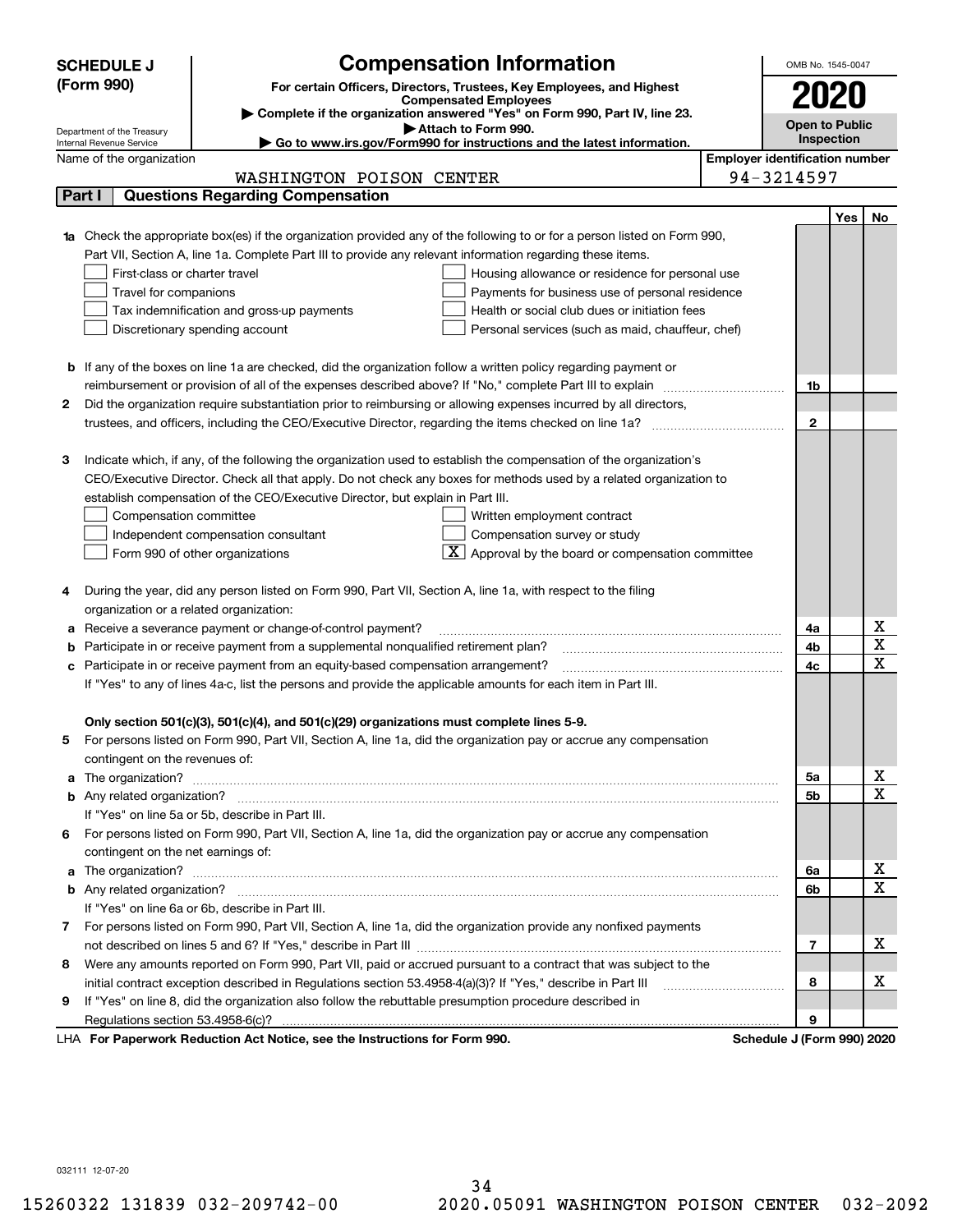94-3214597

**2**

# **Part II Officers, Directors, Trustees, Key Employees, and Highest Compensated Employees.**  Schedule J (Form 990) 2020 Page Use duplicate copies if additional space is needed.

For each individual whose compensation must be reported on Schedule J, report compensation from the organization on row (i) and from related organizations, described in the instructions, on row (ii). Do not list any individuals that aren't listed on Form 990, Part VII.

**Note:**  The sum of columns (B)(i)-(iii) for each listed individual must equal the total amount of Form 990, Part VII, Section A, line 1a, applicable column (D) and (E) amounts for that individual.

| (A) Name and Title         |                | (B) Breakdown of W-2 and/or 1099-MISC compensation |                                           |                                           | (C) Retirement and<br>other deferred | (D) Nontaxable<br>benefits | (E) Total of columns<br>$(B)(i)-(D)$ | (F) Compensation<br>in column (B)         |
|----------------------------|----------------|----------------------------------------------------|-------------------------------------------|-------------------------------------------|--------------------------------------|----------------------------|--------------------------------------|-------------------------------------------|
|                            |                | (i) Base<br>compensation                           | (ii) Bonus &<br>incentive<br>compensation | (iii) Other<br>reportable<br>compensation | compensation                         |                            |                                      | reported as deferred<br>on prior Form 990 |
| ERICA LIEBELT<br>(1)       | (i)            | 293,423.                                           | $\overline{0}$ .                          | $\overline{0}$ .                          | 8,430.                               | 12,492.                    | 314, 345.                            | 0.                                        |
| MEDICAL/EXECUTIVE DIRECTOR | (ii)           | $\overline{0}$ .                                   | $\overline{0}$ .                          | $\overline{0}$ .                          | $\overline{0}$ .                     | $\overline{0}$ .           | $\overline{0}$ .                     | $\overline{0}$ .                          |
|                            | (i)            |                                                    |                                           |                                           |                                      |                            |                                      |                                           |
|                            | <u>(ii)</u>    |                                                    |                                           |                                           |                                      |                            |                                      |                                           |
|                            | (i)            |                                                    |                                           |                                           |                                      |                            |                                      |                                           |
|                            | <u>(ii)</u>    |                                                    |                                           |                                           |                                      |                            |                                      |                                           |
|                            | $(\sf{i})$     |                                                    |                                           |                                           |                                      |                            |                                      |                                           |
|                            | <u>(ii)</u>    |                                                    |                                           |                                           |                                      |                            |                                      |                                           |
|                            | (i)            |                                                    |                                           |                                           |                                      |                            |                                      |                                           |
|                            | <u>(ii)</u>    |                                                    |                                           |                                           |                                      |                            |                                      |                                           |
|                            | $(\sf{i})$     |                                                    |                                           |                                           |                                      |                            |                                      |                                           |
|                            | <u>(ii)</u>    |                                                    |                                           |                                           |                                      |                            |                                      |                                           |
|                            | $(\sf{i})$     |                                                    |                                           |                                           |                                      |                            |                                      |                                           |
|                            | (ii)           |                                                    |                                           |                                           |                                      |                            |                                      |                                           |
|                            | (i)<br>(ii)    |                                                    |                                           |                                           |                                      |                            |                                      |                                           |
|                            | (i)            |                                                    |                                           |                                           |                                      |                            |                                      |                                           |
|                            | (ii)           |                                                    |                                           |                                           |                                      |                            |                                      |                                           |
|                            | (i)            |                                                    |                                           |                                           |                                      |                            |                                      |                                           |
|                            | (ii)           |                                                    |                                           |                                           |                                      |                            |                                      |                                           |
|                            | (i)            |                                                    |                                           |                                           |                                      |                            |                                      |                                           |
|                            | <u>(ii)</u>    |                                                    |                                           |                                           |                                      |                            |                                      |                                           |
|                            | (i)            |                                                    |                                           |                                           |                                      |                            |                                      |                                           |
|                            | <u>(ii)</u>    |                                                    |                                           |                                           |                                      |                            |                                      |                                           |
|                            | (i)            |                                                    |                                           |                                           |                                      |                            |                                      |                                           |
|                            | <u>(ii)</u>    |                                                    |                                           |                                           |                                      |                            |                                      |                                           |
|                            | (i)            |                                                    |                                           |                                           |                                      |                            |                                      |                                           |
|                            | (ii)           |                                                    |                                           |                                           |                                      |                            |                                      |                                           |
|                            | (i)            |                                                    |                                           |                                           |                                      |                            |                                      |                                           |
|                            | <u>(ii)</u>    |                                                    |                                           |                                           |                                      |                            |                                      |                                           |
|                            | (i)            |                                                    |                                           |                                           |                                      |                            |                                      |                                           |
|                            | $\overline{}}$ |                                                    |                                           |                                           |                                      |                            |                                      |                                           |

**Schedule J (Form 990) 2020**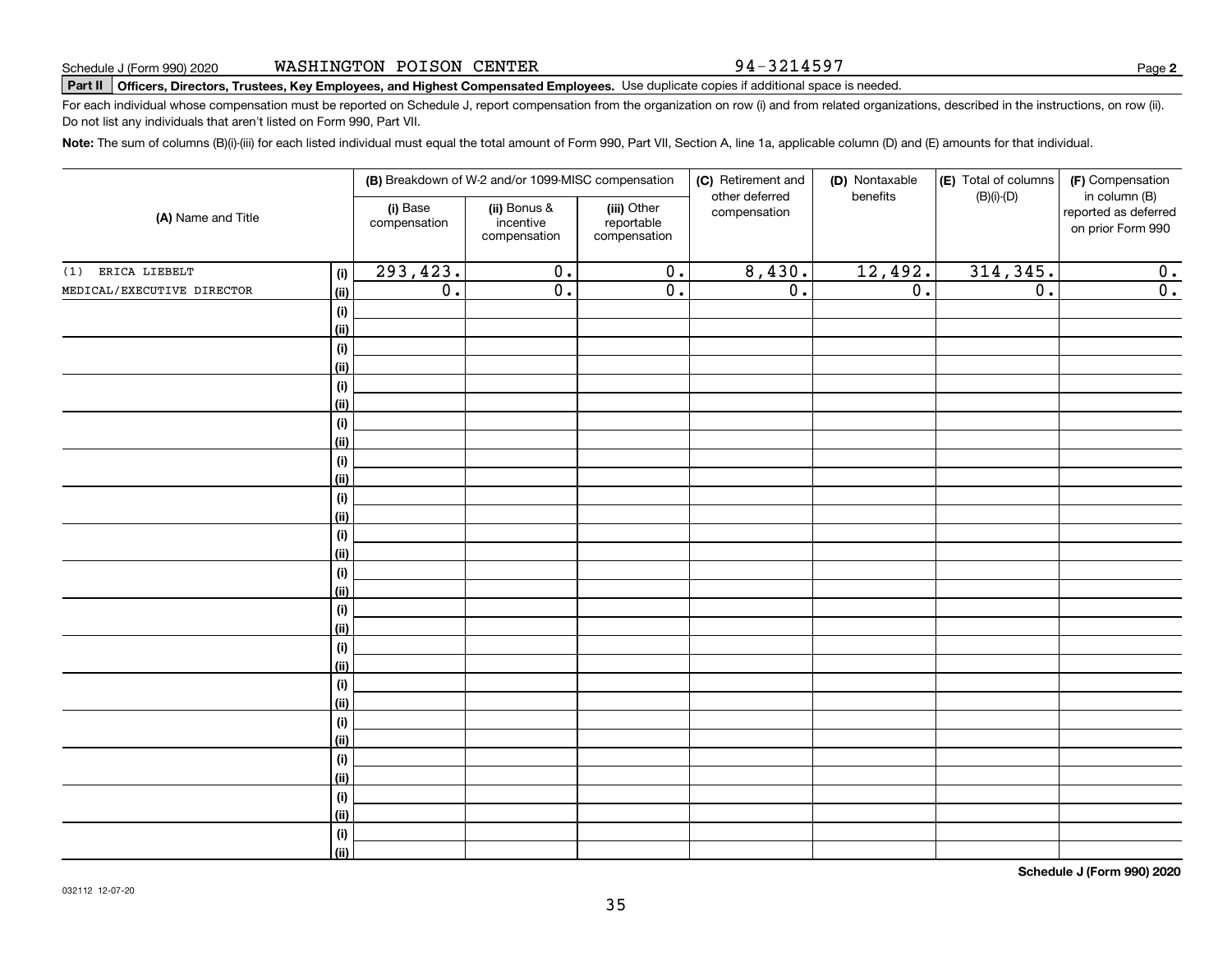## **Part III Supplemental Information**

Schedule J (Form 990) 2020 WASHINGTON POISON CENTER<br>Part III Supplemental Information<br>Provide the information, explanation, or descriptions required for Part I, lines 1a, 1b, 3, 4a, 4b, 4c, 5a, 5b, 6a, 6b, 7, and 8, and fo

**Schedule J (Form 990) 2020**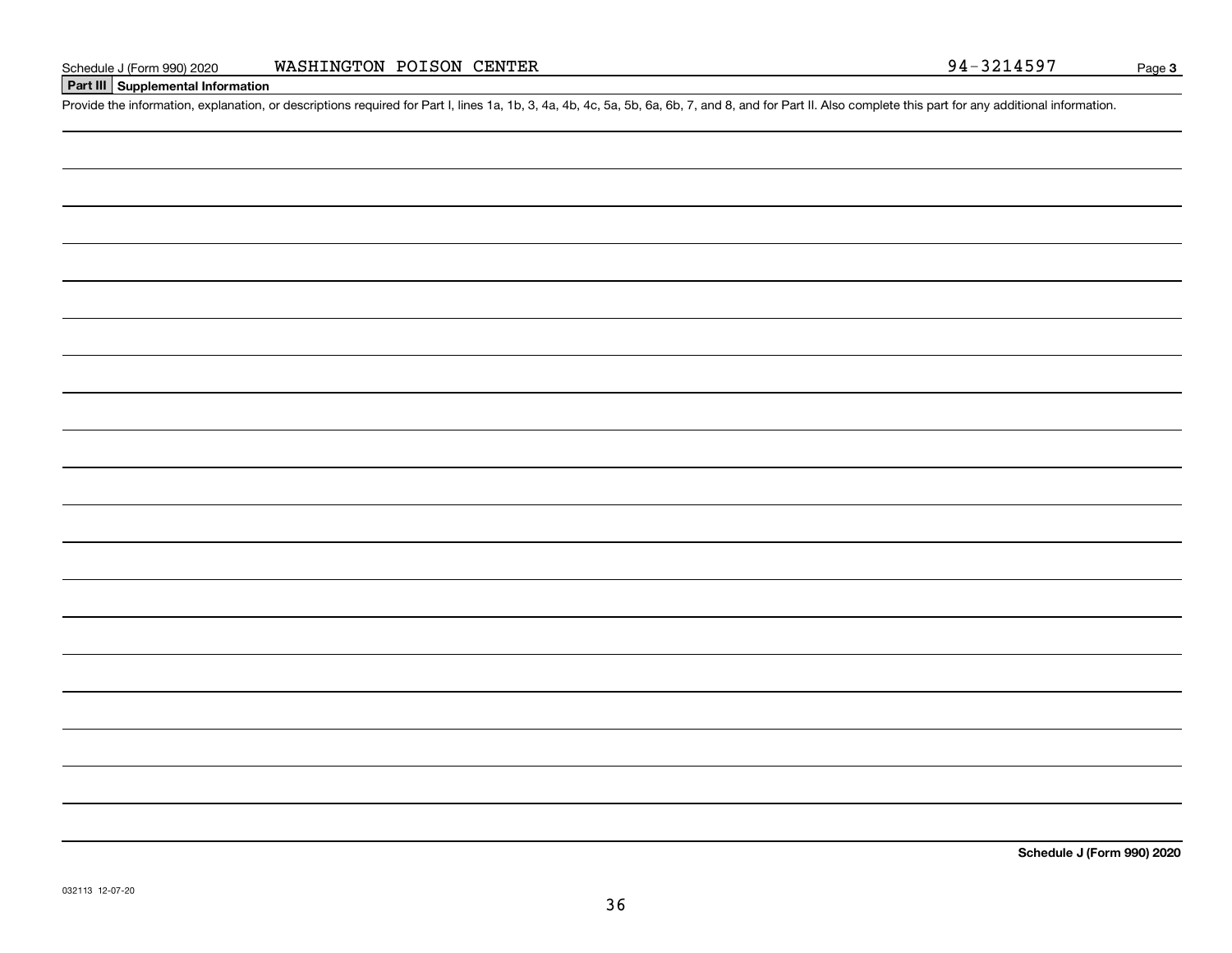**(Form 990 or 990-EZ)**

Department of the Treasury Internal Revenue Service Name of the organization

# **SCHEDULE O Supplemental Information to Form 990 or 990-EZ**

**Complete to provide information for responses to specific questions on Form 990 or 990-EZ or to provide any additional information. | Attach to Form 990 or 990-EZ. | Go to www.irs.gov/Form990 for the latest information.**



WASHINGTON POISON CENTER  $\vert$  94-3214597

FORM 990, PART III, LINE 4A, PROGRAM SERVICE ACCOMPLISHMENTS:

POISONING IS THE LEADING CAUSE OF UNINTENTIONAL DEATH IN THE U.S. OVER

131,599 CALLS COME INTO THE WASHINGTON POISON CENTER (WAPC) ANNUALLY.

THE WAPC OPERATES 24/7/365, ALWAYS AWARE OF THE LATEST IN POISONING AND

DRUG OVERDOSE. CALLS MADE TO 1-800-222-1222 ARE ANSWERED BY MEDICAL

EXPERTS - NURSES, PHARMACISTS, AND POISON SPECIALISTS WITH EXTENSIVE

TRAINING AND NATIONAL CERTIFICATION. BOARD CERTIFIED MEDICAL

TOXICOLOGISTS ARE AVAILABLE FOR CONSULTATION, A UNIQUE SERVICE

PROVIDING EXPERTISE TO ANY HEALTHCARE PROVIDER REQUESTING ADDITIONAL

INFORMATION AND RECOMMENDATION. LAST YEAR THE WAPC SAVED OVER 46

MILLION DOLLARS IN AVOIDABLE MEDICAL COSTS BY REDUCING UNNECESSARY

HOSPITAL VISITS. TO COMPLEMENT OUR EMERGENCY CALL CENTER SERVICES, WE

PROVIDE EDUCATIONAL PROGRAMS TO HELP PREVENT POISON AND DRUG EXPOSURES:

--POISON PREVENTION

FOR PARENTS OF YOUNG CHILDREN: OVER 36% OF OUR CALLS CONCERN CHILDREN UNDER 6 YEARS OF AGE. OUR PROGRAM INTRODUCES PARENTS TO THE EMERGENCY SERVICES OF THE WASHINGTON POISON CENTER WHILE TEACHING CHILDREN ABOUT MR. YUK AND THE IMPORTANCE OF ASKING AN ADULT BEFORE EATING, TASTING, OR TOUCHING ANY SUBSTANCES. WE FOCUS ON THE DEVELOPMENTAL PROCESSES THAT MAKE YOUNG CHILDREN VULNERABLE TO POISONING. WE PROVIDE YUK BOXES THAT ARE PLACED AROUND THE STATE WITH HEALTH AND SAFETY EDUCATORS AT A VARIETY OF ORGANIZATIONS. THESE PRESENTATION KITS ARE USED BY ORGANIZATIONS TO EDUCATE ON HARM REDUCTION AND MEDICATION SAFETY AND CAN BE BORROWED BY THE PUBLIC TO GIVE THEIR OWN PRESENTATIONS.

032211 11-20-20 LHA For Paperwork Reduction Act Notice, see the Instructions for Form 990 or 990-EZ. Schedule O (Form 990 or 990-EZ) 2020 37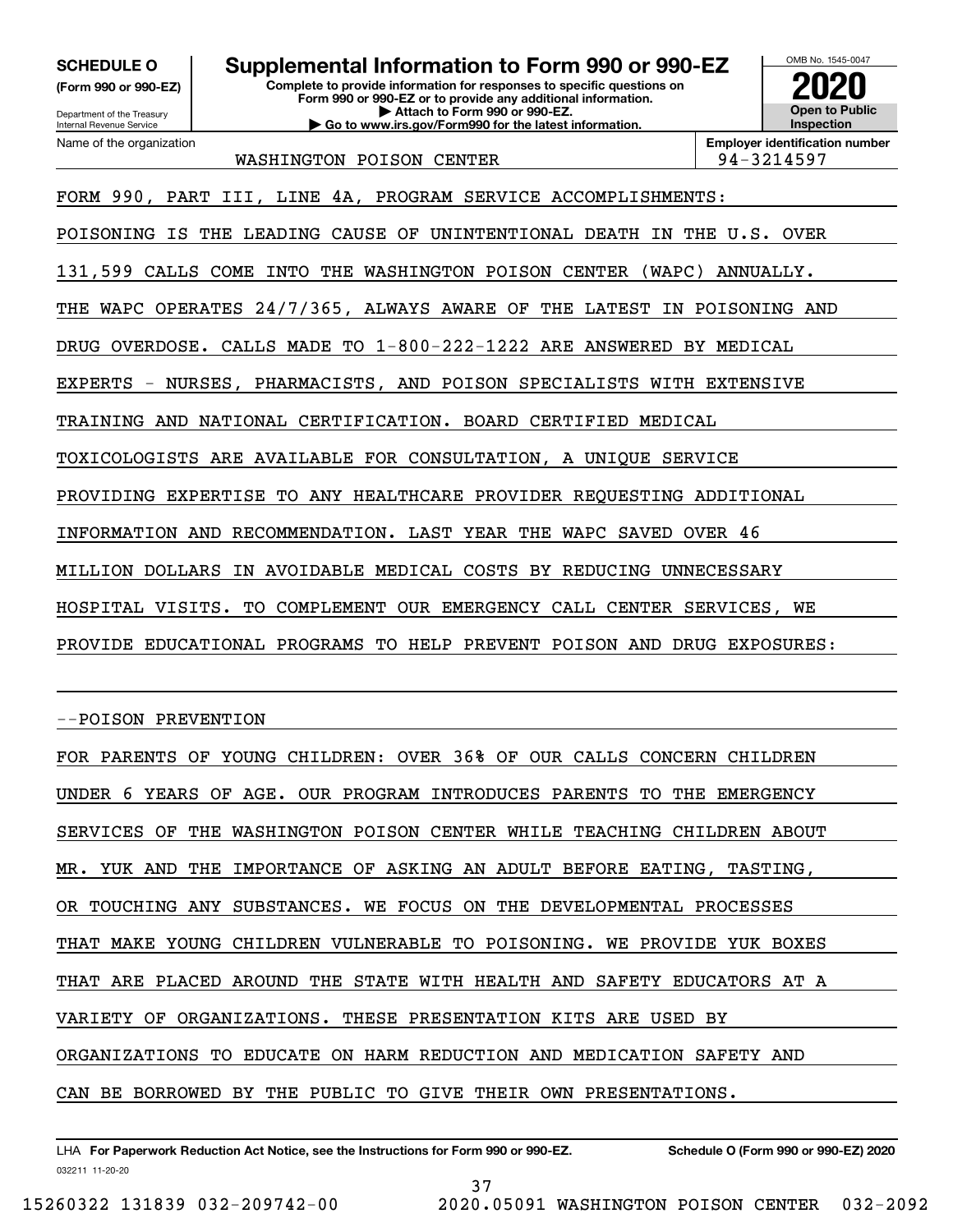| Schedule O (Form 990 or 990-EZ) 2020                                                  | Page 2                                              |  |  |  |
|---------------------------------------------------------------------------------------|-----------------------------------------------------|--|--|--|
| Name of the organization<br>WASHINGTON POISON<br>CENTER                               | <b>Employer identification number</b><br>94-3214597 |  |  |  |
| OLDER ADULTS: GEARED TOWARDS ADULTS 60+ AND<br>SAFETY<br>--MEDICATION<br>IN           |                                                     |  |  |  |
| THIS PROGRAM AND ITS EDUCATIONAL TOOLS PROMOTE<br>THEIR CARETAKERS.                   | POISON                                              |  |  |  |
| MEDICATION MANAGEMENT STRATEGIES<br>PREVENTION<br>FOR<br>ELDERLY<br>AND<br><b>OUR</b> |                                                     |  |  |  |
| BUILDING ON THE MANTRA, "CALL BEFORE YOU POISON YOURSELF"<br>POPULATION.              |                                                     |  |  |  |
| CASE STUDIES TO HIGHLIGHT DANGERS WHEN<br>ELDERS<br>USES                              | MAKE A MISTAKE<br>IN                                |  |  |  |
| MEDICATION<br>ROUTINE.<br>THEIR                                                       |                                                     |  |  |  |

--NOT FOR KIDS: WAPC CREATED THE NEW "NOT FOR KIDS" LOGO WHICH VISUALLY WARNS CHILDREN TO STAY AWAY FROM THE PRODUCT IT IS PLACED ON AND GIVES THE NATIONAL POISON HELPLINE AS AN IMMEDIATE RESOURCE. THE WAPC PUBLIC EDUCATION TEAM IS CREATING A COMPREHENSIVE NOT FOR KIDS CAMPAIGN THAT WILL EDUCATE PEOPLE ON EFFECTIVELY USING THE LOGO AS A SAFETY TOOL.

FORM 990, PART VI, SECTION A, LINE 1:

THE ORGANIZATION HAS AN EXECUTIVE COMMITTEE, WHICH IS COMPOSED OF THE PRESIDENT, VICE PRESIDENT/PRESIDENT ELECT, IMMEDIATE PAST PRESIDENT, SECRETARY AND TREASURER. THE EXECUTIVE COMMITTEE MANAGES THE BUSINESS AND AFFAIRS OF THE ORGANIZATION WHEN THE BOARD IS NOT IN SESSION AND HAS AND MAY EXERCISE ALL OF THE AUTHORITY OF THE BOARD, EXCEPT AS OTHERWISE RESTRICTED BY APPLICABLE LAW AND AS OTHERWISE DESCRIBED HEREIN. THE DESIGNATION AND APPOINTMENT OF THE EXECUTIVE COMMITTEE AND THE DELEGATION OF AUTHORITY TO IT SHALL NOT OPERATE TO RELIEVE THE BOARD OR ANY INDIVIDUAL DIRECTOR OF ANY RESPONSIBILITY IMPOSED UPON IT, HIM OR HER BY LAW. NOTWITHSTANDING THE FOREGOING, ANY ACTION TAKEN BY THE EXECUTIVE COMMITTEE SHALL BE SUBJECT TO SUBSEQUENT RATIFICATION OR APPROVAL AT THE NEXT MEETING OF THE BOARD. THE EXECUTIVE COMMITTEE SHALL NOT HAVE AUTHORITY TO:

1. AMEND, ALTER OR REPEAL THESE BYLAWS;

032212 11-20-20 **Schedule O (Form 990 or 990-EZ) 2020** 2. ELECT, APPOINT OR REMOVE ANY MEMBER OF ANY OTHER COMMITTEE OR ANY 38 15260322 131839 032-209742-00 2020.05091 WASHINGTON POISON CENTER 032-2092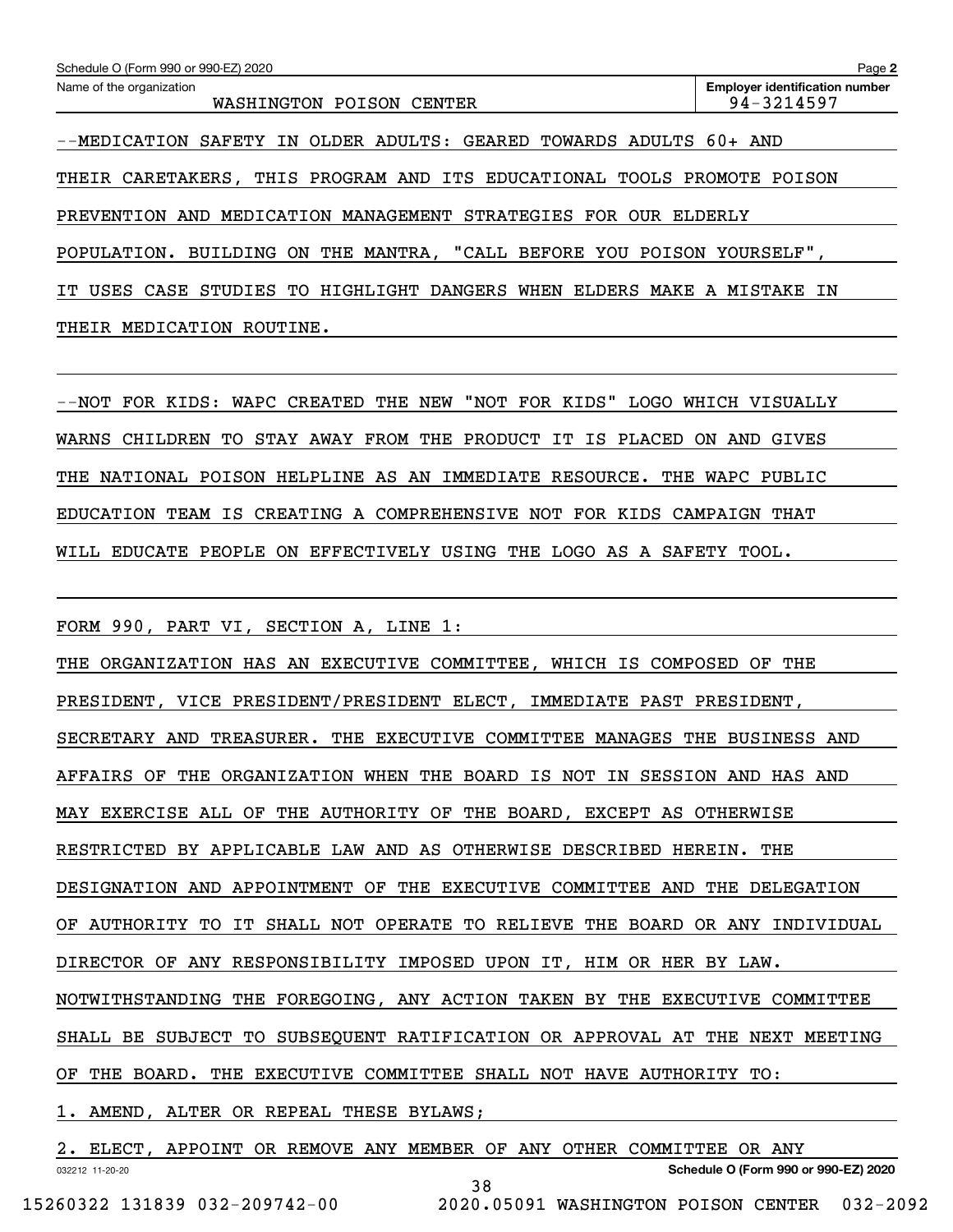WASHINGTON POISON CENTER  $94-3214597$ 

DIRECTOR OR OFFICER OF THE ORGANIZATION;

3. AMEND THE ARTICLES OF INCORPORATION;

ADOPT A PLAN OF MERGER OR CONSOLIDATION WITH ANOTHER ORGANIZATION;

5. AUTHORIZE THE SALE, LEASE OR EXCHANGE OF ALL OR SUBSTANTIALLY ALL OF THE

PROPERTY AND ASSETS OF THE ORGANIZATION NOT IN THE ORDINARY COURSE OF BUSINESS;

6. AUTHORIZE THE VOLUNTARY DISSOLUTION OF THE ORGANIZATION OR REVOKE

PROCEEDINGS THEREOF;

7. ADOPT A PLAN FOR THE DISTRIBUTION OF THE ASSETS OF THE ORGANIZATION;

8. AMEND, ALTER OR REPEAL ANY RESOLUTION OF THE BOARD WHICH BY ITS TERMS

PROVIDES THAT IT SHALL NOT BE AMENDED, ALTERED OR REPEALED BY A COMMITTEE.

FORM 990, PART VI, SECTION B, LINE 11B:

THE FINANCE COMMITTEE REVIEWS THE PRELIMINARY 990 AND ONCE SATISFIED WILL

RECOMMEND APPROVAL TO THE BOD. THE BOD REVIEW THE 990 AND THEN WILL VOTE TO APPROVE THE 990.

FORM 990, PART VI, SECTION B, LINE 12C:

THE CONFLICT OF INTEREST POLICY APPLIES TO ALL MEMBERS OF THE BOARD, VOLUNTEERS AND EMPLOYEES OF WA POISON CONTROL. ANNUALLY ALL INTERESTED PERSONS ARE REQUIRED TO COMPLETE A CONFLICT DISCLOSURE FORM PRIOR TO THE BOARD MEETING IN JULY. THE PRESIDENT OF THE BOARD THEN MANAGES THE REVIEW OF ALL CONFLICTS. IF THE PRESIDENT REPORTS A CONFLICT, THEN THE GOVERNANCE

39

COMMITTEE WILL REVIEW AND MANAGE THE PRESIDENT'S CONFLICTS.

FORM 990, PART VI, SECTION B, LINE 15:

THE BOD IS RESPONSIBLE FOR HIRING, EVALUATING AND APPROVING THE

COMPENSATION FOR THE MEDICAL DIRECTOR AND EXECUTIVE DIRECTOR.

**Schedule O (Form 990 or 990-EZ) 2020**

032212 11-20-20